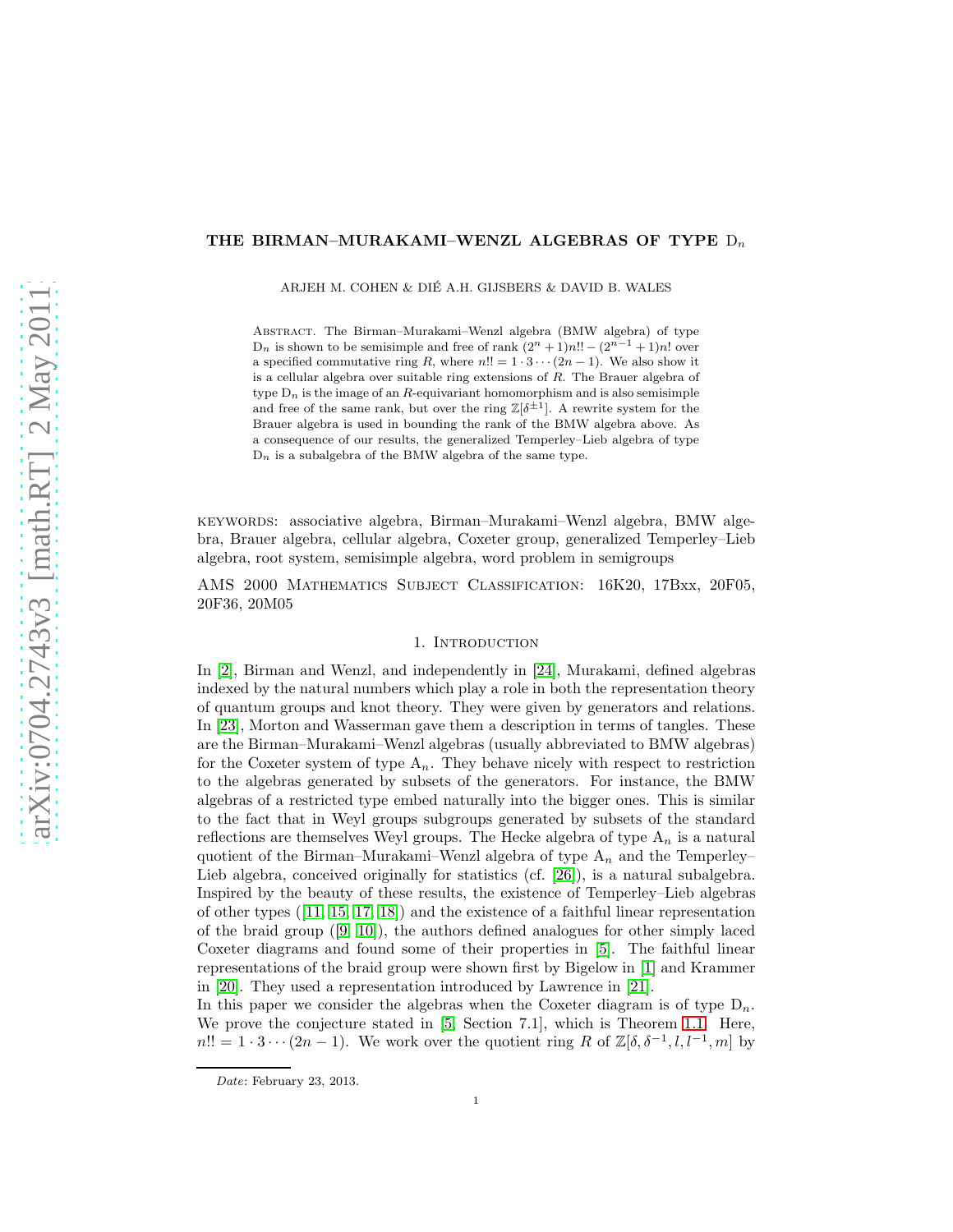the ideal generated by  $m(1 - \delta) - (l - l^{-1})$  instead of the field  $\mathbb{Q}(l, \delta)$  in which it embeds (see Lemma [3.7\)](#page-6-0).

<span id="page-1-0"></span>**Theorem 1.1.** The BMW algebra of type  $D_n$  over R is free of rank

 $(2^{n} + 1)n!! - (2^{n-1} + 1)n!$ .

When tensored with  $\mathbb{Q}(l, \delta)$ , it is semisimple.

The result produces linear representations of the Artin group of type  $D_n$  similar to the representations of the braid group on  $n$  strands which arose from the BMW algebra of type  $A_{n-1}$ . These include the faithful representations related to the Lawrence–Krammer representations occurring in [\[9\]](#page-30-2) as well as the representations occurring in [\[5\]](#page-30-4). Furthermore, specific information about the representations is given in terms of sets of orthogonal roots and irreducible representations of Weyl groups of type  $D_r$  for certain r (cf. Remark [7.5\)](#page-23-0).

These sets of orthogonal roots are also used in the description of a cellular basis, whose elements are determined by pairs of such root sets and a Weyl group element. This leads, for suitable extensions of the coefficient ring R, to cellularity of the BMW algebra  $B(D_n)$  in the sense of [\[16,](#page-31-8) Definition 1.1]. For  $B(A_n)$ , this result is known thanks to [\[28\]](#page-31-9).

<span id="page-1-2"></span>**Theorem 1.2.** The BMW algebra of type  $D_n$  is cellular if the coefficient ring R is extended to an integral domain containing an inverse to 2.

As a consequence of the work we are able to show the Temperley–Lieb algebra of type  $D_n$  as defined in [\[11,](#page-30-1) [15,](#page-31-3) [18\]](#page-31-5) is a natural subalgebra.

<span id="page-1-1"></span>**Corollary 1.3.** The generalized Temperley–Lieb algebra of type  $D_n$  is a natural subalgebra of both the Brauer algebra and the BMW algebra of type  $D_n$  over the rings  $Z[\delta, \delta^{-1}]$  and R, respectively.

The current work completes the proof that there is an isomorphism from the BMW algebra to the algebra of tangles having a pole of order 2 studied in [\[7\]](#page-30-6). For each element of the cellular basis, the two corresponding root sets determine the set of horizontal strands at the top and bottom, respectively, and the corresponding Weyl group element determines the vertical strands of the tangle. The isomorphism is discussed at the end of this paper.

Putting together [\[23\]](#page-31-1), Theorem [1.1](#page-1-0) and the main theorem of [\[8\]](#page-30-7), we have reached a complete description of the BMW algebras of spherical simply laced type.

### 2. Overview

We proceed as follows. First, in Section [3,](#page-2-0) we introduce the BMW algebra  $B(M)$ over R for M of type  $A_n$   $(n \geq 1)$ ,  $D_n$   $(n \geq 4)$ , or  $E_n$   $(n = 6, 7, 8)$ , which we denote ADE. Then the Brauer algebra,  $Br(M)$ , of the same type over  $\mathbb{Z}[\delta^{\pm 1}]$  is obtained from  $B(M)$  by specializing m to 0 and l to 1. This algebra was defined in [\[4\]](#page-30-8) where it was shown to be free over R of rank  $(2^{n} + 1)n!! - (2^{n-1} + 1)n!$  in case  $M = D_n$ . The modding out of m and  $l - 1$  gives a surjective R-equivariant map  $\mu: B(M) \mapsto Br(M).$ 

The Brauer algebra  $Br(M)$  is given in terms of generators  $e_i$ ,  $r_i$  for i running over the nodes of  $M$ , and relations determined by  $M$  (cf. Definition [3.3\)](#page-4-0). The subalgebra of  $Br(M)$  generated by the  $r_i$  is the group algebra over  $\mathbb{Z}[\delta^{\pm 1}]$  of  $W(M)$ , the Coxeter group of type M.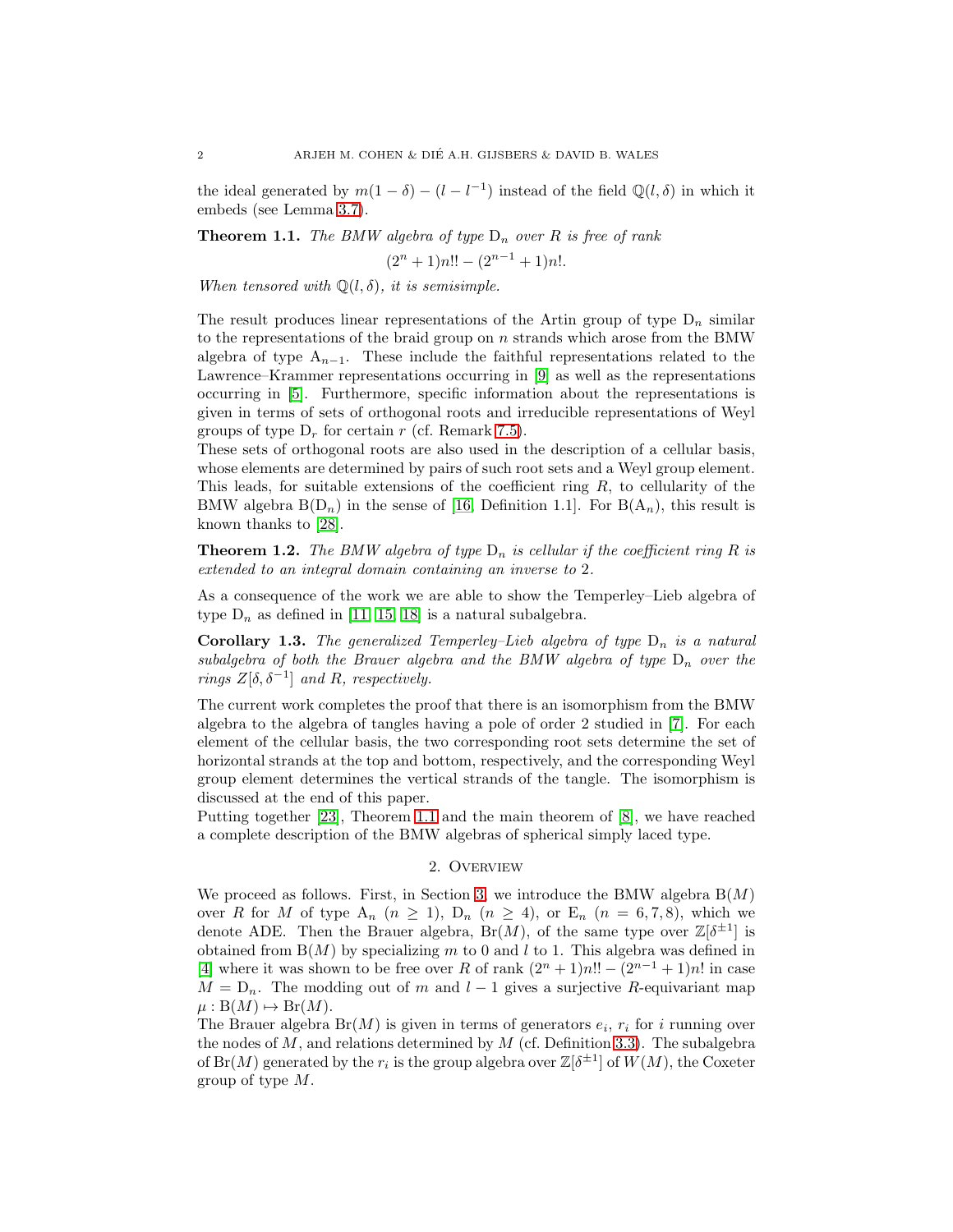The specialization enables us to pass from monomials in  $B(D_n)$  to monomials in  $Br(D_n)$ . We will use this observation to find a basis of monomials for  $B(D_n)$  from a similar basis in  $Br(D_n)$ .

In Section [4](#page-7-0) we summarize results from [\[4\]](#page-30-8) and [\[6\]](#page-30-9) which show how the monomials of Br(M) determine sets of mutually orthogonal roots, which in the case  $M = A_{n-1}$ are directly related to tops and bottoms of the well-known Brauer diagrams. The monomials, including powers of  $\delta$ , form a monoid inside  $Br(M)$ , denoted  $BrM(M)$ (see Definition [3.3\)](#page-4-0).

In Sections [5](#page-9-0) and [6](#page-15-0) we use the following strategy to produce a basis of  $B(D_n)$  from elements of BrM( $D_n$ ). A word  $\underline{a}$  in the generators of the Brauer monoid BrM( $M$ ) is said to be of *height* t if the number of generators  $r_i$  occurring in it is equal to t. We say that  $\underline{a}$  is *reducible* to another word  $\underline{b}$  if  $\underline{b}$  can be obtained from  $\underline{a}$  by a finite sequence of specified rewrite rules (listed in Table [2\)](#page-4-1) that do not increase the height. This process will be called a *reduction*. The significance of such a reduction is that the word  $\underline{a}$  also corresponds to a unique monomial in the BMW algebra and that a parallel reduction (with rules listed in Table [1\)](#page-3-0) can be carried out in the BMW algebra in the sense that the monomial in  $B(D_n)$  corresponding to  $\underline{a}$ can be rewritten as a linear combination of monomials all of which are represented by words of height less than or equal to the height of  $\underline{a}$ , with equality occurring for at most one term (see Proposition [3.5\(](#page-5-0)ii)). We exhibit a finite set of reduced words to which each word reduces; see Corollary [6.12.](#page-21-0) This will lead to a set T of reduced words such that every word in the generators of  $B(D_n)$  can be reduced to an element of T up to multiples by powers of  $\delta$ . The above argument will give that, when viewed as elements of  $B(D_n)$ , the set T is a spanning set of  $B(D_n)$ .

In Section [7](#page-22-0) we prove our main result by constructing a suitable set  $T$  of monomials corresponding to specific triples consisting of pairs of sets of mutually orthogonal roots and a Weyl group element. We also prove Corollary [1.3](#page-1-1) by showing that the generalized Temperley–Lieb algebra of type  $D_n$ , embeds in  $B(D_n)$  and in  $Br(D_n)$ . In Section [8](#page-24-0) we show that if the ring of coefficients is extended to an integral domain containing  $2^{-1}$ , the algebra B(D<sub>n</sub>) is cellular in the sense of [\[16,](#page-31-8) Definition 1.1]. In our proof, we need the ring extension in order to invoke [\[14,](#page-31-10) Theorem 1.1] where cellularity of the Hecke algebras of type  $D_n$  is proved for such rings of coefficients. This Hecke algebra is a natural quotient of  $B(D_n)$  and the Hecke algebras of type  $D_{n-2t}$  occur as subalgebras with different idempotents as identities in the analysis. We have applied the above results in [\[7\]](#page-30-6), where a tangle algebra  $\mathbf{KT}(D_n)$  over R on n strands was introduced. This algebra was shown to be a homomorphic image of the BMW algebra  $B(D_n)$  of type  $D_n$  and Theorem [1.1](#page-1-0) gives that  $KT(D_n)$  is an isomorphic image of it.

Part of the work reported here grew out of the PhD. thesis of one of us, [\[13\]](#page-31-11). The other two authors wish to acknowledge Caltech and Technische Universiteit Eindhoven for enabling mutual visits.

## 3. BMW and Brauer Algebras

<span id="page-2-0"></span>The BMW algebras of type  $A_n$   $(n \geq 1)$ ,  $D_n$   $(n \geq 4)$ , and  $E_n$   $(n = 6, 7, 8)$  have been discussed extensively in  $[5]$ . We assume that  $M$  is a Coxeter diagram which is one of these (in particular, it has no multiple bonds). Our main results will only concern M of type  $A_{n-1}$  and  $D_n$ . The BMW algebra of type M is defined over the ring  $R = \mathbb{Z}[l^{\pm 1}, m, \delta^{\pm 1}]/(m(\delta - 1) - (l^{-1} - l)).$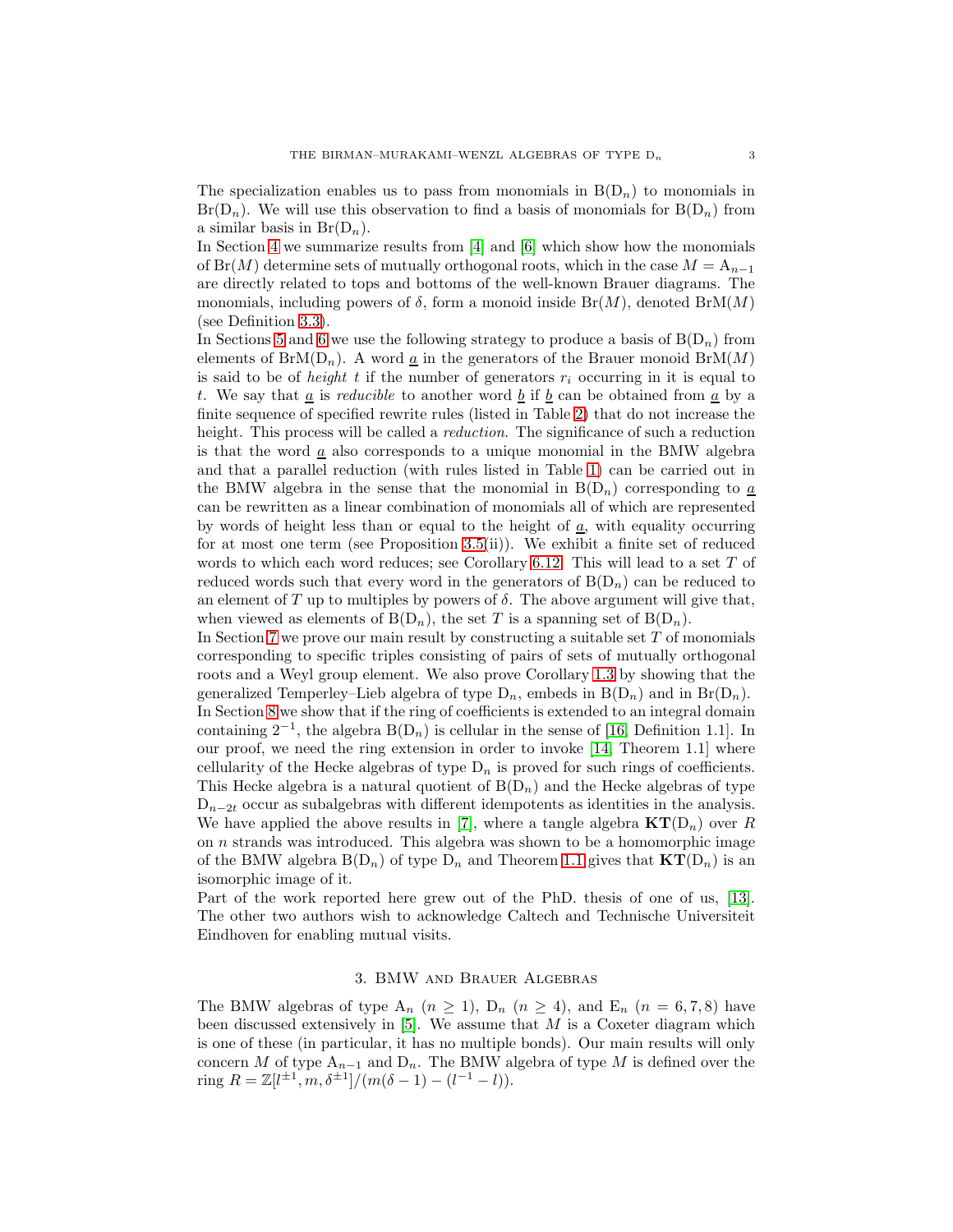**Definition 3.1.** The BMW algebra  $B(M)$  of type M is the free algebra over R given by generators  $g_i$ ,  $e_i$  with i running over the nodes of the diagram M, subject to the relations in the BMW Relations Table [1](#page-3-0) where  $i \sim j$  denotes adjacency of two nodes  $i$  and  $j$ .

|          | for $i$                                                                |
|----------|------------------------------------------------------------------------|
| (RSrr)   | $g_i^2 = 1 - m(g_i - l^{-1}e_i)$                                       |
| (RSer)   | $e_i g_i = l^{-1} e_i$                                                 |
| (RSre)   | $g_i e_i = l^{-1} e_i$                                                 |
| (HSee)   | $e_i^2 = \delta e_i$                                                   |
|          | for $i\not\sim j$                                                      |
| (HCrr)   | $g_i g_j = g_j g_i$                                                    |
| (HCer)   | $e_i g_j = g_j e_i$                                                    |
| (HCee)   | $e_i e_j = e_j e_i$                                                    |
|          | for $i \sim j$                                                         |
| (HNrrr)  | $g_i g_j g_i = g_j g_i g_j$                                            |
| (HNrer)  | $g_j e_i g_j = g_i e_j g_i + m(e_j g_i - e_i g_j + g_i e_j - g_j e_i)$ |
|          | $+m^2(e_i-e_i)$                                                        |
| (RNrre)  | $g_jg_ie_j=e_ie_j$                                                     |
| (RNerr)  | $e_i g_j g_i = e_i e_j$                                                |
| (HNree)  | $g_j e_i e_j = g_i e_j + m(e_j - e_i e_j)$                             |
| (RNere)  | $e_i g_j e_i = l e_i$                                                  |
| (HNeer)  | $e_j e_i g_j = e_j g_i + m(e_j - e_j e_i)$                             |
| (HNeee)  | $e_i e_j e_i = e_i$                                                    |
|          | for $i \sim j \sim k$                                                  |
| (HTeere) | $e_i e_i g_k e_j = e_j g_i e_k e_j$                                    |
| (RTerre) | $e_j g_i g_k e_j = e_j e_i e_k e_j + m(e_j e_i g_k e_j - le_j)$        |

<span id="page-3-0"></span>Table 1. BMW Relations

Remark 3.2. The set of relations given is redundant. In fact, the relations (HNrer), (HNree), (HNeer), (HNeee), (HTeere), and (RTerre) follow from the others, as we will explain. Moreover, if  $B(M)$  is tensored with a ring in which m is invertible, they all follow from (RSrr), (RSre), (HCrr), (HNrrr), and (RNere). This is shown in [\[5\]](#page-30-4) where these were labeled  $(D1)$ ,  $(R1)$ ,  $(B1)$ ,  $(B2)$ , and  $(R2)$ , respectively. We will prove the stated redundancies, starting with (HNeee). By (RNerr), (RSre), and (RNere), respectively, we have

$$
e_i e_j e_i = e_i g_j g_i e_i = l^{-1} e_i g_j e_i = e_i.
$$

For (HNeer) we multiply (RNerr) from the right by  $g_j$ , apply (RSrr) to the right hand side, and, for the final equality, (RNerr), and (RNere):

$$
e_j e_i g_j = e_j g_i g_j^2 = e_j g_i (1 - mg_j + ml^{-1} e_j) = e_j g_i - me_j g_i g_j + ml^{-1} e_j g_i e_j
$$
  
=  $e_j g_i - me_j e_i + me_j$ .

(HNree) is derived in a similar way. The equation (HNrer) is dealt with in [\[5,](#page-30-4) Proposition 2.3] by use of the relations we have obtained. For (HTeere), we use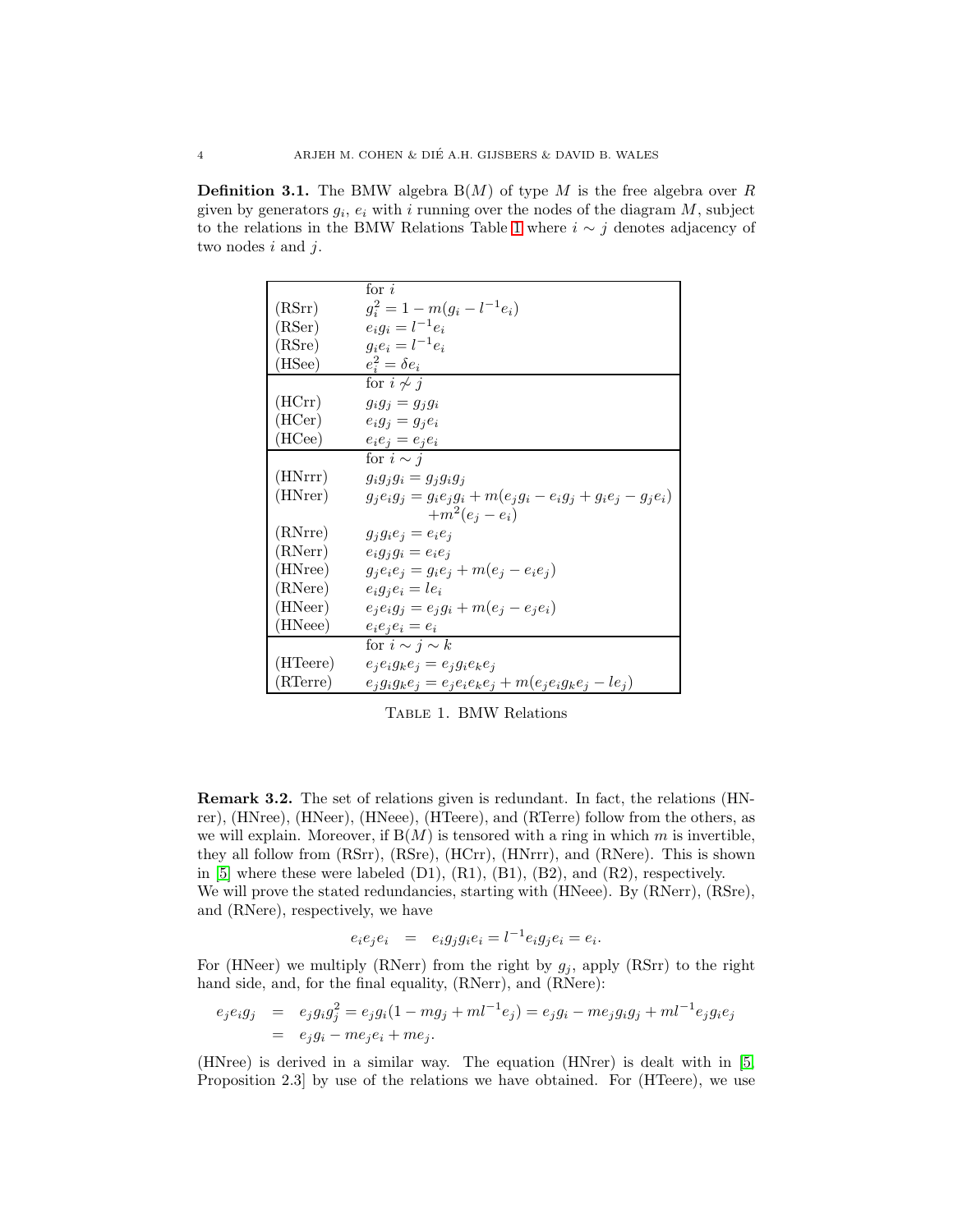(RNerr) and (RNrre), respectively:

$$
e_j e_i g_k e_j = e_j g_i g_j g_k e_j = e_j g_i e_k e_j.
$$

Recall here that  $i \nsim k$  because the diagram M has no triangles. For (RTerre) write  $e_j g_i g_k e_j = e_j g_i g_j g_j^{-1} g_k e_j$  and use the expression  $g_j^{-1} = g_j + m - m e_j$  which follows from (RSrr) and is given in [\[5,](#page-30-4) Proposition 2.1].

<span id="page-4-0"></span>**Definitions 3.3.** Let  $M$  be a graph of type ADE. We define the Brauer monoid BrM(M) to be the monoid generated by the elements  $r_i$  and  $e_i$  ( $i \in M$ ) and  $\delta$ subject to the relations in the Brauer Relations Table [2.](#page-4-1) The Brauer algebra of type M is the monoid algebra  $\mathbb{Z}[\text{BrM}(M)].$ 

| label                 | relation                            | label           | relation                    |  |  |  |
|-----------------------|-------------------------------------|-----------------|-----------------------------|--|--|--|
| $\partial$            | $\delta$ is central                 | $(\delta^{-1})$ | $\delta \delta^{-1} = 1$    |  |  |  |
| for $i$               |                                     |                 |                             |  |  |  |
| (RSrr)                | $r_i^2 = 1$                         | (RSer)          | $e_i r_i = e_i$             |  |  |  |
| (RSre)                | $r_i e_i = e_i$                     | (HSee)          | $e_i^2 = \delta e_i$        |  |  |  |
| for $i \nsim j$       |                                     |                 |                             |  |  |  |
| (HCrr)                | $r_i r_j = r_j r_i$                 | (HCer)          | $e_i r_j = r_j e_i$         |  |  |  |
| (HCee)                | $e_i e_j = e_i e_i$                 |                 |                             |  |  |  |
| for $i \sim j$        |                                     |                 |                             |  |  |  |
| (HNrrr)               | $r_i r_j r_i = r_j r_i r_j$         | (HNrer)         | $r_j e_i r_j = r_i e_j r_i$ |  |  |  |
| (RNrre)               | $r_jr_ie_j=e_ie_j$                  | (RNerr)         | $e_i r_j r_i = e_i e_j$     |  |  |  |
| (HNree)               | $r_i e_i e_j = r_i e_j$             | (RNere)         | $e_i r_j e_i = e_i$         |  |  |  |
| (HNeer)               | $e_i e_i r_j = e_j r_i$             | (HNeee)         | $e_i e_i e_i = e_i$         |  |  |  |
| for $i \sim j \sim k$ |                                     |                 |                             |  |  |  |
| (HTeere)              | $e_i e_i r_k e_j = e_j r_i e_k e_j$ | (RTerre)        | $e_jr_ir_ke_j=e_je_ie_ke_j$ |  |  |  |

<span id="page-4-1"></span>Table 2. Brauer Relations

The  $r_i$  in BrM(M) generate a subgroup of the Brauer monoid that we denote W. This is a Coxeter group of type M as the  $r_i$  satisfy the required relations and, after factoring out the ideal of  $Br(M)$  generated by the  $e_i$ , we obtain the group algebra of W over  $\mathbb{Z}[\delta^{\pm 1}].$ 

We consider the Brauer algebra of type M as an algebra over  $\mathbb{Z}[\delta^{\pm 1}]$ . Here  $\delta$ is in the center of BrM(M) and we identify this  $\delta$  with the  $\delta$  in  $Z[\delta^{\pm 1}]$ . Since the other defining relations of the Brauer monoid are the defining relations of the corresponding BMW algebra B(M) modulo the ideal  $(l-1, m)$  generated by  $l-1$ and m, the Brauer algebra Br(M) can be identified with B(M)  $\otimes_R R/(l-1,m)$ . The corresponding equivariant map  $a \mapsto a \otimes 1$  will be denoted by  $\mu$ .

Just as for  $B(M)$ , some of the relations in the Brauer Relations Table [2](#page-4-1) are redun-dant; see [\[4,](#page-30-8) Lemma 3.1]. We will need to rewrite words in the generators  $r_i$  and  $e_i$ , with  $\delta^{\pm 1}$  viewed as coefficients. This necessitates the extra relations that are displayed in Table [2.](#page-4-1)

<span id="page-4-2"></span>**Definitions 3.4.** By  $F_n$  we denote the monoid that is the central product of the free monoid on the symbols  $r_i, e_i$   $(i = 1, ..., n)$  with the infinite cyclic group generated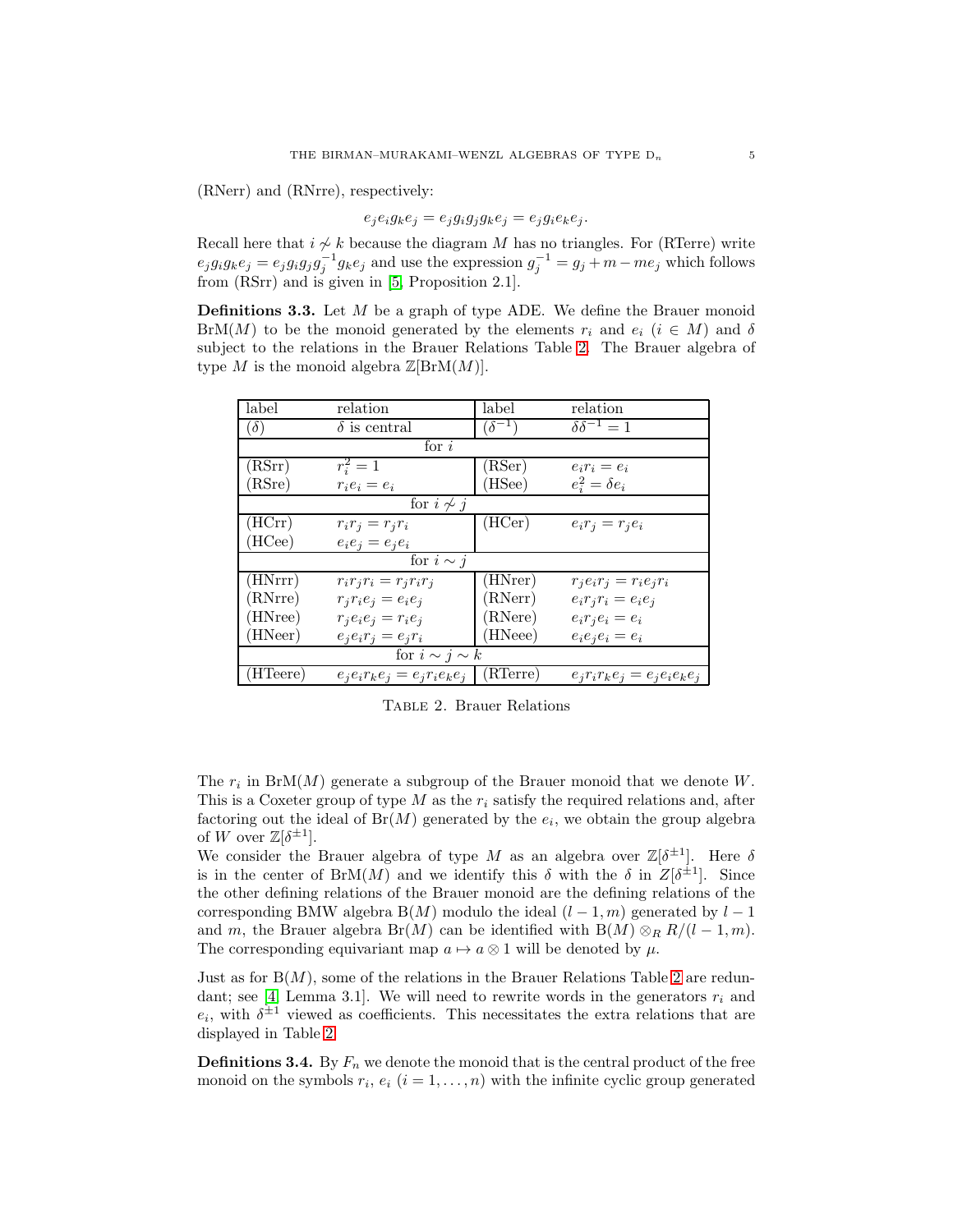by  $\delta$ . Its elements will be called *words*. There is a surjective homomorphism of monoids  $\pi: F_n \to \text{BrM}(M)$  mapping the symbols  $r_i, e_i$ , and  $\delta$  to the corresponding elements of BrM(M). The monomial in B(M) corresponding to  $\underline{a} \in F_n$ , obtained by replacing  $r_i$  by  $g_i$  and leaving  $e_i$  and  $\delta$  as before, will be denoted  $\rho(\underline{a})$ , so  $\mu(\rho(\underline{a})) = \pi(\underline{a})$ . A word  $\underline{a} \in F_n$  is said to be of *height* t if the number of  $r_i$ occurring in it is equal to t; we denote this number t by  $\text{ht}(\underline{a})$ .

We say that <u>a</u> is *reducible* to another word <u>b</u>, or that <u>b</u> is a *reduction* of <u>a</u>, if <u>b</u> can be obtained by a finite sequence of specified rewrites, listed in the Brauer Relations Table [2,](#page-4-1) starting from  $\underline{a}$ , that do not increase the height. We call a word in  $F_n$ reduced if it cannot be further reduced to a word of smaller height. We have labeled the relations in the tables above with R or H according to whether the rewrite from left to right strictly lowers the height or not. If the number stays the same, we call it H for homogeneous. Our rewrite system will be the set of all rewrites in the Brauer Relations Table [2](#page-4-1) in either direction in the homogeneous case when an H appears in its label and from left to right only in case an R occurs in its label. We write  $\underline{a} \rightsquigarrow \underline{b}$  if  $\underline{a}$  can be reduced to  $\underline{b}$ ; for example (RNerr) gives  $e_2r_3e_2 \rightsquigarrow e_2$ if 2 ∼ 3. If the height does not decrease during a reduction, we sometimes use the term *homogeneous reduction* and write  $\underline{a} \leftrightarrow \underline{b}$ ; for example, (HNeee) gives  $e_2 \leftrightarrow e_2e_3e_2$  if  $2 \sim 3$ . If it does decrease, we also speak of a *strict reduction*.

Homogeneous reduction induces a congruence relation on  $F_n$ , to which we will refer as homogeneous equivalence. We denote its set of equivalence classes by  $F_n / \n\leftrightarrow$ . The congruence property turns it into a monoid.

The reductions in  $F_n$  are important because they have a meaning for both the Brauer algebra and the corresponding BMW algebra. For each of the relations in the Brauer Relations Table [2,](#page-4-1) there is a corresponding relation in the BMW Relations Table [1.](#page-3-0) In Section [7,](#page-22-0) the following proposition will be used to find a basis of  $B(D_n)$  that has the same size as a basis of  $Br(D_n)$ .

<span id="page-5-0"></span>**Proposition 3.5.** Suppose  $\underline{a} \rightsquigarrow \underline{b}$  with  $\underline{a}$ ,  $\underline{b} \in F_n$ .

<span id="page-5-1"></span>(i) 
$$
\pi(\underline{a}) = \pi(\underline{b})
$$
 in BrM(M).

(ii) There are a finite number of  $\lambda_{\underline{c}} \in R$  such that, in B(M),

$$
\rho(\underline{a}) = \rho(\underline{b}) + \sum_{\underline{c} \in F_n, \, \mathrm{ht}(\underline{c}) < \mathrm{ht}(\underline{a})} m \lambda_{\underline{c}} \rho(\underline{c}).
$$

Proof. (i). For each reduction step of the sequence of relations, the word evaluated in  $BrM(M)$  is the same because the relations are satisfied in  $BrM(M)$  by definition. This means  $\pi(\underline{a}) = \pi(\underline{b})$ , proving (i).

(ii). The expressions in the BMW Relations Table [1](#page-3-0) all have one term on each side whose coefficient is not a multiple of  $m$ . These terms are the same as in the Brauer Relations Table [2](#page-4-1) with  $g_i$  instead of  $r_i$ . Indeed, if  $l = 1$  and the terms with coefficient m are ignored, the tables are the same. Each reduction step in  $\underline{a} \rightsquigarrow \underline{b}$ , replaces the term on the left with the corresponding one on the right side of the equality in the table plus terms that are multiples of  $m$  and have strictly smaller height. The end result is  $\rho(\underline{b})$  plus terms that are multiples of m, whose height has been reduced at least once. As  $a \leftrightarrow b$  involves only a finite sequence of specific rewrites from Table [2,](#page-4-1) only a finite number of substitutions from Table [1](#page-3-0) has been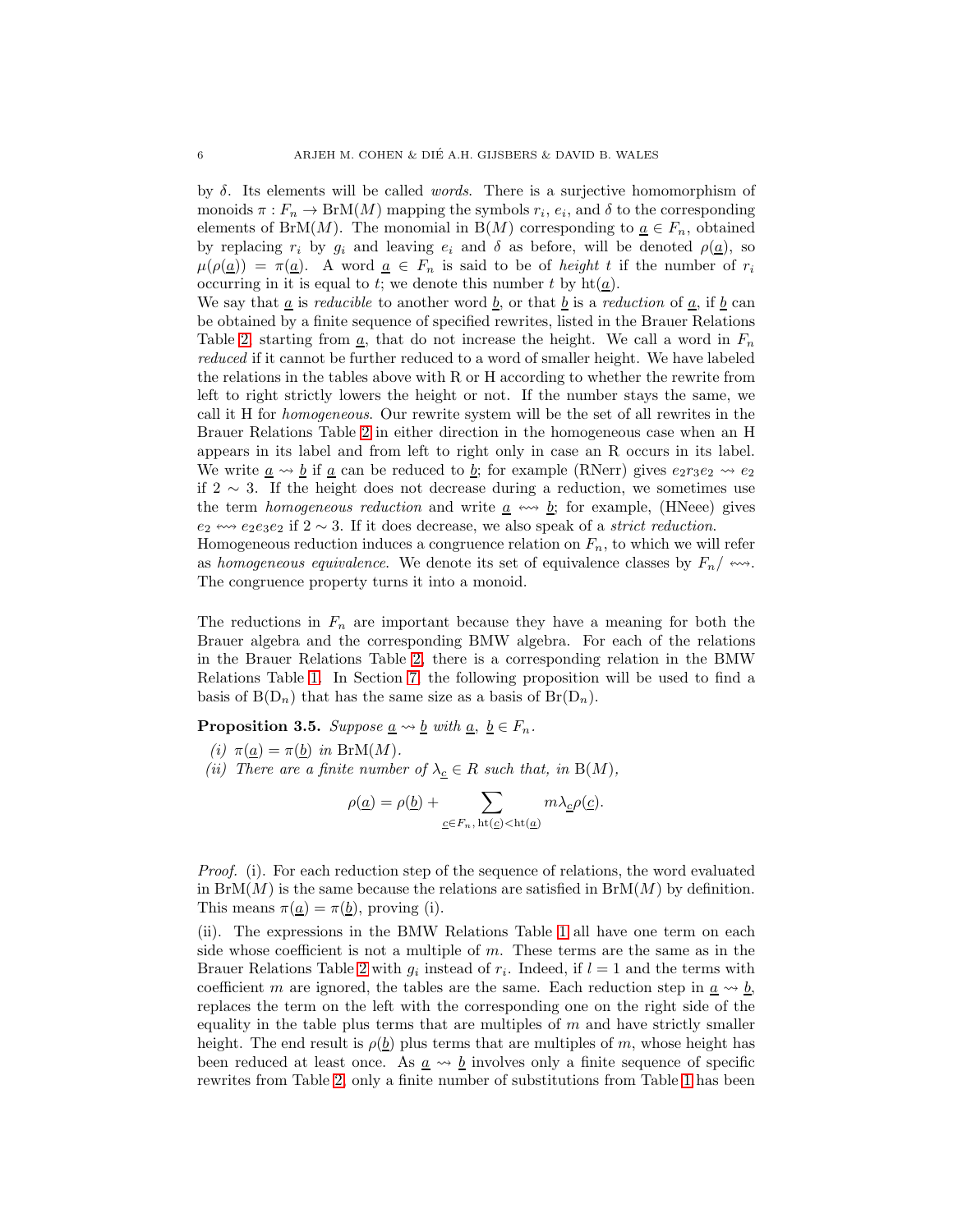applied, and so only a finite number of summands occurs at the right hand side of the equality in (ii).

<span id="page-6-3"></span>**Notation 3.6.** For  $x_1, \ldots, x_q \in \{r_1, \ldots, r_n, e_1, \ldots, e_n, \delta^{\pm 1}\},\,$  we write  $(x_1 \cdots x_q)^{\mathrm{op}} =$  $x_q \cdots x_1$ , thus defining an opposition map on  $F_n$ . This notation is compatible with the maps  $\pi$  and  $\rho$  when  $\cdot^{\text{op}}$  on  $B(M)$  and  $Br(M)$  is interpreted as the anti-involution of [\[5,](#page-30-4) Remark 2.1(i)] and [\[4,](#page-30-8) Remark 5.7], respectively.

To end this section, we discuss properties of  $R$  which show how to relate some properties of sets of monomials in  $B(D_n)$  to corresponding ones in  $Br(D_n)$  using the maps  $\pi$  and  $\rho$ .

<span id="page-6-0"></span>**Lemma 3.7.** The ring R embeds in  $\mathbb{Q}(\delta)[l^{\pm 1}]$  and also in  $\mathbb{Q}(l, \delta)$ .

*Proof.* Let  $D = \mathbb{Z}[l^{\pm 1}, \delta^{\pm 1}]$ , which is a unique factorization domain, and let F be its field of fractions. Put  $s(m) = (1 - \delta)m - (l - l^{-1})$ . Notice  $s(m)$  is primitive and so irreducible in  $F[m]$  by Gauss' Lemma. Hence  $R = D[m]/(s(m))$  is an integral domain. Its field of fractions is  $\mathbb{Q}(l,\delta)$ . Finally,  $\mathbb{Q}(\delta)[l^{\pm 1}]$  is a subring of  $\mathbb{Q}(l,\delta)$ containing both D and m, as the latter is equal to  $(l - l^{-1})/(1 - \delta)$  modulo  $s(m)$ , and so also contains  $R$ .

The following lemma will give a lower bound for the rank of  $B(D_n)$ .

<span id="page-6-1"></span>**Lemma 3.8.** Suppose that  $T$  is a finite set of monomials in  $F_n$  whose images  $(\pi(t))_{t\in T}$  are linearly independent in Br(D<sub>n</sub>). Then  $(\rho(t))_{t\in T}$  are linearly independent in  $B(D_n)$ .

*Proof.* Suppose that  $\sum_{t \in T} \lambda_t \rho(t)$  with  $\lambda_t \in R$  is a non-trivial linear combination that is equal to 0 in  $B(D_n)$ . Then the same non-trivial linear relation holds over the principal ideal domain  $\mathbb{Q}(\delta)[l^{\pm 1}]$  into which R embeds according to Lemma [3.7.](#page-6-0) Rescale the coefficients by a suitable power of  $l-1$  to guarantee  $\lambda_s \notin (l-1)\mathbb{Q}(\delta)[l^{\pm 1}]$ for some  $s \in T$ . Now  $\mu(\lambda_s) \neq 0$  and  $\pi(t) = \mu(\rho(t))$  for  $t \in T$  (cf. Definitions [3.4\)](#page-4-2), so  $\sum_{t \in T} \mu(\lambda_t) \pi(t)$  is a non-trivial linear combination in  $Br(D_n)$ , that is equal to 0, contradicting the linear independence assumption on  $\pi(t)_{t\in T}$ .

The following result will yield the right upper bound on the rank of  $B(D_n)$ .

<span id="page-6-2"></span>**Proposition 3.9.** Let M be of type ADE and let T be a set of words in  $F_n$  such that the  $(\pi(t))_{t\in T}$  is a basis of Br(M). If each word in  $F_n$  can be reduced to an element of  $\delta^{\mathbb{Z}}T$ , then  $\rho(T)$  is a basis of  $B(M)$  and each element of T is a reduced word.

*Proof.* Assume that each word in  $F_n$  can be reduced to an element of  $\delta^{\mathbb{Z}}T$ . We first prove that  $\rho(T)$  is a linear spanning set of B(M). If not, there is a word  $\underline{a}$  in  $F_n$ such that  $\rho(\underline{a})$  is not in the linear span of  $\rho(T)$ . Pick one of smallest height. Then, by assumption,  $\underline{a} \leadsto \underline{b}$  for some  $\underline{b} \in \delta^{\mathbb{Z}}T$ . Proposition [3.5\(](#page-5-0)[ii\)](#page-5-1) implies that  $\rho(\underline{a}) - \rho(\underline{b})$ is a linear combination of monomials in B(M) of height lower than  $s = ht(\underline{a})$ . If  $s = 0$ , this means  $\rho(\underline{a}) = \rho(\underline{b}) \in \delta^{\mathbb{Z}} \rho(T)$ . Otherwise  $s > 0$  and we may assume, using induction on height, that monomials in  $B(M)$  of height lower than s are all in the linear span of the elements in  $\rho(T)$  of height lower than s. Then the right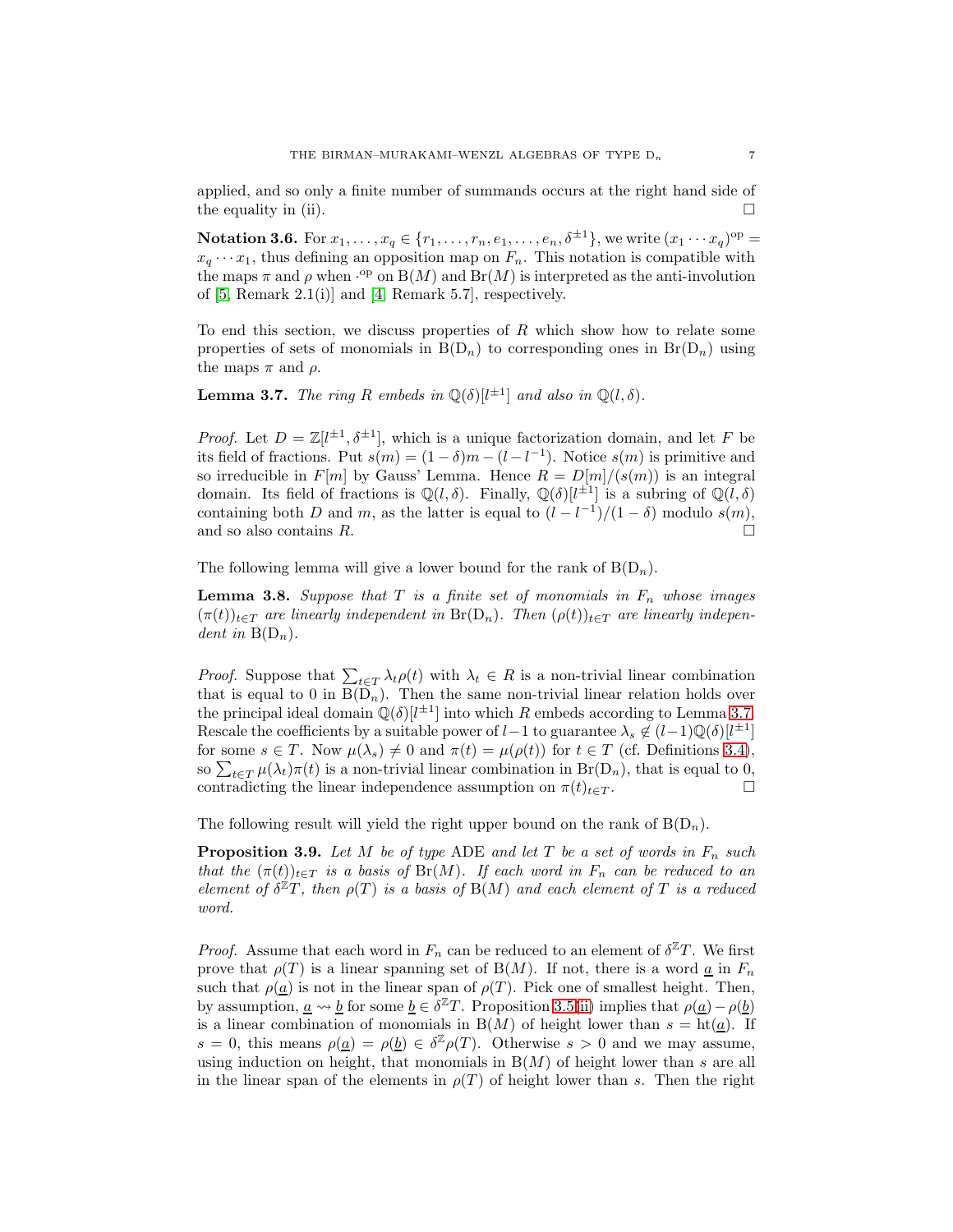hand side in the expression of  $\rho(\underline{a}) - \rho(\underline{b})$  as a linear combination of monomials of lower height is in the linear span of  $\rho(T)$ . Consequently,  $\rho(\underline{a})$  is in the same linear span, a contradiction. We have shown that  $B(M)$  is spanned by  $\rho(T)$ .

It now follows from Lemma [3.8](#page-6-1) that  $(\rho(t))_{t\in T}$  is a basis of B(D<sub>n</sub>). If <u>a</u>  $\in T$  is not reduced, then there is  $\underline{b} \in F_n$  with  $\underline{a} \leadsto \underline{b}$  and  $ht(\underline{a}) > ht(\underline{b})$ . After applying the assumption to b, we may assume  $\underline{b} \in \delta^{\mathbb{Z}} T$  and still  $\mathrm{ht}(\underline{a}) > \mathrm{ht}(\underline{b})$ . In view of the hypothesis,  $\pi(\underline{a})$  and  $\delta^i \pi(\underline{b})$  for some  $i \in \mathbb{Z}$  are distinct members of a basis of Br(D<sub>n</sub>), so  $\pi(\underline{a})$  and  $\pi(\underline{b})$  are linearly independent. On the other hand, by Proposition [3.5\(](#page-5-0)i),  $\pi(\underline{a}) = \pi(\underline{b})$ , a contradiction.

### 4. Admissible Sets and the Function Monoid

<span id="page-7-0"></span>Let  $n \in \mathbb{N}, n \geq 4$ . We summarize some of the results of [\[4\]](#page-30-8) and [\[6\]](#page-30-9) about admissible sets with a special focus on type  $M = D_n$ . These are particular sets of mutually orthogonal positive roots. The results will be used to monitor the reduction of words in  $F_n$ . We will fix a root system  $\Phi$  for W and a set of simple roots  $\alpha_1, \ldots, \alpha_n$ with indices for  $M = D_n$  as indicated in the Dynkin diagram of Figure [1.](#page-7-1)



<span id="page-7-1"></span>FIGURE 1. The diagram of type  $D_n$  with node labels

In terms of the standard orthonormal basis  $\varepsilon_1, \ldots, \varepsilon_n$  of  $\mathbb{R}^n$ , these simple roots are  $\alpha_1 = \varepsilon_1 + \varepsilon_2, \, \alpha_2 = \varepsilon_2 - \varepsilon_1, \, \alpha_3 = \varepsilon_3 - \varepsilon_2, \, \ldots, \, \alpha_n = \varepsilon_n - \varepsilon_{n-1}.$  Accordingly, we will write  $\Phi^+ = (\mathbb{Z}_{\geq 0}\alpha_1 + \mathbb{Z}_{\geq 0}\alpha_2 + \cdots + \mathbb{Z}_{\geq 0}\alpha_n) \cap \Phi$  where  $\mathbb{Z}_{\geq 0}$  are the non-negative integers. The elements of  $\Phi^+$  are called the *positive roots* of  $\Phi$  (or simply  $D_n$ ); they are of the form  $\varepsilon_j - \varepsilon_i$  and  $\varepsilon_i + \varepsilon_j$  for  $n \ge j > i \ge 1$ . Recall  $\Phi = \Phi^+ \cup (-\Phi^+)$ . The reflection in  $\mathbb{R}^n$  with root  $\beta$  is denoted  $r_{\beta}$ . The map  $r_i \mapsto r_{\alpha_i}$   $(i = 1, \ldots, n)$  extends to an isomorphism from W to a reflection subgroup of the orthogonal group on  $\mathbb{R}^n$ . We often identify  $W$  with this reflection group by means of the isomorphism.

There are some standard properties of the root systems we are using which we mention here for convenience. All roots have square norm 2. The inner products are all  $\pm 2$ ,  $\pm 1$ , or 0. If  $(\beta, \gamma) = 1$ , then  $\beta - \gamma$  is a root, and if  $(\beta, \gamma) = -1$ , then  $\beta + \gamma$  is a root, equal to  $r_{\beta} \gamma$ . Further if  $(\beta, \gamma) = 0$ , then  $\beta \pm \gamma$  is never a root. We often encounter the situation in which  $(\beta, \alpha_i) = 0$ ,  $i \sim j$ , and  $\beta - \alpha_j$  is a root. Then  $(\beta - \alpha_j, \alpha_i) = 1$  and so  $\beta - \alpha_j - \alpha_i = r_i r_j \beta$  is also a root.

**Remark 4.1.** There are two notions of height. The first is  $h(\underline{a})$  for  $\underline{a}$  an element of  $F_n$  (cf. Definitions [3.4\)](#page-4-2). The second is the more standard notion of height of a positive root  $\beta$ . This is  $\sum \lambda_i$  for the root  $\sum \lambda_i \alpha_i$  where the  $\alpha_i$  are the simple roots. We also denote this  $ht(\beta)$  and trust no confusion will arise.

In order to recognize the elements of the ideal in  $BrM(D_n)$  generated by  $e_1e_2$ , see Definition [6.3,](#page-17-0) we will need the notion of orthogonal mates.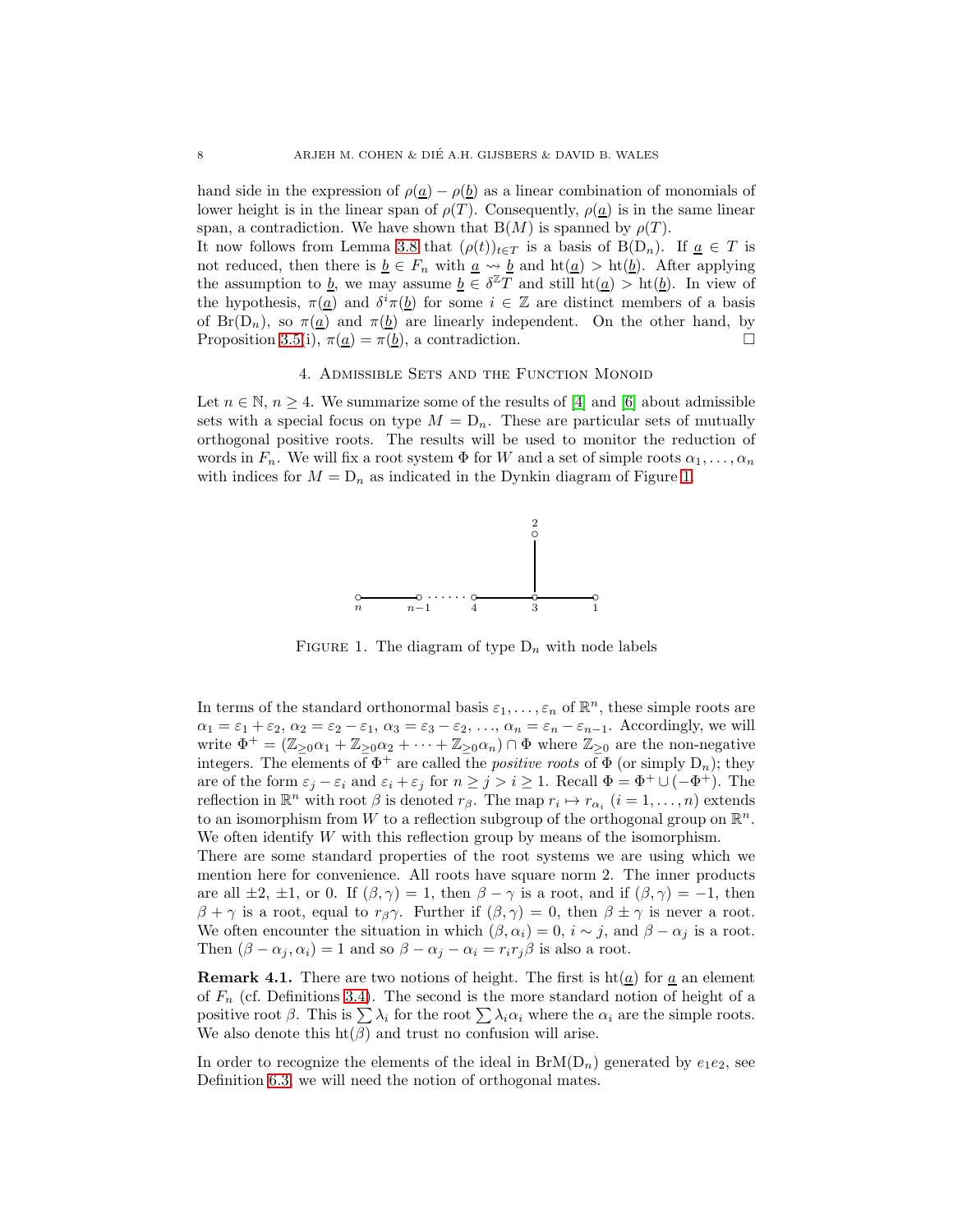<span id="page-8-1"></span>**Definitions 4.2.** For  $\beta = \varepsilon_i - \varepsilon_j$  a root in the root system  $\Phi$  of type  $D_n$  embedded in  $\mathbb{R}^n$  as indicated above, its *orthogonal mate* is defined to be  $\beta^* = \varepsilon_i + \varepsilon_j$  and, vice versa, the *orthogonal mate* of  $\beta^*$  is  $\beta^{**} = \beta$ . Furthermore, we write  $r^*_{\beta}$  for  $r_{\beta^*}$ , the reflection whose root is the orthogonal mate of  $\beta$ . For the simple roots  $\alpha_i$  we also write  $r_i^*$  instead of  $r_{\alpha_i}^*$ .

If  $n > 4$ , the roots orthogonal to  $\beta$  form a subsystem of  $\Phi$  of type  $A_1D_{n-2}$  and  $\beta^*$ is the unique positive root in the  $A_1$  component of this subsystem. If  $n = 4$ , the choice of orthogonal mate essentially depends on the choice of an orthogonal pair of simple roots.

There are several equivalent definitions of admissible sets as outlined in [\[6,](#page-30-9) Proposition 2.3. For our purposes we may define a set  $B$  of mutually orthogonal positive roots to be *admissible* if and only if, when  $\alpha_1, \alpha_2, \alpha_3 \in B$  and there exists a root  $\alpha$ for which  $(\alpha_i, \alpha) = \pm 1$  for all *i*, then  $r_{\alpha}r_{\alpha_1}r_{\alpha_2}r_{\alpha_3}\alpha$  or  $-r_{\alpha}r_{\alpha_1}r_{\alpha_2}r_{\alpha_3}\alpha$  is also in B. Given any set,  $B$ , of mutually orthogonal positive roots, a straightforward exercise shows there is a unique smallest admissible set containing B. This set is called the admissible closure of B, notation  $B^{cl}$ ; see [\[4,](#page-30-8) Definition 2.2].

By  $A$  we denote the collection of all admissible sets (including the empty set). This set has a natural W-action given by

$$
wB = \Phi^+ \cap \{\pm w\beta \mid \beta \in B\}
$$

for  $w \in W$ . A representative of each W-orbit in A is given in [\[4,](#page-30-8) Table 3]; this is a corrected version of a similar table in [\[6\]](#page-30-9). We will need these only for types  $A_n$ and  $D_n$ , which, for the convenience of the reader, are summarized in Lemma [4.4](#page-8-0) and Table [3.](#page-9-1) The meaning of  $M_Y$  and  $S_Y$  in Table [3](#page-9-1) will become clear later (in Proposition [5.8\)](#page-14-0).

**Notation 4.3.** By Y we denote the collection of the following sets of nodes of  $D_n$ .

$$
Y(t) = \{n, n-2, ..., n-2t+2\}, \text{ for } t \in [0, \lfloor n/2 \rfloor]
$$
  
\n
$$
Y^*(t) = \{n, n-2, ..., n-2t+4, 1, 2\}, \text{ for } t \in [1, \lfloor n/2 \rfloor]
$$
  
\n
$$
Y'(n/2) = \{1, 4, 6, 8, ..., n\} \text{ if } n \text{ is even.}
$$

For  $Y \in \mathcal{Y}$ , the set  $B_Y$  is the admissible closure of the set of roots  $\alpha_j$  for  $j \in Y$ . For  $Y = Y^*(t)$ , this implies that  $B_Y$  is the set of roots  $\alpha_j$  and  $\alpha_j^*$  for  $j \in Y$ . For  $Y = Y(t)$  or  $Y'(n/2)$  however, no orthogonal mates occur and so  $B<sub>Y</sub>$  is the set of roots  $\alpha_j$  for  $j \in Y$ .

<span id="page-8-0"></span>**Lemma 4.4.** Each W-orbit in A has a unique representative  $B_Y$  for  $Y \in \mathcal{Y}$ .

For instance, if  $n = 4$ , there are three orbits of admissible sets of size 2, with representatives  $B_Y$ , where  $Y = Y(2)$ ,  $Y'(2)$ , and  $Y^*(1)$ , respectively.

Notice that, if  $B$  is an admissible set containing a root as well as its orthogonal mate, then it is a union of roots together with their orthogonal mates.

The following proposition is proved in [\[4,](#page-30-8) Theorem 3.6]; the fact that  $e_iB$  as de-scribed below is well defined is shown in [\[4,](#page-30-8) Lemma  $3.3(v)$ ].

<span id="page-8-2"></span>**Proposition 4.5.** Let M be of type ADE. The action of W on A extends to an action of the Brauer monoid  $Br(M)$  determined by the following rules for the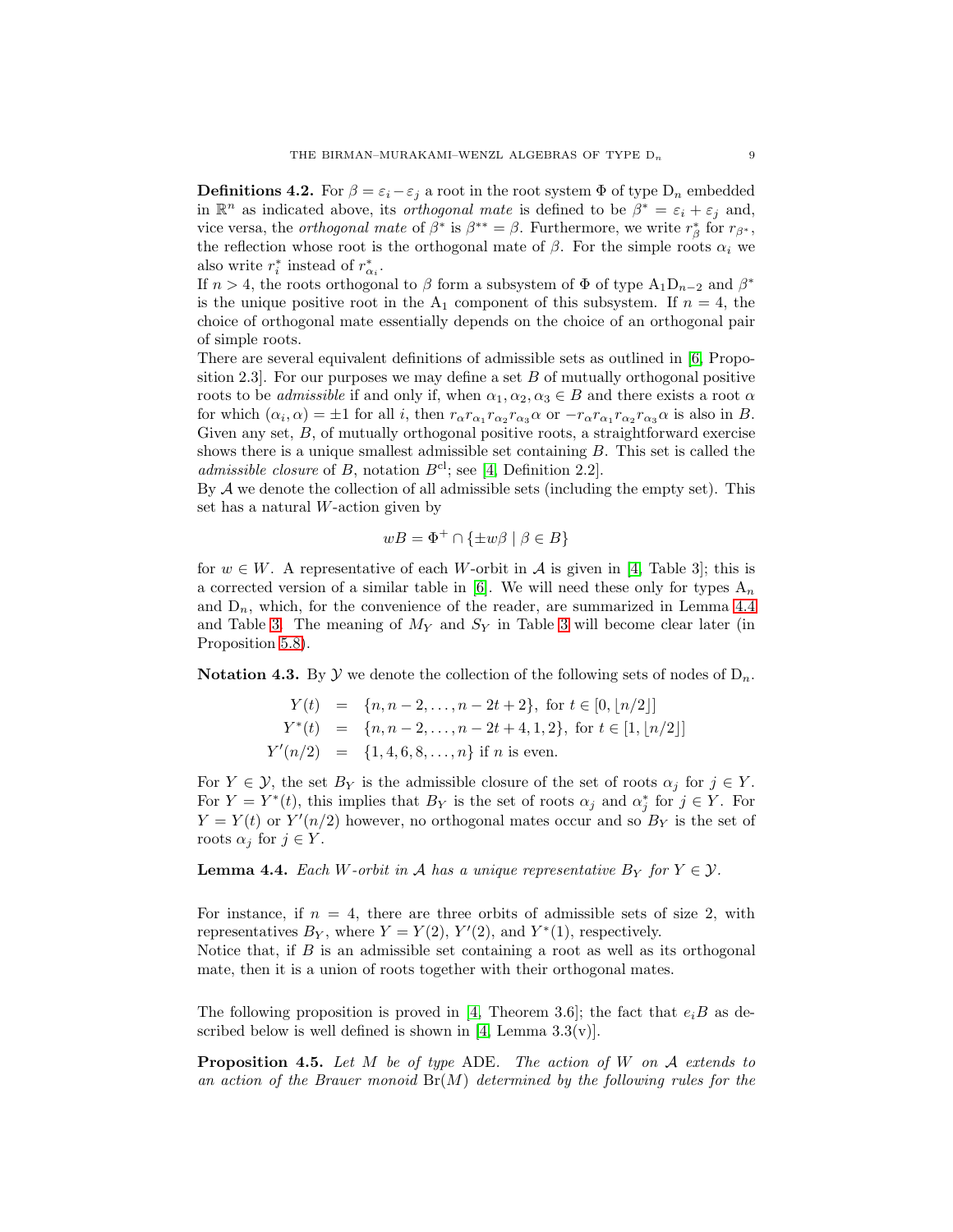|                        | $B_Y\vert$ | $M_Y$          |              | $S_Y = \{x \hat{e}_Y \mid x \text{ as below}\}\$ |
|------------------------|------------|----------------|--------------|--------------------------------------------------|
| $A_n$                  |            | $A_{n-2t}$     | Y(t)         | $r_1,\ldots,r_{n-2t}$                            |
| $D_n$                  |            | $A_1D_{n-2t}$  | Y(t)         | $\underline{z}_n^*, r_1, \ldots, r_{n-2t}$       |
| $D_n$                  |            | $D_n$          |              | $r_1,\ldots,r_n$                                 |
| $D_n$ ( <i>n</i> odd)  | $(n-1)/2$  | A <sub>1</sub> | $Y((n-1)/2)$ | $z_n^*$                                          |
| $D_n$ ( <i>n</i> even) | n/2        | A <sub>1</sub> | Y(n/2)       | $r_1$                                            |
| $D_n$ ( <i>n</i> even) | n/2        | A <sub>1</sub> | Y'(n/2)      | $r_2$                                            |
|                        | 2t         | $A_{n-2t-1}$   | $Y^*(t)$     | $r_4, \ldots, r_{n-2t+2}$                        |

<span id="page-9-1"></span>TABLE 3. Cocliques  $Y \in \mathcal{Y}$  of M and sizes of the admissible sets  $B_Y$  for types  $A_n$  and  $D_n$ . The index t in the line for  $A_n$  satisfies  $0 \le t \le \lfloor n/2 \rfloor$ . The index t in the first line for  $D_n$  satisfies  $0 < t <$  $\lfloor (n-1)/2 \rfloor$ . In the last line it satisfies  $0 < t \leq \lfloor n/2 \rfloor$ .

generators  $e_i$ , where  $i \in M$  and  $B \in \mathcal{A}$ .

$$
\delta B = B,
$$
  
\n
$$
e_i B = \begin{cases}\nB & \text{if } \alpha_i \in B, \\
(B \cup {\alpha_i})^{\text{cl}} & \text{if } \alpha_i \perp B, \\
r_\beta r_i B & \text{if } \beta \in B \setminus \alpha_i^\perp\n\end{cases}
$$

.

For this action, if  $a \in {\rm BrM}(M)$  and  $B, C \in \mathcal{A}$  satisfy  $B \subseteq C$ , then  $aB \subseteq aC$ .

When considering words  $\underline{a}$  of  $F_n$  and  $B \in \mathcal{A}$ , we will often write  $\underline{a}B$  instead of  $\pi(\underline{a})B$ and  $B\underline{a}$  instead of  $\pi(\underline{a})^{\text{op}}B$ . The latter defines right actions of  $F_n$  and  $BrM(M)$  on A.

**Remark 4.6.** Let  $M = D_n$  and suppose that  $\underline{a}$  is a word in  $F_n$ . Then, by Lemma [4.4,](#page-8-0)  $\underline{a}(\emptyset) \in WB_Y$  for some  $Y \in \mathcal{Y}$ . In [\[4,](#page-30-8) Proposition 4.9], it is shown that, up to powers of  $\delta$ , the elements  $\pi(\underline{a})$  of  $BrM(D_n)$  are in bijective correspondence with triples  $(B, B', z)$  with  $\underline{a}(\emptyset)$  and  $\underline{a}^{\text{op}}(\emptyset)$  in the same W-orbit  $WB_Y$  for  $Y \in \mathcal{Y}$  and  $z \in W(M_Y)$ , where  $M_Y$  is the Coxeter type corresponding to Y as specified in column 3 of Table [3.](#page-9-1) We will prove a counterpart of this result. In fact, we will prove a stronger statement (Corollary [6.12\)](#page-21-0) about rewrites of  $\underline{a}$  in  $F_n$  rather than equality for  $\pi(\underline{a})$  in BrM(D<sub>n</sub>). In general, the expressions appearing in [loc. cit.] are not reduced, which makes them unsuitable for rewrite purposes. By way of example, we mention that, for  $e_n r_n^*$ , we will find an expression of height 1 (namely  $z_n^*$  as in Lemma [5.6\)](#page-12-0) where  $r_n^*$  (see Definition [4.2\)](#page-8-1) has large height.

## 5. Elementary properties of the Brauer monoid

<span id="page-9-0"></span>In this section we prepare for the reduction of words in  $F_n$  for the Brauer monoid,  $BrM(D_n)$ , of type  $D_n$ . The purpose of this and the next section is to show that, up to homogeneous equivalence, each element of  $F_n$  has a unique reduced word. This goal is achieved in Corollary [6.12.](#page-21-0)

We will use the action of Proposition [4.5.](#page-8-2) Let  $\underline{a} \in F_n$ .

Our immediate goal will be to show that a can be rewritten to a reduced word that is uniquely determined by  $\pi(\underline{a})$  up to homogeneous equivalence, so the reduced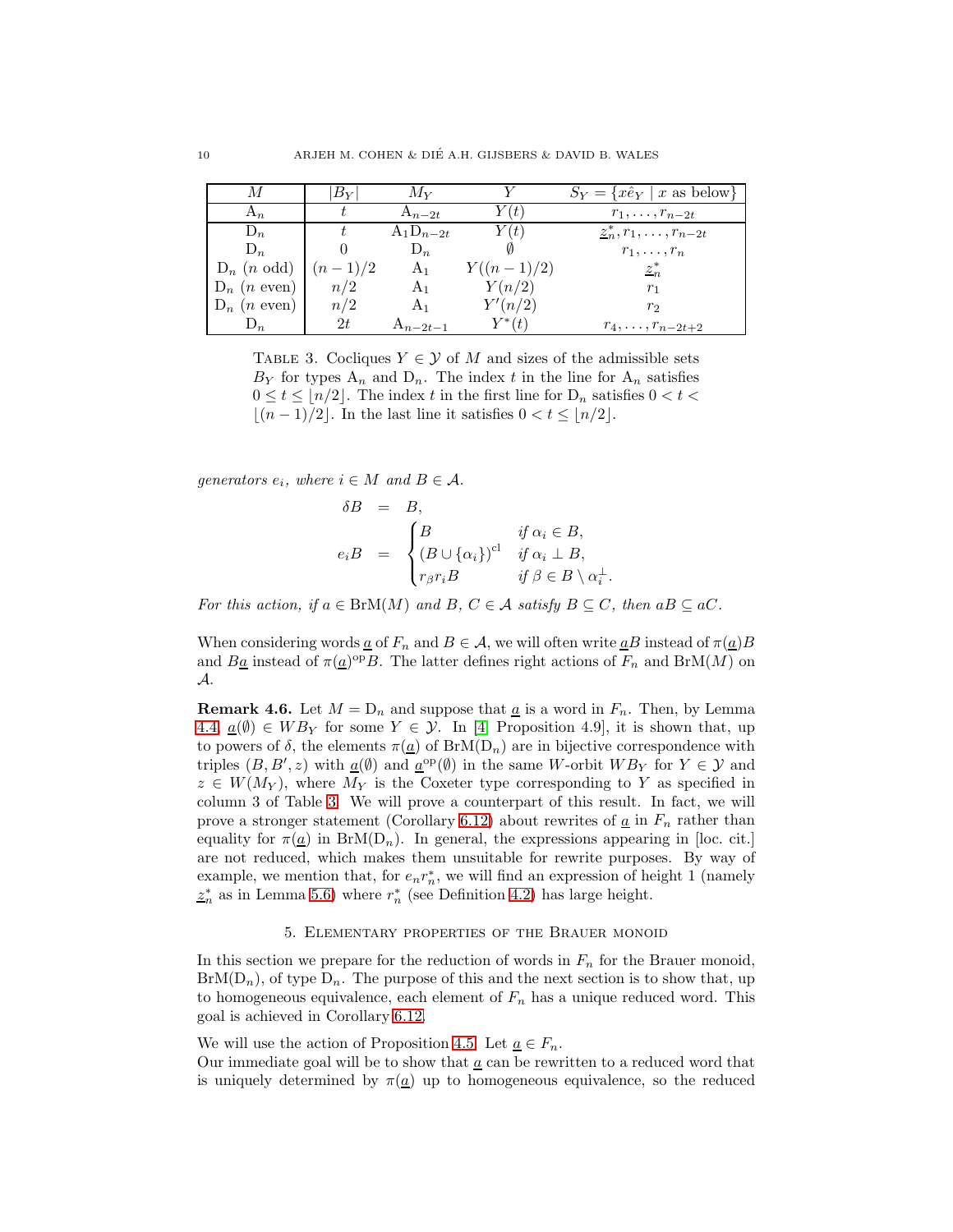word will be a unique element of  $F_n/\leftrightarrow$ . In fact, we shall be working with words in  $F_n$  but often think of them as representing classes in  $F_n / \n\rightsquigarrow$ .

Later, in Sections [7](#page-22-0) and [8,](#page-24-0) we will use words in  $F_n$  to represent monomials in  $B(D_n)$ . Before we continue we introduce some notation.

**Notation 5.1.** Suppose that k and i are two nodes of  $D_n$ . Let  $i = i_1, i_2, \ldots, i_r = k$ be the geodesic path from i to k in  $D_n$ . Then we set  $e_{i,k} = e_{i1}e_{i2} \cdots e_{i_r}$ , which we interpret as an element of  $F_n$ . Notice the first factor is  $e_i$  and the last is  $e_k$ . In particular, for  $i < k$  and  $k \geq 3$ , we have  $e_{i,k} = e_i e_{i+1} \cdots e_k$  unless  $i = 1$  in which case it is  $e_1e_3e_4\cdots e_k$ . Also  $e_{1,2} = e_1e_3e_2$  is a special case.

Let  $\beta$  be a positive root. If  $\beta = \sum \lambda_i \alpha_i$  we call the *support* of  $\beta$  the set of nodes i for which  $\lambda_i \neq 0$ ; it is denoted Supp( $\beta$ ). As in [\[5\]](#page-30-4), we will write, if k is a node of the diagram,  $Proj(k, \beta)$  for the node of  $D_n$  in  $Supp(\beta)$  nearest to k. There is a unique one as the support is a connected set of nodes in the Dynkin diagram  $D_n$ , which is a tree.

<span id="page-10-0"></span>**Definition 5.2.** If  $k \in \text{Supp}(\beta)$ , then, as follows directly from [\[5,](#page-30-4) Proposition 3.2], there is a unique Weyl group element  $a_{\beta,k}$  of smallest length that maps  $\{\alpha_k\}$  to  $\{\beta\}$ in the action of Proposition [4.5](#page-8-2) (so  $a_{\beta,k}\{\alpha_k\} = \{\beta\}$ ). Its height, as a monomial of  $Br(D_n)$ , is equal to ht( $\beta$ ) – 1. The opposite element  $a_{\beta,k}^{\text{op}}$  maps  $\{\beta\}$  to  $\{\alpha_k\}$ . We will often view  $a_{\beta,k}$  as an element of  $F_n$  in the guise of a shortest expression for  $a_{\beta,k}$  as a product of simple reflections. Since any two such expressions are homogeneously equivalent, they represent the same element of  $F_n/\leftrightarrow\to$ , which suffices for our purpose of reductions.

We extend the definition of  $a_{\beta,k}$  to the case where  $k \notin \text{Supp}(\beta)$ . For  $\beta$  a positive root with  $k \notin \text{Supp}(\beta)$  and k' the node next to k on the geodesic path from k to  $j = \text{Proj}(k, \beta)$ , we set  $a_{\beta,k} = a_{\beta,i} e_{i,k'}$  in  $F_n$ .

We will be mainly concerned with the case  $k = n$ .

<span id="page-10-1"></span>**Lemma 5.3.** The elements  $a_{\beta,n}$  satisfy the following properties.

(i) If  $j \leq n-1$ , then  $a_{\alpha_i,n}e_n = e_{j,n}$ .

(ii) If j is a node of  $D_n$  such that  $\beta - \alpha_j$  is a root, then  $a_{\beta,n}e_n \leftrightarrow r_j a_{\beta-\alpha_j,n}e_n$ . (iii) ht $(a_{\beta,n}) = \text{ht}(\beta) - 1$ .

*Proof.* (i). Clearly *n* is not in the support of  $\alpha_j$  and so  $a_{\alpha_j,n} = e_{j,n-1}$ . The required equality follows from multiplication by  $e_n$  on the right.

(ii). We first consider the case where  $n \in \text{Supp}(\beta)$ . In this case  $a_{\beta,n}$  is any word of shortest length which takes  $\alpha_n$  to  $\beta$ . Its length is  $ht(\beta) - 1$ . As mentioned above and in [\[5,](#page-30-4) Proposition 2.3] it is a unique up to homogeneous equivalence. If  $j \neq n$ , then  $a_{\beta-\alpha_j,\alpha_n}$  is a word of shortest length taking  $\alpha_n$  to  $\beta-\alpha_j$  and so  $r_j a_{\beta-\alpha_j,\alpha_n}$ is a word of shortest length taking  $\alpha_n$  to  $\beta$ , proving that  $a_{\beta,n} \leftrightarrow r_j a_{\beta-\alpha_j,n}$ , and so  $a_{\beta,n}e_n \leftrightarrow r_i a_{\beta-\alpha_i,n}e_n$ .

If  $j = n$ , then  $\beta - \alpha_n$  is a root. Because of the structure of the roots of D<sub>n</sub>, this means the coefficient in  $\beta$  of both  $\alpha_n$  and  $\alpha_{n-1}$  as a linear combination of simple roots is 1 and so  $\beta - \alpha_n$  has  $n-1$  in its support but not n. In particular,  $a_{\beta-\alpha_n,n-1}$  is a word of height ht( $\beta$ ) − 1 taking  $\alpha_{n-1}$  to  $\beta - \alpha_n$ . As n is not in the support of  $\beta - \alpha_n$  but  $n-1$  is,  $a_{\beta-\alpha_n,n-1}$  is a word in  $r_i$  with  $i \leq n-1$  and further as the coefficient of  $\alpha_{n-1}$  in  $\beta - \alpha_n$  is just 1, all the  $r_i$  occurring in a reduced word for  $a_{\beta-\alpha_n,n-1}$  have  $i \leq n-2$ . In particular  $r_n$  and  $a_{\beta-\alpha_n,n-1}$  commute. Also,  $a_{\beta-\alpha_n,n} = a_{\beta-\alpha_n,n-1}e_{n-1}$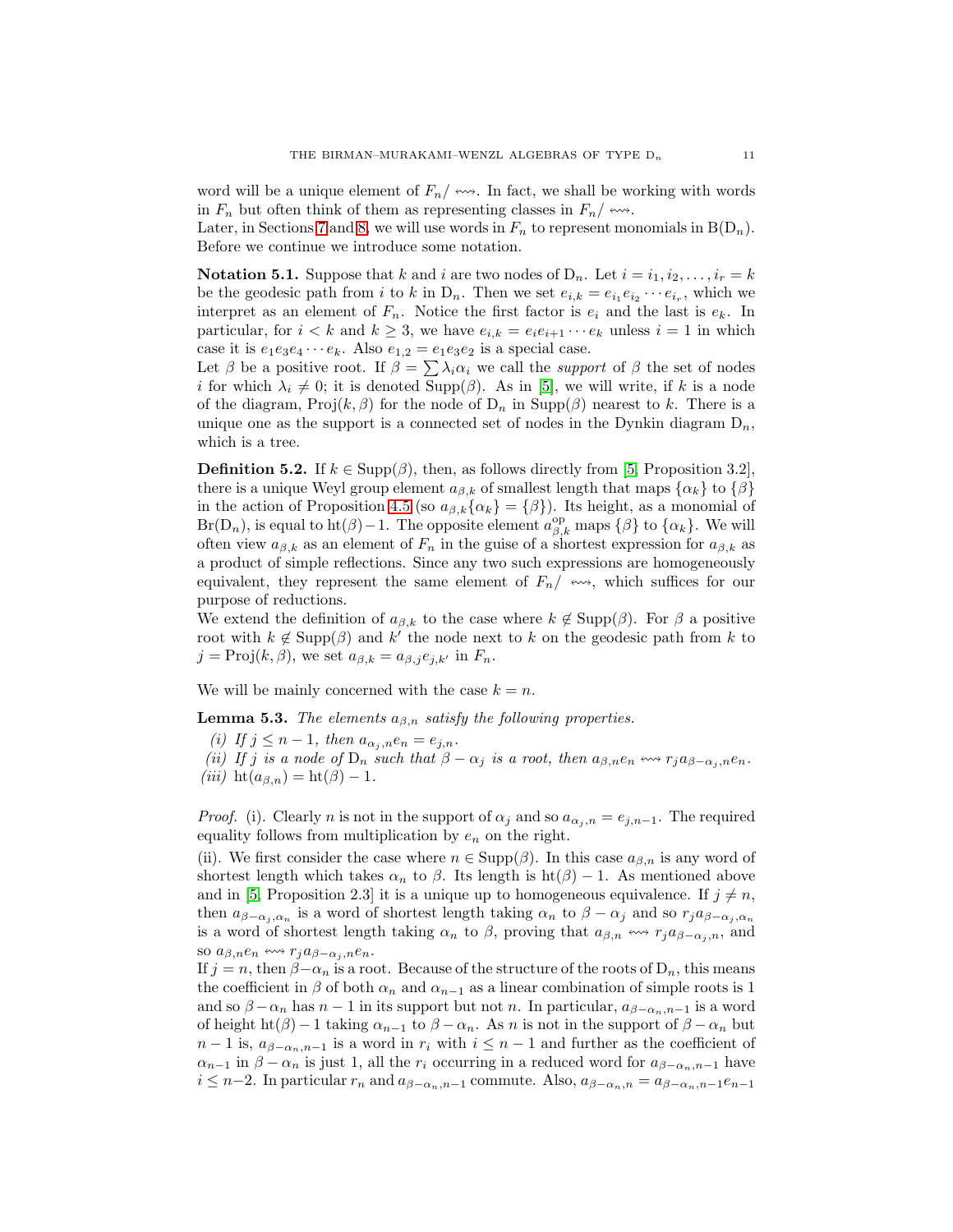by definition. Now  $r_n a_{\beta-\alpha_n,n} e_n = r_n a_{\beta-\alpha_n,n-1} e_{n-1}e_n \Leftrightarrow a_{\beta-\alpha_n,n-1}r_n e_{n-1}e_n$ . By (HNree)  $r_ne_{n-1}e_n \leftrightarrow r_{n-1}e_n$ . In terms of the action of Proposition [4.5,](#page-8-2) this implies  $a_{\beta-\alpha_n,n-1}r_{n-1}\{\alpha_n\}=a_{\beta-\alpha_n,n-1}\{\alpha_{n-1}+\alpha_n\}$ . Recall  $a_{\beta-\alpha_n,n-1}$  is a shortest word in  $r_1, \ldots, r_{n-1}$  taking  $\{\alpha_{n-1}\}\$ to  $\{\beta - \alpha_n\}$  and so is a word of shortest length taking  $\{\alpha_{n-1} + \alpha_n\}$  to  $\{\beta\}$  as  $a_{\beta-\alpha_n,n-1}$  fixes  $\{\alpha_n\}$ . Now  $a_{\beta-\alpha_n,n-1}r_{n-1}$  is a shortest word taking  $\{\alpha_n\}$  to  $\{\beta\}$  and so  $a_{\beta-\alpha_n,n-1}r_{n-1} \leftrightarrow a_{\beta,n}$ . This gives  $r_na_{\beta-\alpha_n,n}e_n \leftrightsquigarrow a_{\beta-\alpha_n,n-1}r_{n-1}e_n \leftrightsquigarrow a_{\beta,n}e_n.$ 

If  $n \notin \text{Supp } (\beta)$ , let  $i = \text{Proj}(\beta, n)$ . If  $i > 3$ , the argument above applies directly with i instead of n and  $j \leq i$ , giving  $r_j a_{\beta-\alpha_j,i} e_i \leftrightarrow a_{\beta,i} e_i$ . The assertion now follows from right multiplication by  $e_{i+1,n}$ . For  $i = 3$ , the root  $\beta$  is  $\alpha_3 + \alpha_2$  or  $\alpha_3 + \alpha_1$  and the arguments are similar. Notice i cannot be 1 or 2 as  $\beta - \alpha_i$  is a root.

(iii). This is direct from (ii) and the definition of  $a_{\beta,n}$ .

<span id="page-11-1"></span>Remark 5.4. As the proof uses the relation (HNree) which is not binomial in the BMW algebra, two homogeneously equivalent words of (ii) do not necessarily have the same image under  $\rho$  in the BMW algebra. Indeed, if  $j = n$  and  $\beta = \alpha_{n-1} + \alpha_n$ , then  $a_{\beta,n} = r_{n-1}$  and  $a_{\beta-\alpha_n,n} = e_{n-1}$ , so  $\rho(a_{\beta,n}e_n) = g_{n-1}e_n$  is distinct from  $\rho(r_na_{\beta-\alpha_n,n}e_n)=g_ne_{n-1}e_n$ . As indicated in Proposition [3.5,](#page-5-0) the two expressions are equal up to sums of monomials of lower height (with coefficients in the ideal generated by  $m$ ).

We have denoted words in  $F_n$  by underlined symbols like  $\underline{a}$ . In the remainder of the paper we will need to reduce words which have specific  $r_i$  or  $e_i$  in them. It is notationally awkward to have long strings underlined, and so we will dispense with this for words including such  $r_i$  and  $e_i$ . For example we write  $\underline{a}r_ir_je_i \leadsto \underline{a}e_je_i$ rather than  $ar_ir_je_i \leadsto ae_je_i$ . We continue to underline general elements of  $F_n$  as  $\underline{a}$ . Let  $M$  be a Coxeter diagram with  $n$  nodes. The  $Matsumoto-Tits$  rewrite rules of type M on  $s_1, \ldots, s_k$  are the following rewrite rules in the free monoid on  $s_1, \ldots, s_n$ .

$$
s_i s_i \rightsquigarrow 1
$$
  
\n
$$
s_i s_j \rightsquigarrow s_j s_i \text{ if } i \not\sim j
$$
  
\n
$$
s_i s_j s_i \rightsquigarrow s_j s_i s_j \text{ if } i \sim j
$$

Note that the second and the third rule are homogeneous.

<span id="page-11-0"></span>**Lemma 5.5.** Let M be a Coxeter diagram with n nodes. Then any two reduced words with respect to the Matsumoto–Tits rewrite rules of type M on  $s_1, \ldots, s_n$  are homogeneously equivalent, that is, can be rewritten into each other by means of a series of the second and the third rewrite rules.

Proof. The result can be found in [\[27\]](#page-31-12) and is independently proved in [\[22\]](#page-31-13). A more general version is found in [\[3\]](#page-30-10).

 $\Box$ 

As a first application, note that, for the subgroup W of  $BrM(D_n)$ , the rewrite rules with  $r_1, \ldots, r_n$  instead of  $s_1, \ldots, s_k$  coincide with (RSrr), (HCrr), and (HNrrr) of Table [2.](#page-4-1) Therefore, each element of W corresponds to a unique reduced word of  $F_n$  up to homogeneous equivalence. In other words, the equivalence classes in  $F_n$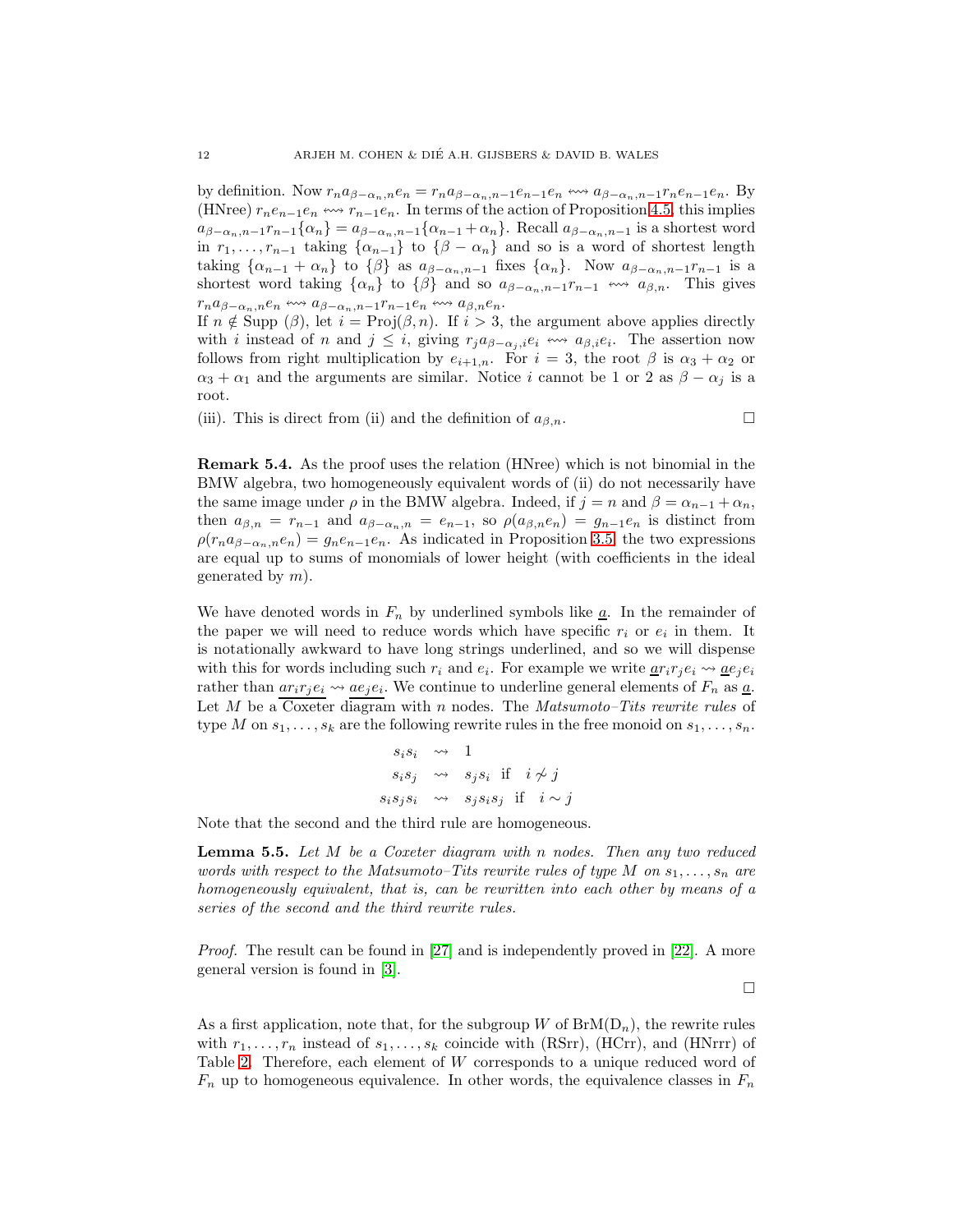of reduced words over  $\{r_1, \ldots, r_n\}$  correspond bijectively with the elements of the Coxeter group W. This implies that, for each reduced word  $\underline{a} \in F_n$  all of whose symbols are in  $\{r_1, \ldots, r_n\}$ , its homogeneous equivalence class is uniquely determined by  $\pi(\underline{a})$ . In Proposition [5.8,](#page-14-0) we will generalize this application to recognize Coxeter groups of type  $M_Y$  for each  $Y \in \mathcal{Y}$ , using words  $\underline{s}_i$  in  $F_n$  to be specified in Notation [5.7.](#page-13-0)

A slightly less general statement holds for  $B(D_n)$  instead of  $BrM(D_n)$ . As of the above-mentioned rewrite rules, (HCrr) and (HNrrr) are binomial in Table [1](#page-3-0) as well, for each reduced  $\underline{a} \in F_n$  all of whose symbols are in  $\{r_1, \ldots, r_n\}$ , its homogeneous equivalence class is uniquely determined by  $\rho(\underline{a})$  as well. In Proposition [8.4,](#page-25-0) we will generalize this application, using the same words  $\underline{s}_i$  as above in  $F_n$  to recognize subquotients of  $B(D_n)$  isomorphic to Hecke algebras of type  $M_Y$  for  $Y \in \mathcal{Y}$ . Observe that  $F_{n-1}$  is a submonoid of  $F_n$ .

<span id="page-12-0"></span>**Lemma 5.6.** Let  $\underline{z}_n^* = e_{n,2}r_1e_{3,n}$  for  $n \ge 3$ ,  $\underline{z}_1^* = r_2e_1$ , and  $\underline{z}_2^* = r_1e_2$  all of these viewed as words in  $F_n$ . Then  $\underline{z}_n^*$  has height 1 and occurs in the following reductions for  $n \geq 3$ .

(i)  $r_n^* e_n \leadsto \underline{z}_n^*$  and  $e_n r_n^* \leadsto \underline{z}_n^*$ . (*ii*)  $\underline{z}_n^* \iff e_{n,3}r_2e_1e_{3,n}.$ (iii) For  $n \geq 4$  and  $i \in \{1, ..., n-2\}$ ,  $e_i \underline{z}_n^* \leftrightarrow z_i^* e_n \leftrightarrow e_n \underline{z}_i^*$  and  $r_i \underline{z}_n^* \leftrightarrow z_n^* r_i$ .  $(iv)$   $\underline{z}_n^* e_{n-2} \leftrightarrow e_n \underline{z}_{n-2}^*$  and  $e_n \underline{z}_n^* \leftrightarrow \underline{z}_n^* e_n \leftrightarrow \underline{\delta \underline{z}_n^*}$ . (v)  $\underline{z}_n^* \underline{z}_n^* \leadsto \delta e_n$ .

For  $n$  equal to 1 or 2, statements (i) and (v) also hold.

*Proof.* Assume first  $n \geq 3$ . By definition, there is only one factor  $r_i$  in  $z_n^*$  and so its height is at most 1.

To see that it does not have height zero we use the representation  $\rho_{W{a_n}}$  of [\[4,](#page-30-8) Theorem 3.6. In particular we are considering  $Y(1) = \{\alpha_n\}$ . Consider the action of  $\underline{z}_n^*$  in the notation of [loc. cit.] on the 1-space spanned by the vector  $\xi_{\{\alpha_n\}}$ . Indeed  $e_{2,n}\xi_{\{\alpha_n\}} = \delta \xi_{\{\alpha_2\}}$  and then  $r_1 \xi_{\{\alpha_2\}} = \xi_{\{\alpha_2\}} h_{1,\alpha_2}$ . It follows from [loc. cit.] that  $h_{1,\alpha_2}$  is one of the generators of  $M_{\{n\}}$  which in this case is the Weyl group of the diagram of type  $A_1D_{n-2}$ . Now act by  $e_{3,n}$  to see  $\underline{z}_n^*\xi_{\{\alpha_n\}} = \delta \xi_{\{\alpha_n\}} h_{1,\alpha_2}$ . If  $\underline{z}_n^*$ could be reduced it would have height 0 and the action on  $\xi_{\{\alpha_n\}}$  would either be<br>  $0$ or would be  $\xi_{\{\beta\}}\delta^k$  for  $\beta$  a root and for some k a contradiction. This means  $\underline{z}_n^*$  has height 1.

(i). Let  $w_{2,n} = r_3r_2r_4r_3r_5r_4\cdots r_{n-1}r_{n-2}r_nr_{n-1}$  be as in [\[5,](#page-30-4) Lemma 3.1] and set  $w_{n,2} = w_{2,n}^{\rm op}$ . Then  $r_n^* = w_{n,2}r_1w_{2,n}$  where  $r_n^*$  was defined in Definition [4.2.](#page-8-1) In order to show the required reductions, we use repeatedly the reducing relation (RNrre), that is,  $r_j r_i e_j \rightsquigarrow e_i e_j$  for  $i \sim j$ . In particular,  $w_{n,2} e_n \rightsquigarrow e_{2,n}$ . Now  $r_1 e_{2,n} \rightsquigarrow e_2 r_1 e_{3,n}$ and  $r_n^* e_n = w_{n,2} r_1 w_{2,n} e_n \leadsto e_{n,2} r_1 e_{3,n} = \underline{z}_n^*$ . A similar computation shows that  $e_n r_n^* \leadsto \underline{z}_n^*.$ 

(ii). This statement holds because of  $e_3e_2r_1e_3 \leftrightarrow e_3r_2e_1e_3$ , which is immediate from the defining relation (HTeere).

(iii). For  $i \in \{2, \ldots, n-2\}$ , by the definition of  $e_{k,n}$ , (HCee), and (HNeee),

$$
e_i \underline{z}_n^* \quad \text{and} \quad e_{n,i+2} e_i e_{i+1} e_{i,2} r_1 e_{3,n} \quad \text{and} \quad e_{n,i+2} e_{i,2} r_1 e_{3,n}
$$
\n
$$
\text{and} \quad e_{n,i+2} e_{i,2} r_1 e_{3,i} e_{i+1} e_{i+2,n} \quad \text{and} \quad e_{i,2} r_1 e_{3,i} e_{n,i+2} e_{i+1} e_{i+2,n}
$$
\n
$$
\text{and} \quad \underline{z}_i^* e_n \quad \text{and} \quad e_{n,2} \underline{z}_i^*.
$$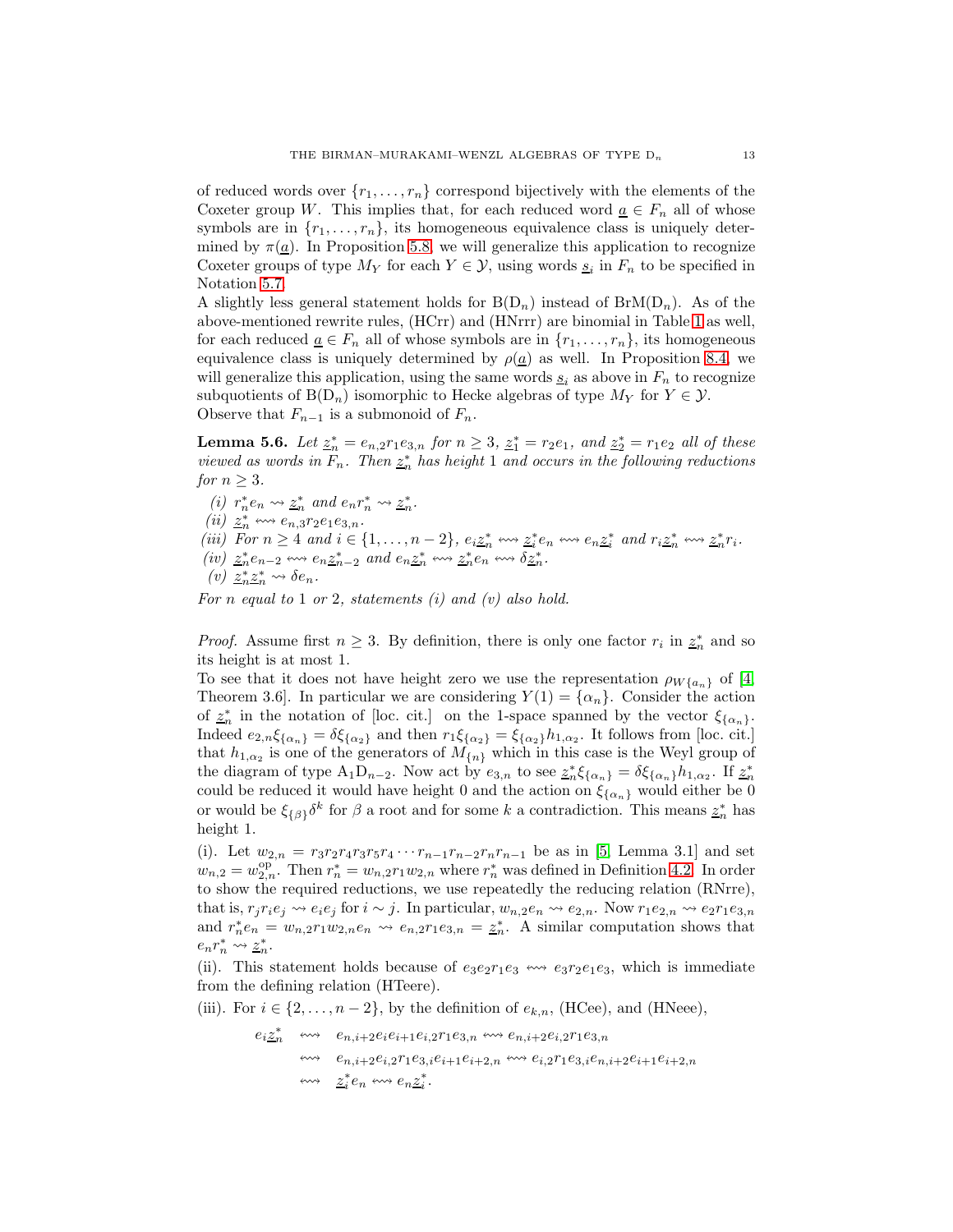By (HCer), (HNree), and (HNeer),

$$
r_i \underline{z}_n^* \quad \longleftrightarrow \quad e_{n,i+2} r_i e_{i+1} e_{i,2} r_1 e_{3,n} \leftrightarrow \leftrightarrow e_{n,i+2} r_{i+1} e_i e_{i-1,2} r_1 e_{3,n}
$$
\n
$$
\leftrightarrow \quad e_{n,i+2} e_{i+1} r_{i+2} e_{i,2} r_1 e_{3} e_{4,n} \leftrightarrow \leftrightarrow e_{n,2} r_1 e_{3,i} r_{i+2} e_{i+1} e_{i+2,n}
$$
\n
$$
\leftrightarrow \quad e_{n,2} r_1 e_{3,i} r_{i+1} e_{i+2,n} \leftrightarrow \leftrightarrow e_{n,2} r_1 e_{3,i} e_{i+1} r_i e_{i+2,n}
$$
\n
$$
\leftrightarrow \quad \underline{z}_n^* r_i.
$$

The case  $i = 1$  is notationally different but can be done the same way as  $i = 2$ .

(iv). In view of the palindromic nature of the word  $\underline{z}_i^*$  and the fact, proved in (iii), that  $z_i^*$  and  $e_n$  commute homogeneously, we see that  $e_i$  and  $z_n^*$  commute homogeneously. Applying this with  $i = n - 2$  gives  $\underline{z}_{n-2}^* e_n \leftrightarrow e_n \underline{z}_{n-2}^*$ . The second chain of homogeneous equivalences is a direct consequence of (RSee).

(v). By (RSee), (HCer), (HNeee), and (RSrr),

$$
\underline{z_3^*} \underline{z_3^*} = e_3 e_2 r_1 e_3 e_3 e_2 r_1 e_3 \rightsquigarrow \delta e_3 r_1 e_2 e_3 e_2 r_1 e_3 \rightsquigarrow \delta e_3 r_1 e_2 r_1 e_3
$$
  

$$
\rightsquigarrow \delta e_3 r_1 r_1 e_2 e_3 \rightsquigarrow \delta e_3 e_2 e_3 \rightsquigarrow \delta e_3.
$$

Also, by (HSee), (HCer), (HNeee), and (RSrr),

$$
\begin{array}{rcl}\n\underline{z}_n^* \underline{z}_n^* &=& e_{n,4} e_3 r_1 e_2 e_3 e_{4,n} e_{n,4} e_3 r_1 e_2 e_3 e_{4,n} \rightsquigarrow \delta e_{n,4} e_3 r_1 e_2 e_3 e_2 r_1 e_3 e_{n,4} \\
&\rightsquigarrow \quad \delta e_{n,4} e_3 e_{4,n} \rightsquigarrow \delta e_n.\n\end{array}
$$

The cases  $n = 1$  and  $n = 2$  can be done separately.

<span id="page-13-0"></span>Notation 5.7. Let  $M$  be of type ADE. For any coclique  $Y$  of  $M$ , we write  $e_Y = \prod_{y \in Y} e_y$  and  $\hat{e}_Y = \delta^{-|Y|} \prod_{y \in Y} e_y$ . All factors commute, so we need not care about the order in which they occur. For instance  $Y(0) = \emptyset$  and  $\hat{e}_{Y(0)} = 1$ , whereas  $Y(1) = {\alpha_n}$  and  $\hat{e}_{Y(1)} = \hat{e}_n$ .

We distinguish the following elements of  $F_n$  according to the different possibilities for  $Y \in \mathcal{Y}$ . We need  $\underline{z}_n^*$  as in Lemma [5.6](#page-12-0) and  $e_n^* = e_{n,2}e_1e_{3,n}$ , which is the height zero analog of  $\underline{z}_n^*$ . The elements  $\underline{s}_i$  and  $\underline{f}_i$  will play roles reminiscent of  $r_i$  and  $e_i$ .

$$
Y = Y(t) \qquad (t > 0) \qquad : \qquad \underline{s}_0 = \underline{z}_n^* \delta^{-1} \hat{e}_Y, \ \underline{s}_i = r_i \hat{e}_Y, \n\underline{f}_0 = \underline{e}_n^* \delta^{-1} \hat{e}_Y, \ \underline{f}_i = e_i \hat{e}_Y \quad (1 \le i \le n - 2t) \nY = Y(0) \qquad : \quad \underline{s}_i = r_i, \ \underline{f}_i = e_i \quad (1 \le i \le n) \nY = Y(\frac{n-1}{2}) \qquad (n \text{ odd}) \qquad : \quad \underline{s}_0 = \underline{z}_n^* \delta^{-1} \hat{e}_Y, \ \underline{f}_0 = \underline{e}_n^* \delta^{-1} \hat{e}_Y \nY = Y(\frac{n}{2}) \qquad (n \text{ even}) \qquad : \quad \underline{s}_1 = r_1^* \delta^{-1} \hat{e}_Y, \ \underline{f}_1 = \hat{e}_2 \hat{e}_Y \nY = Y'(\frac{n}{2}) \qquad (n \text{ even}) \qquad : \quad \underline{s}_1 = r_2^* \delta^{-1} \hat{e}_Y, \ \underline{f}_1 = \hat{e}_1 \hat{e}_Y \nY = Y^*(t) \qquad (t > 0) \qquad : \quad \underline{s}_i = r_{i+3} \hat{e}_Y, \n\underline{f}_i = \underline{e}_{i+3} \delta^{-1} \hat{e}_Y \quad (1 \le i \le n - 2t - 1)
$$

Let  $Y \in \mathcal{Y}$ . The indices i of  $\underline{s}_i$  and  $\underline{f}_i$  occurring in Notation [5.7](#page-13-0) are attached to the diagram  $M_Y$  in such a way that 0 (if it occurs) corresponds to the isolated component  $A_1$  of  $M_Y$  and the other component (of type A or D) is labeled as usual for A and as indicated in Figure [1](#page-7-1) for D. For instance, in case  $Y = Y(t)$  with

$$
\Box
$$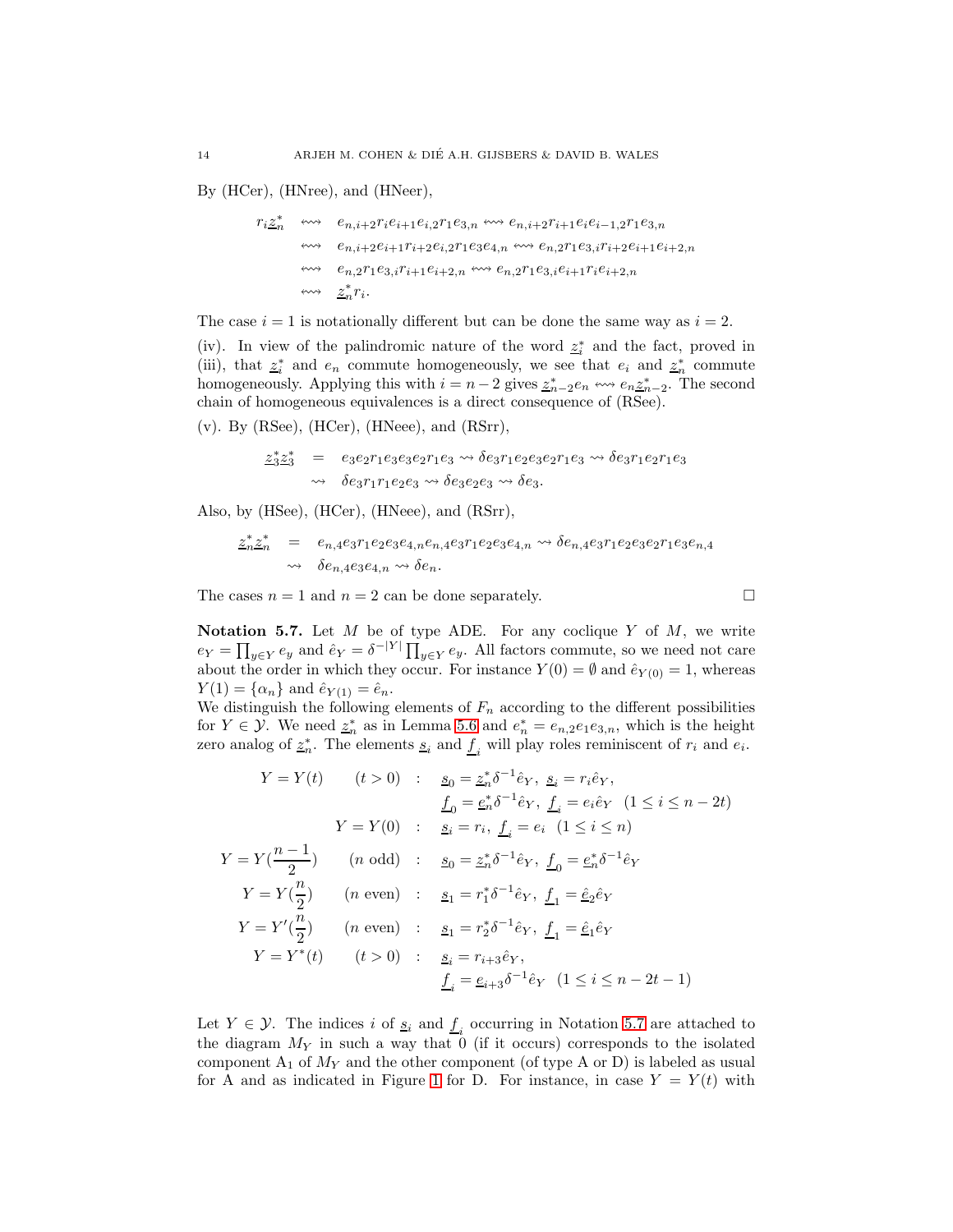$0 < t < (n-1)/2$ , the diagram  $M_Y = A_1 D_{n-2t}$  is labeled as follows.



In the proposition below we establish the Matsumoto–Tits rewrite rules for the Coxeter group of type  $M_Y$  with generators  $\pi(\underline{s_i})$  as in [\(5.7\)](#page-13-0) and identity  $\hat{e}_Y$ . The  $f_i$  will be studied in the next section.

<span id="page-14-0"></span>**Proposition 5.8.** Let  $n \geq 4$  and  $Y \in \mathcal{Y}$ . The words  $\underline{s}_i$  in  $F_n$ , for i a node of  $M_Y$ , have height 1 and satisfy the following properties.

- (i) With respect to the rewrite system of Table [2](#page-4-1) in  $F_n$ , the words  $\underline{s}_i$  satisfy the Matsumoto–Tits rewrite rules of type  $M_Y$  with identity element  $\hat{e}_Y$ . That is, they satisfy  $\hat{e}_Y \hat{e}_Y \leftrightarrow \hat{e}_Y$ ,  $\underline{s}_i \hat{e}_Y \leftrightarrow \underline{s}_i$ ,  $\hat{e}_Y \underline{s}_i \leftrightarrow \underline{s}_i$ ,  $\underline{s}_i \underline{s}_i \leftrightarrow \hat{e}_Y$ ,  $\underline{s}_i \underline{s}_j \leftrightarrow \underline{s}_j \underline{s}_i$  if  $i \not\sim j$ , and  $\underline{s_i s_j} \underline{s_i} \leftrightarrow \underline{s_j s_i} \underline{s_j}$  if  $i \sim j$ , where i and j are nodes of  $\dot{M}_Y$ .
- (ii) The elements  $\pi(\underline{s}_i)$ , for i running through the nodes of  $M_Y$ , generate a Coxeter group of type  $M_Y$  in  $BrM(D_n)$  with identity element  $\pi(\hat{e}_Y)$ .
- <span id="page-14-1"></span>(iii) For  $Y \in \mathcal{Y}$ , denote  $U_Y$  the set of words in  $F_n \hat{e}_Y$  that are minimal expressions in the  $s_i$  (where i runs over the nodes of  $M_Y$ ) for elements of the Coxeter group of (ii). Then the restriction of  $\pi$  to  $U_Y$  induces a bijection from the set of homogeneous equivalence classes in  $U_Y$  onto this Coxeter group.

*Proof.* Recall  $\text{ht}(e_Y) = 0$ . By Lemma [5.6\(](#page-12-0)ii),  $\text{ht}(\underline{z}_n^*) = 1$ , so  $\text{ht}(\overline{s}_0) = 1$ , and, clearly,  $\text{ht}(\underline{s}_i) = 1$  for  $i > 0$ .

(i). We verify the individual rewrite rules in the case where  $Y = Y(t)$  and leave the other cases to the reader (as they are similar or easier). Those involving  $\hat{e}_{Y(t)}$ at the left hand side are straightforward applications of the rules (HSee), (HCee), (HCre), and (HNeee).

 $s_i s_i \leadsto \hat{e}_{Y(t)}$ . By Lemma [5.6\(](#page-12-0)iv) we see  $e_n \underline{z}_n^* \leftrightarrow \underline{z}_n^* e_n$  and  $\underline{z}_n^* e_j \leftrightarrow \underline{e}_j \underline{z}_n^*$  for  $j \leq$  $n-2$  and so  $\frac{z^*_n}{2^n}e_{Y(t)} \leftrightarrow e_{Y(t)}\frac{z^*_n}{2^n}$ . Hence  $\frac{z^*_n}{2^n}$  commutes homogeneously with  $e_{Y(t)}$  and so in the definition of  $\overline{s_0}$  it does not matter on which side  $e_{Y(t)}$  occurs. In particular, using Lemma [5.6\(](#page-12-0)v), we find  $\underline{s_0 s_0} \leftrightarrow \underline{z_n^* z_n^*} e_{Y(t)} e_{Y(t)} \delta^{-2-2t} \rightarrow \delta e_n e_{Y(t)} \delta^{-2-t} \rightarrow$  $e_{Y(t)}\delta^{-t}$ , which is the identity element of  $\pi(U_{Y(t)})$ . This settles the case  $i=0$ . For  $i > 0$ , the assertion  $s_i s_i \leadsto \hat{e}_{Y(t)}$  follows directly from the fact that  $e_{Y(t)}$  and  $r_i$ commute and (HSrr).

 $s_i s_j \leadsto s_j s_i$  if *i*  $\neq j$ . For *i* = 0 and *j* > 0, this follows from Lemma [5.6\(](#page-12-0)iii). For  $i > 0$  and  $j > 0$ , it is immediate from (HCrr).

 $s_i s_j s_i$  →  $s_j s_i s_j$  if  $i \sim j$ . Here we must have  $i, j > 0$ . Now it is immediate from (HNrrr).

(ii). The fact that the  $\pi(\underline{s_i})$   $(0 \leq i \leq n-2t)$  generate a quotient of the Coxeter group of type  $M_{Y(t)}$  is immediate from (i) and the fact that a rewrite rule  $x \rightsquigarrow y$ in  $F_n$  implies  $\pi(x) = \pi(y)$ . Therefore, it suffices to show that there is a surjective homomorphism from the group generated by the  $\pi(\underline{s}_i)$  onto  $W(M_{Y(t)})$ . This follows from [\[4,](#page-30-8) Lemma 1.3].

(iii). This is immediate from (ii) and Lemma [5.5.](#page-11-0)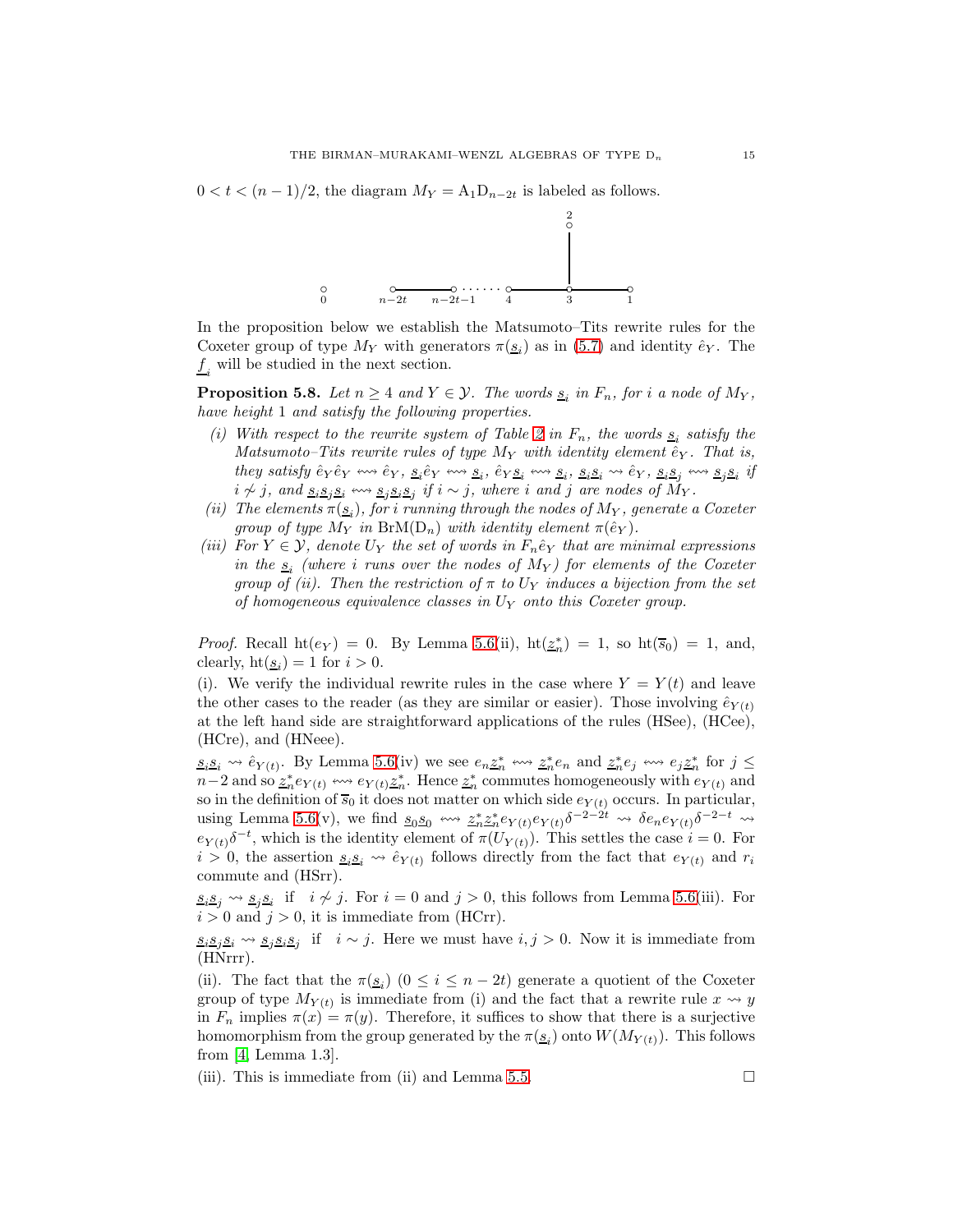#### 6. Reduction in the Brauer monoid

<span id="page-15-0"></span>In this section we continue to discuss reductions of words in  $F_n$ . The main purpose is to show that each word in  $F_n$  can be reduced to a particular form described in Theorem [6.11.](#page-20-0) We first study the product of a generator and a word  $a_{\beta,n}e_n$ , which is in reduced form. Here  $a_{\beta,n}$  is given by Definition [5.2.](#page-10-0) In the action of Proposition [4.5,](#page-8-2) the element  $\pi(a_{\beta,n}e_n)$  maps  $\emptyset$  to  $\{\beta\}$ , so after left multiplication by  $e_i$  it will map  $\emptyset$  to  $\{\alpha_i\}$  or (in case  $\alpha_i \perp \beta$ ) to  $\{\alpha_i, \beta\}$ , and, after left multiplication with  $r_i$ , it will map  $\emptyset$  to  $\{r_i\beta\}$ . The lemma below will find corresponding reduced words. In order to control the kernel of this action, we need a little more notation.

<span id="page-15-1"></span>**Notation 6.1.** For  $Y \in \mathcal{Y}$ , let  $Z_Y$  be the subsemigroup of  $F_n$  generated by all  $\delta^j e_Y$  for all  $j \in \mathbb{Z}$ , and  $\underline{s}_i$  and  $\underline{f}_i$  for all nodes i of  $M_Y$  as in Notation [5.7.](#page-13-0) We also write  $Z_n$  instead of  $Z_{Y(1)}$ . The subsemigroup  $Z_{\emptyset}$  coincides with  $F_n$ .

<span id="page-15-2"></span>**Lemma 6.2.** Let  $M = D_n$ , let  $i \in \{1, ..., n\}$ , and let  $\beta \in \Phi^+$ . Then the word  $e_i a_{\beta,n} e_n$  reduces to a word in  $a_{\beta',n} Z_n$ , where  $\beta'$  is a positive root with  $\text{ht}(\beta') \leq$ ht( $\beta$ ). Also,  $r_i a_{\beta,n} e_n$  can be reduced to a word in  $a_{\beta',n} Z_n$ , where  $\{\beta'\} = r_i {\{\beta\}}$ . Moreover, if  $\underline{a} \in F_n$ , then  $\underline{a}e_n$  can be reduced to a word in  $a_{\beta',n}Z_n$ , where  $\beta'$  is a positive root with  $\mathrm{ht}(\beta') \leq \mathrm{ht}(\underline{a})$  and  $\beta' \in \underline{a}\{\alpha_n\}.$ 

*Proof.* We proceed by induction on  $\text{ht}(\beta)$ . If  $\text{ht}(\beta) = 1$  we have  $\beta = \alpha_i$  for some node j of D<sub>n</sub>. By Lemma [5.3,](#page-10-1)  $a_{\beta,n}e_n \rightsquigarrow e_{j,n}$ .

Consider first  $e_i a_{\beta,n} e_n$ . By the above,  $e_i a_{\beta,n} e_n \leadsto e_i e_{j,n}$ . If  $\{i,j\} = \{1,2\}$ , then  $e_i e_{j,n} = e_1 e_{2,n} \leadsto \delta^{-1} e_2 e_{3,n} e_n^* = \delta^{-1} a_{\alpha_2, n} e_n e_n^* = a_{\alpha_2, n} \underline{f}_0 \in a_{\alpha_2, n} Z_n$ . By symmetry of the diagram, the case  $j = 1$  can be replaced by  $j = 2$  and handled in a similar way, so assume  $j \geq 2$ . If  $i < j$ , then  $e_i$  can be commuted to the right and be absorbed into  $Z_n$  as  $\underline{f}_i$ . If  $i = j - 1$ , then we may assume  $i \geq 2$  as we already handled the case  $\{i, j\} = \{1, 2\}$ , and so  $e_i a_{\beta,n} e_n \rightsquigarrow e_i e_{j,n} = e_{i,n} = a_{\alpha_i,n} e_n$ . If  $i = j$  we obtain  $e_i a_{\beta,n} e_n \leadsto \delta e_{i,n}$ . If  $i = j + 1$  we can use  $e_i e_j e_i \leadsto e_i$  to derive  $e_i a_{\beta,n} e_n \leadsto e_{i,n}$ . Otherwise  $i \not\sim j$  and  $i \not\equiv j$ ; commute the  $e_i$  past terms in  $e_{j,n}$  to obtain  $e_i a_{\beta,n} e_n \leadsto e_j e_{j+1} \cdots e_i e_{i-1} e_i \cdots e_n$ . Now use  $e_i e_{i-1} e_i \leftrightarrow e_i$ and commute the preceding terms  $e_k$  to the right and absorb them into  $Z_n$  as products of  $\underline{f}_k$ . In each of these cases  $e_i a_{\beta,n} e_n \leadsto a_{\beta',n} \underline{z}$  for some  $\underline{z} \in Z_n$  and some  $\beta' \in {\alpha_i, \alpha_j} = e_i {\alpha_j}$ , as required.

We now consider  $r_i a_{\beta,n} e_n$  with  $\beta = \alpha_j$  for some node j, where  $r_i a_{\beta,n} e_n \leadsto r_i e_{j,n}$ . There are two special cases which we handle directly, viz.,  $j = 2$  with  $i = 1$  and  $j = 1$ with  $i = 2$ . For the first we have  $r_1e_{2,n} \rightsquigarrow e_2r_1e_{2,n}\delta^{-1}$ . Notice  $e_2 \rightsquigarrow e_{2,n}e_{n,2}\delta^{-1}$  and so  $r_1e_{2,n} \rightsquigarrow e_2r_1e_{3,n} \rightsquigarrow e_{2,n}e_{n,2}r_1e_{3,n}\delta^{-1} = e_{2,n}\underline{z}_n^*\delta^{-1} = a_{\alpha_2,n}\underline{z}_n^*\delta^{-1}$  and we are done as  $\underline{z}_n^*\delta^{-1} = \underline{s}_0 \in Z_n$ . The other case is similar. Assume, therefore, that these special cases do not occur. If  $i = j-1$ , we have  $r_i e_{j,n-1} e_n = a_{r_i} \beta e_n$  and we are done. If  $i < j-1$ , then  $r_i$  commutes homogeneously through to give  $e_{j,n}r_i$ , unless we have  $i = 1$  and  $j = 3$ , a case that can be treated as  $i = 2$  and  $j = 3$ , which is done below; observe that the expression  $e_{j,n}r_i$  is equal to  $e_{j,n} s_i = a_{a_j,n} e_n s_i$  and satisfies all the requirements. If  $i = j$ , use  $r_i e_i \leadsto e_i$  to see that  $r_i e_{j,n-1} e_n \leadsto e_{i,n} \in a_{\beta,n} Z_n$ . As above if  $i = j + 1$ , then by (HNree),  $r_{j+1}e_j e_{j+1}e_{j+2,n} \rightarrow r_j e_{j+1}e_{j+2,n} = r_j e_{j+1,n} =$  $a_{\alpha_j+\alpha_{j+1},n}e_n$ . This is what is required as here  $\beta = \alpha_j$  and  $r_{j+1}\alpha_j = \alpha_j + \alpha_{j+1}$ . Otherwise,  $i > j+1$  and  $r_i e_{j,n} \leadsto e_{j,i-2} r_i e_{i-1} e_{i,n} \leadsto e_{j,i-2} r_{i-1} e_{i,n}$ . Now if  $j < i-2$ we see  $e_{i,i-2} = e_{i,i-3}e_{i-2}$ , and we use  $e_{i-2}r_{i-1} \rightarrow e_{i-2}e_{i-1}r_{i-2}$  to find  $e_{i,i-1}r_{i-2}e_{i,n}$ and, commuting  $r_{i-2}$  homogeneously to the right, we obtain the required form.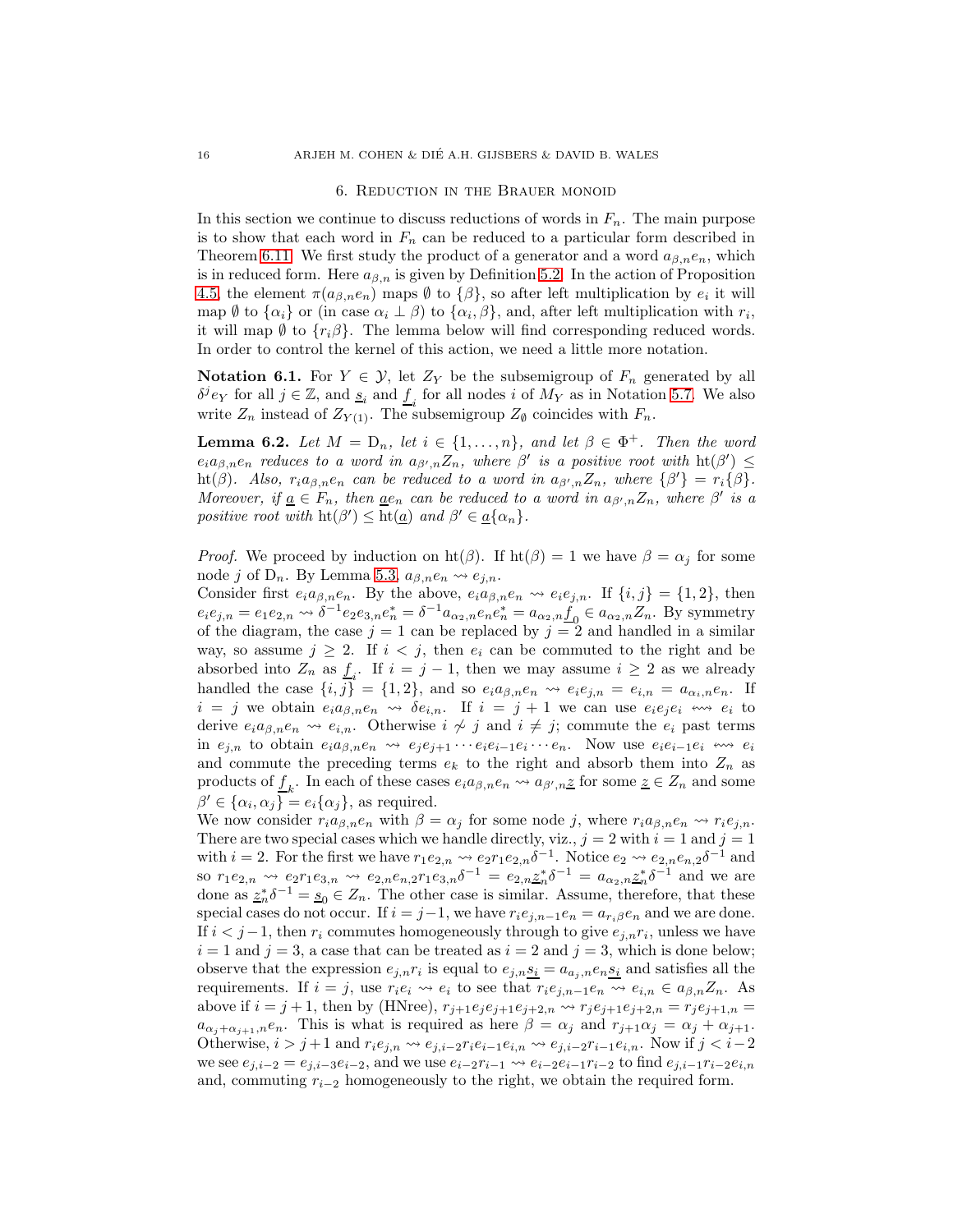We may suppose then that  $\beta$  has height greater than 1 and so there is a node j for which  $\beta - \alpha_j$  is a root. Throughout this part of the proof we use Lemma [5.3](#page-10-1) when  $\beta - \alpha_j$  is a root to see that up to homogeneous equivalence  $a_{\beta,n}e_n \leftrightarrow r_j a_{\beta-\alpha_j}e_n$ . Again, consider first  $e_i a_{\beta,n} e_n$ . Choose  $j = i$  if possible. If so, we use  $e_i r_i \leadsto e_i$ to obtain  $e_i r_i a_{\beta-\alpha_i,n} e_n \leadsto e_i a_{\beta-\alpha_i,n} e_n$ . The resulting word has lower height than  $e_i r_i a_{\beta-\alpha_i,n} e_n$  and we use induction to finish. Suppose  $i \nsim j$  and  $i \neq j$ . Then  $e_i r_j a_{\beta-\alpha_j,n} e_n \leadsto r_j e_i a_{\beta-\alpha_j,n} e_n$ . Now apply the induction hypothesis to  $e_i a_{\beta-\alpha_j,n} e_n$  so  $e_i a_{\beta-\alpha_j,n} e_n \leadsto a_{\beta',n} e_n$  where  $\underline{z} \in Z_n$  and  $\mathrm{ht}(\beta') < \mathrm{ht}(\beta)$ . In view of this inequality, induction applies to the statement involving  $r_j a_{\beta',n} e_n$ . Acting by  $r_j$  could raise the height at most one, still leaving  $\text{ht}(r_j\beta') \leq \text{ht}(\beta)$  as needed. Suppose  $i \sim j$ . We know that  $(\alpha_i, \beta)$  is not 1 as we have chosen  $j = i$  if possible above. This means either  $(\beta, \alpha_i) = 0$  or  $(\beta, \alpha_i) = -1$ . Suppose first  $(\beta, \alpha_i) = 0$ . Then  $(\beta - \alpha_j, \alpha_i) = 1$  and so  $\beta - \alpha_j - \alpha_i$  is a root and  $a_{\beta,n}e_n = r_jr_ia_{\beta-a_j-\alpha_i,n}e_n$ ; now  $e_i r_j r_i a_{\beta-\alpha_j-\alpha_i,n} e_n \leadsto e_i e_j a_{\beta-\alpha_j-\alpha_i,n} e_n$ , and we can finish by induction to get the result as the height of the root  $\beta - \alpha_j - \alpha_i$  is at most  $\text{ht}(\beta) - 2$ . Suppose now  $(\beta, \alpha_i) = -1$ . Then  $e_i a_{\beta,n} e_n \leadsto e_i r_j a_{\beta-\alpha_i,n} e_n \leadsto e_i e_j r_i a_{\beta-\alpha_i,n} e_n$ . Notice  $(\beta - \alpha_j, \alpha_i) = -1 + 1 = 0$  and so  $r_i(\beta - \alpha_j) = \beta - \alpha_j$ , from which we derive  $e_i a_{\beta,n} e_n \leadsto e_i e_j r_i a_{\beta-\alpha_j,n} e_n \leadsto e_i e_j a_{\beta-\alpha_j,n} e_n$  for some  $\underline{z} \in Z_n$  by the induction hypothesis for the action of  $r_i$ . Using the induction hypothesis twice more, we find  $e_i a_{\beta,n} e_n \leadsto e_i a_{\beta',n} e_n \underline{z'} \leadsto a_{\beta''} e_n \underline{z''}$  for certain roots  $\beta'$  and  $\beta''$  whose height is at most ht( $\beta$ ) – 1 and  $z'$ ,  $z'' \in Z_n$ . This ends the part of the proof involving left multiplication by  $e_i$ .

We now consider  $r_i a_{\beta,n} e_n$  where  $ht(\beta) > 1$ . If  $(\beta, \alpha_i) = -1$ , then  $r_i a_{\beta,n} e_n \leftrightarrow$  $a_{\beta+\alpha_i,n}e_n$  by Lemma [5.3](#page-10-1) and we are done. Suppose  $(\beta,\alpha_i)=1$ . Then  $\beta-\alpha_i$  is a root and  $a_{\beta,n}e_n \leftrightarrow r_i a_{\beta-\alpha_i,n}e_n$ . Now use  $r_i r_i a_{\beta-\alpha_i,n}e_n \leftrightarrow a_{\beta-\alpha_i,n}e_n \leftrightarrow a_{r_i\beta,n}e_n$ to finish.

Therefore, we can assume  $(\beta, \alpha_i) = 0$ . There is a node j for which  $\beta - \alpha_i$  is a root and so  $r_i a_{\beta,n} e_n \leftrightarrow r_i r_j a_{\beta-\alpha_i,n} e_n$  by Lemma [5.3.](#page-10-1) The arguments here are similar to the ones at the beginning of this proof when ht  $\beta > 1$ . In particular, if  $i \nsim j$  and  $i \neq j$  this reduces to  $r_j r_i a_{\beta-\alpha_j,n} e_n$  and we use induction for  $r_i$  acting in the case  $(\alpha_i, \beta - \alpha_j) = 0.$ 

The only remaining case is  $i \sim j$  and still  $(\beta, \alpha_i) = 0$ . Here  $\beta - \alpha_i - \alpha_j$  is a root orthogonal to  $\alpha_j$  and  $a_{\beta,n}e_n \leftrightarrow r_j r_i a_{\beta-\alpha_j-\alpha_i,n}e_n$  by Lemma [5.3.](#page-10-1) We consider  $r_i r_j r_i a_{\beta-\alpha_i-\alpha_i,n} e_n$  and so use the homogeneous relation  $r_i r_j r_i \leftrightarrow r_j r_i r_j$ , the induction hypothesis and  $(\alpha_j, \beta - \alpha_j - \alpha_i) = 0$  to derive  $r_i r_j r_i a_{\beta-\alpha_j-\alpha_i,n} e_n \rightsquigarrow$  $r_j r_i a_{\beta-\alpha_j-\alpha_i,n} e_{n} \leq \cdots a_{\beta,n} e_{n} \leq'$  with  $z, z' \in Z_n$ , as required. This proves all but the last part of the lemma.

As for the last statement, without loss of generality, we may assume that  $\underline{ae}_n$ is reduced. We argue by induction on the length of  $\underline{a}$ . Whenever  $\underline{a}$  is equal to  $a_{\beta,n}$ , there is nothing to show. In particular, we may assume that  $\underline{a}$  has positive length; say it starts with  $e_i$  or  $r_i$ . By induction, we have  $\underline{a}e_n \rightsquigarrow e_i a_{\beta,n} e_n \underline{z}$  or  $\underline{a}e_n \leadsto r_ia_{\beta,n}e_n\underline{z}$  with  $\mathrm{ht}(\beta) \leq \mathrm{ht}(\underline{a})$  for some  $\underline{z} \in Z_n$ . The proof now follows from the second statement in view of  $\beta' \in a_{\beta',n} \{\alpha_n\}$ , which is clear from the definition of  $a_{\beta',n}$ .  $\Box$ 

We now return to the sets  $Y \in \mathcal{Y}$  and use  $Z_Y$  of Notation [6.1](#page-15-1) to reduce words of the form  $\underline{a}e_Y$ . Sometimes we come across  $e_ne_n^*$ , which is homogeneously equivalent to  $e_{n,2}e_1e_2e_2\ldots$  up to powers of  $\delta$ . In that case, we usually invoke Proposition [6.4](#page-17-1)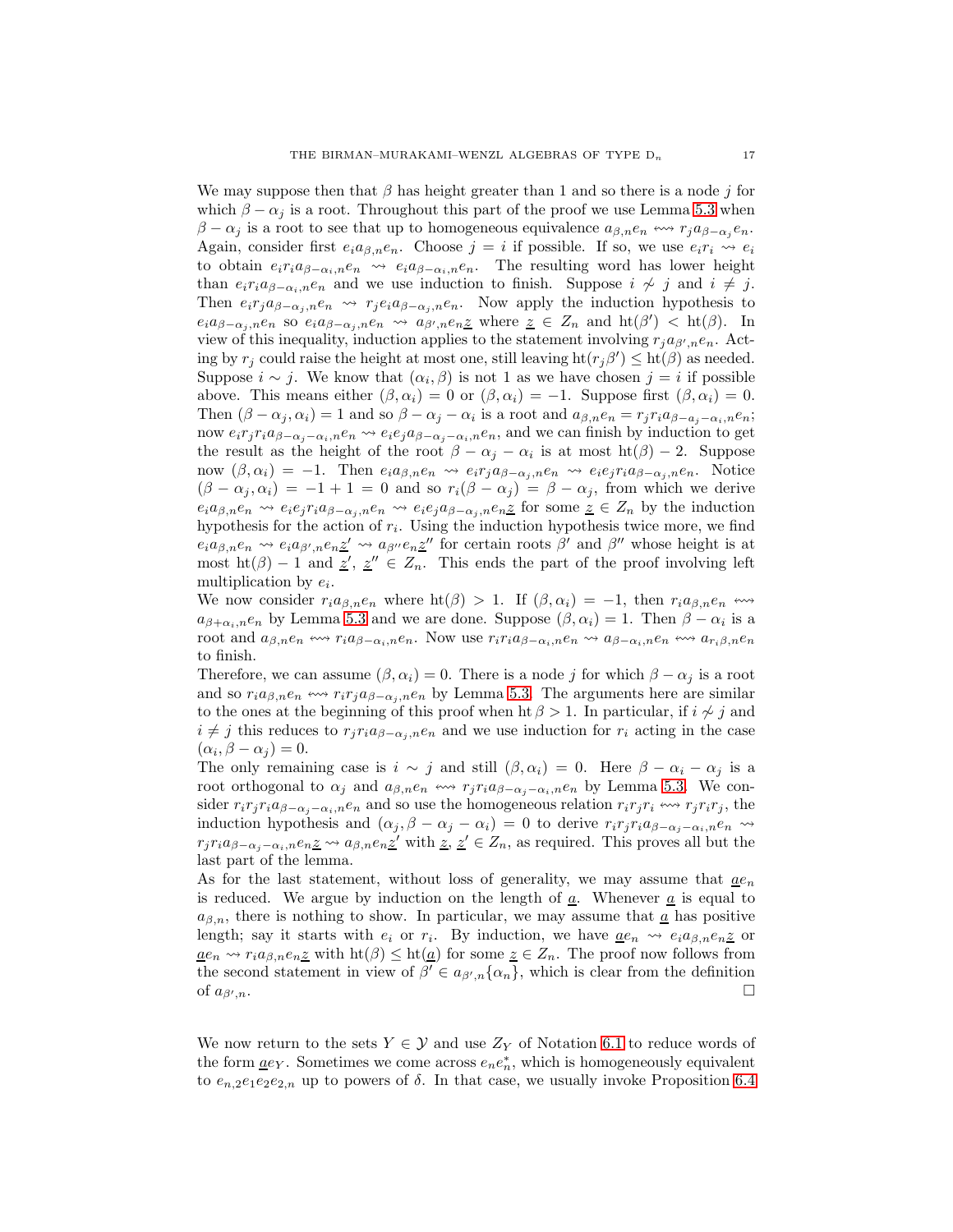below to reduce the word further. In the other cases, we have  $Y = Y(t)$  for some t or  $Y = Y'(n/2)$ .

<span id="page-17-0"></span>**Notation 6.3.** By  $\Theta$  we denote the ideal of  $Br(D_n)$  generated by  $e_1e_2$ . For U any subring of  $Br(D_n)$ , we also write  $Ue_1e_2U$  for the set of all linear combinations of expressions of the form  $ue_1e_2v$  with  $u, v \in U$ . So  $\Theta = Br(D_n)e_1e_2Br(D_n)$ .

Note that  $Z_{Y^*(t)}$  is contained in  $\Theta$  for each  $t \in [1, \lfloor n/2 \rfloor].$ 

<span id="page-17-1"></span>**Proposition 6.4.** Let Q be the subalgebra of  $Br(D_n)$  generated by all  $r_i$  and  $e_i$  for  $i > 1$ . Then Q is isomorphic to Br(A<sub>n-1</sub>) and satisfies the following properties.

- (i) In  $F_n$  any word containing  $e_1e_2$  can be reduced to a word of the form  $u e_1 e_2 v$ where <u>u</u> and <u>v</u> are words in  $r_i$  and  $e_i$  for  $i > 1$ , so  $\pi(\underline{u}), \pi(\underline{v}) \in Q$ .
- (ii) The ideal  $\Theta$  coincides with  $Qe_1e_2Q$ . It is isomorphic to the ideal in Q generated by any  $e_i$   $(i > 1)$ . An explicit height preserving isomorphism is determined by  $u\hat{e}_1e_2v \mapsto ue_2v$  for  $u, v \in Q$ .

*Proof.* The isomorphism of Q with  $Br(A_{n-1})$  follows from the determination of  $Br(D_n)$  in [\[4\]](#page-30-8).

(i). This can be shown along the lines of the last paragraph of [\[5,](#page-30-4) Section 7.1].

(ii). Let  $u, v, u', v' \in Q$ . By considerations in the Brauer algebra of type  $A_{n-1}$  there is a monomial h in the submonoid of  $BrM(D_n)$  generated by  $e_i$ ,  $r_i$  for  $i \geq 4$ , such that  $e_2vu'e_2 = e_2h$ . We then have  $u\hat{e}_1e_2vu'\hat{e}_1e_2v' = u\hat{e}_1e_2vu'e_2\hat{e}_1v' = u\hat{e}_1e_2h\hat{e}_1v' =$  $ue_2h\hat{e}_1^2v' = u\hat{e}_1e_2hv'$ , and the same multiplication worked out for  $ue_2vu'e_2v'$  shows it is equal to  $ue_2hv'$ , which proves that the indicated map preserves products. The rank of domain and range is

$$
\sum_{t=1}^{\lfloor n/2 \rfloor} \left( \frac{n!}{2^t t! (n-2t)!} \right)^2 (n-2t)!
$$

by [\[4,](#page-30-8) Lemma 1.3], and so the map is an isomorphism.  $\Box$ 

As a consequence, the reduction rules for words mapping into  $\Theta$  all follow from reductions in BrM( $A_{n-1}$ ) (applied to elements of the ideal generated by one of the  $e_i$ ). We will be using these observations several times below.

The word  $e_{Y(t)}$  commutes homogeneously with the elements  $z_n^*$  and  $r_i$ ,  $e_i$  (i =  $1, \ldots, n-2t$ , so, up to homogeneous equivalence, it does not matter on which side  $e_{Y(t)}$  is located in these expressions for elements of  $Z_{Y(t)}$ .

<span id="page-17-2"></span>**Lemma 6.5.** Fix  $t \in \{1, ..., \lfloor n/2 \rfloor\}$ . Consider a word <u>a</u> for which  $\underline{a}B_{Y(t)}$  is in the same W-orbit as  $B_{Y(t)}$  and a word <u>b</u> for which  $bB_{Y^*(t)}$  is in the same W-orbit as  $B_{Y^*(t)}$ . Then  $\underline{ae}_{Y(t)}$  and  $\underline{be}_{Y^*(t)}$  each reduce to a word of the form

$$
(1) \qquad a_{\beta_n,n} a_{\beta_{n-2},n-2} \cdots a_{\beta_{n-2t+2},n-2t+2} \underline{z}
$$

with  $\beta_{n-2k} \in \Phi^+$  for  $0 \leq k \leq t-1$  such that  $\beta_{n-2k}$  has support in  $D_{n-2k}$  for each k, and  $\underline{z} \in Z_{Y(t)}$  in the first case and  $\underline{z} \in Z_{Y^*(t)}$  in the second case. Also,  $\beta_n \in \underline{ae}_n(\emptyset)$ and  $\{\beta_n, \beta_n^*\}\in \underline{be}_n(\emptyset)$ . The same applies to  $Y'(n/2)$  instead of  $Y(n/2)$  if n is even.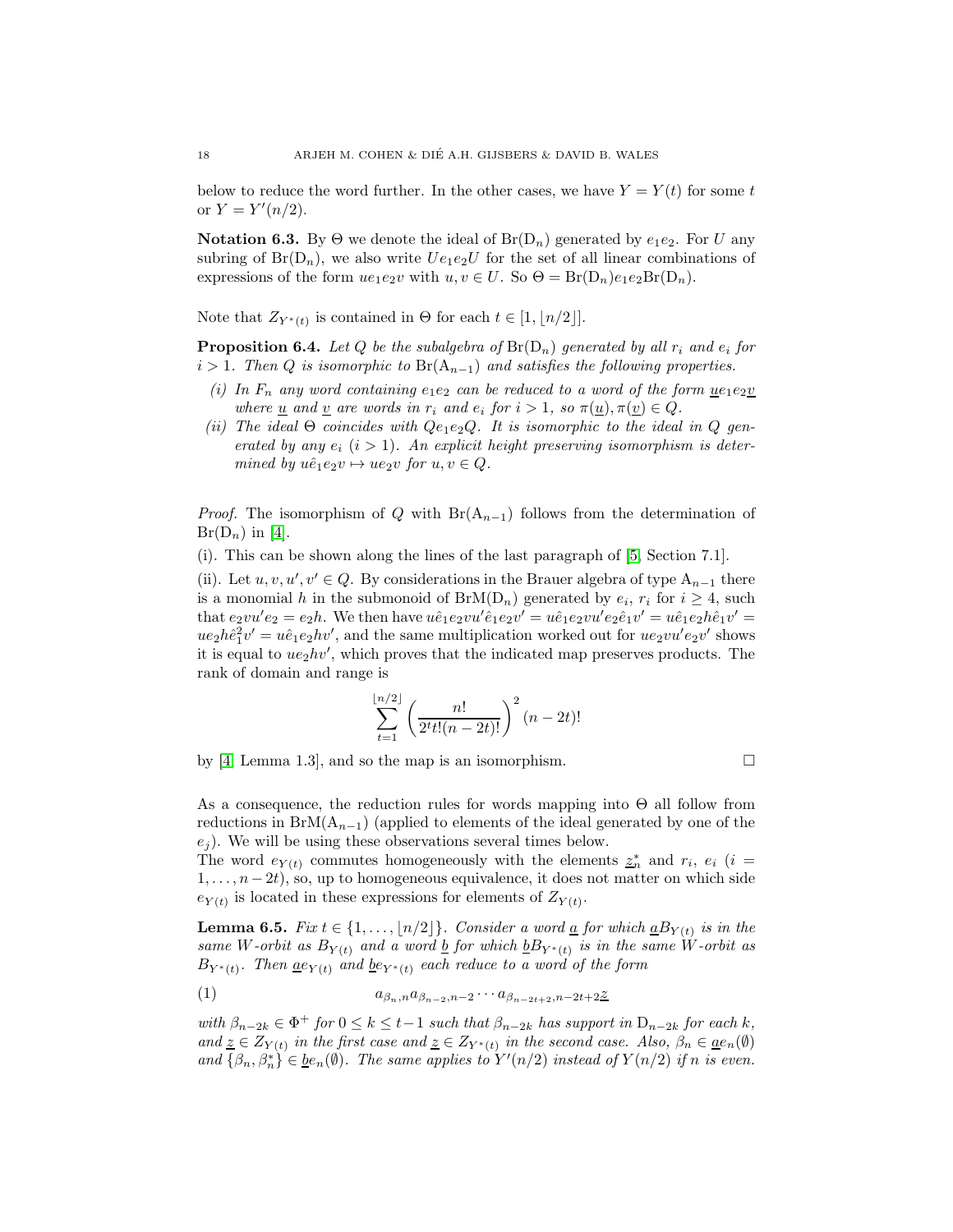*Proof.* Consider first the case of <u>a</u>. The statement that  $\beta_n \in \underline{ae}_n(\emptyset)$  is straightforward from the definition and the fact that the terms distinct from  $a_{\beta_n,n}$  do not move  $\alpha_n = e_n(\emptyset)$ .

Notice that  $a_{\beta_n,n}a_{\beta_{n-2},n-2}\cdots a_{\beta_{n-2}+2,n-2}e_{Y(t)}$  is homogeneously equivalent to  $a_{\beta_n,n}e_na_{\beta_{n-2},n-2}e_{n-2}\cdots a_{\beta_{n-2}+2,n-2}e_{n-2}e_{n-2}$ . By Lemma [6.2,](#page-15-2) <u>a</u>e<sub>n</sub> can be reduced to  $a_{\beta_n,n}e_n\leq_n$  for some  $\beta_n \in \Phi^+$  and  $\underline{z}_n \in \mathbb{Z}_n$ . In particular, up to homo-geneous equivalence, cf. Lemma [5.6\(](#page-12-0)iii), we may assume  $\underline{z}_n = \underline{a}'$  or  $\underline{z}_n = \underline{z}_n^* \underline{a}'$  for some  $\underline{a}' \in F_{n-2}$ . We denote this as  $(\underline{z}_n^*)^{\varepsilon} a'$  where we set  $\varepsilon = 0$  if it is  $\underline{a}'$  and  $\varepsilon = 1$ if it is  $\underline{z}_n^* \underline{a}'$ ; so  $\varepsilon \in \{0, 1\}$ .

If  $t = 1$ , we are done by Lemma [6.2.](#page-15-2) Therefore, we may assume  $t > 1$ . By induction on  $n$ , we find

$$
\underline{a}^{\prime}e_{Y(t)\setminus\{n\}} \leadsto a_{\beta_{n-2},n-2}e_{n-2}\cdots a_{\beta_{n-2}+2}, n-2t+2}e_{n-2t+2}\underline{z}_{n-2t+2}
$$

for some  $\underline{z}_{n-2t+2} \in Z_{Y(t)\setminus\{e_n\}}$ . As  $\underline{a} \in F_{n-2}$ , the terms of  $\pi(\underline{a}^{\prime}e_{Y(t)\setminus\{n\}})$  never include  $r_n$ ,  $r_{n-1}$ ,  $e_n$ , or  $e_{n-1}$ , and so the support of  $\beta_{n-2}$  is in  $D_{n-2}$ .

Now, by Lemma [5.6,](#page-12-0) for  $\varepsilon \in \{0, 1\}$ , thanks to  $\underline{z}_n^* e_{n-2} \leftrightarrow e_n \underline{z}_{n-2}^* \hat{e}_{n-2}$ , we have, up to powers of  $\delta$ 

$$
\begin{array}{lll}\n\underline{a}e_{Y(t)} & \leadsto & a_{\beta_n,n}e_n(\underline{z}_n^*)^{\varepsilon}\underline{a}^{\prime}e_{Y(t)}\backslash\{n\} \\
& \leadsto & a_{\beta_n,n}e_n(\underline{z}_n^*)^{\varepsilon}a_{\beta_{n-2},n-2}e_{n-2}\cdots a_{\beta_{n-2}t+2,n-2}t+2}e_{n-2t+2}\underline{z}_{n-2t+2} \\
& \leadsto & a_{\beta_n,n}e_n a_{\beta_{n-2},n-2}e_{n-2}(\underline{z}_n^*)^{\varepsilon}\cdots a_{\beta_{n-2}t+2,n-2}t+2}e_{n-2t+2}\underline{z}_{n-2t+2} \\
& \leadsto & a_{\beta_n,n}e_n a_{\beta_{n-2},n-2}e_{n-2}\cdots a_{\beta_{n-2}t+2,n-2}t+2}e_{n-2t+2}(\underline{z}_n^*-2t+2})^{\varepsilon}\underline{z}_{n-2t+2} \\
& \leadsto & a_{\beta_n,n}a_{\beta_{n-2},n-2}\cdots a_{\beta_{n-2}t+2,n-2}t+2}\underline{z}\n\end{array}
$$

with  $\underline{z} = e_n e_{n-2} \cdots e_{n-2t+2} (\underline{z}_{n-2t+2}^*)^{\varepsilon} \underline{z}_{n-2t+2} \in Z_{Y(t)}$  and  $\beta_{n-2k}$  has support in  $\{\alpha_1, \ldots, \alpha_{n-2k}\}\$  for each k, as required.

Notice that  $\underline{z}_{n-2t+2}^*$  homogeneously commutes with elements of  $Z_{Y(t)}$  by Lemma [5.6,](#page-12-0) (RSer) and (RSre), and the fact that  $\underline{z}_{n-2t+2}^*$  starts and ends with  $e_{n-2t+2}$ .

The case  $\underline{b}e_{Y^*(t)}$  runs along the same lines and is simpler in view of Proposition 6.4.  $6.4.$ 

The special case  $t = 1$  gives the following corollary.

<span id="page-18-0"></span>Corollary 6.6. If  $\underline{a}\{\alpha_n\} = \{\beta\}$  or  $\underline{b}\{\alpha_n, \alpha_n^*\} = \{\beta, \beta^*\}$ , then  $\underline{a}e_n \leadsto a_{\beta,n}e_n\underline{z}$  with  $\underline{z} \in Z_n$  or  $\underline{b}e_n \leadsto a_{\beta,n}e_n\underline{z}$  with  $\underline{z} \in Z_{\{\alpha_n,\alpha_n\}}$ .

**Remark 6.7.** If B is in the W-orbit of  $B_{Y(t)}$  with  $\beta \in B$ , then  $Ba_{\beta,n}e_n$  is in the same orbit. This is clear for the terms from W in  $a_{\beta,n}$  and also for the terms  $e_i$ which map  $\alpha_{j-1}$  to  $\alpha_j$ , which is  $r_j r_{j-1}$ . The same is true for  $r_3 r_1$  moving  $\alpha_1$  to  $\alpha_3$ . Now  $Ba_{\beta,n}e_n$  contains  $\alpha_n$  plus roots all in the subsystem of type  $D_{n-2}$ . The term  $\beta_{n-2}$  is one of these, which can be associated to one of the roots of B other than β. In this way, an order of the roots of B gives the terms  $β_{n-2s}$  which occur. The same is true for  $Y'(n/2)$  instead of  $Y(t)$  if n is even. A similar result is true for the case of  $Y^*(t)$ ; here  $Ba_{\beta,n}e_n$  contains  $\alpha_n$ ,  $\alpha_n^*$  as well as roots in  $D_{n-2}$  together with their orthogonal mates.

We will consider the different ways to write  $\underline{a}e_Y$  in this reduced form. The case of  $t = 2$  will suffice to argue the general case. If  $n \geq 5$ , there are two possibilities,  $Y(2)$  and  $Y^*(2)$ . As mentioned before, if  $n = 4$ , there is one more, for  $Y = Y'(2)$ . For  $Y = Y(2) = \{n, n-2\}$ , we consider words of the form  $a_{\beta_n,n}a_{\beta_{n-2},n-2}$  where  $\underline{z} \in Z_{Y(2)}$ . We need a lemma that involves words in  $F_n$  mapping  $\{\alpha_n, \alpha_{n-2}\}\)$  to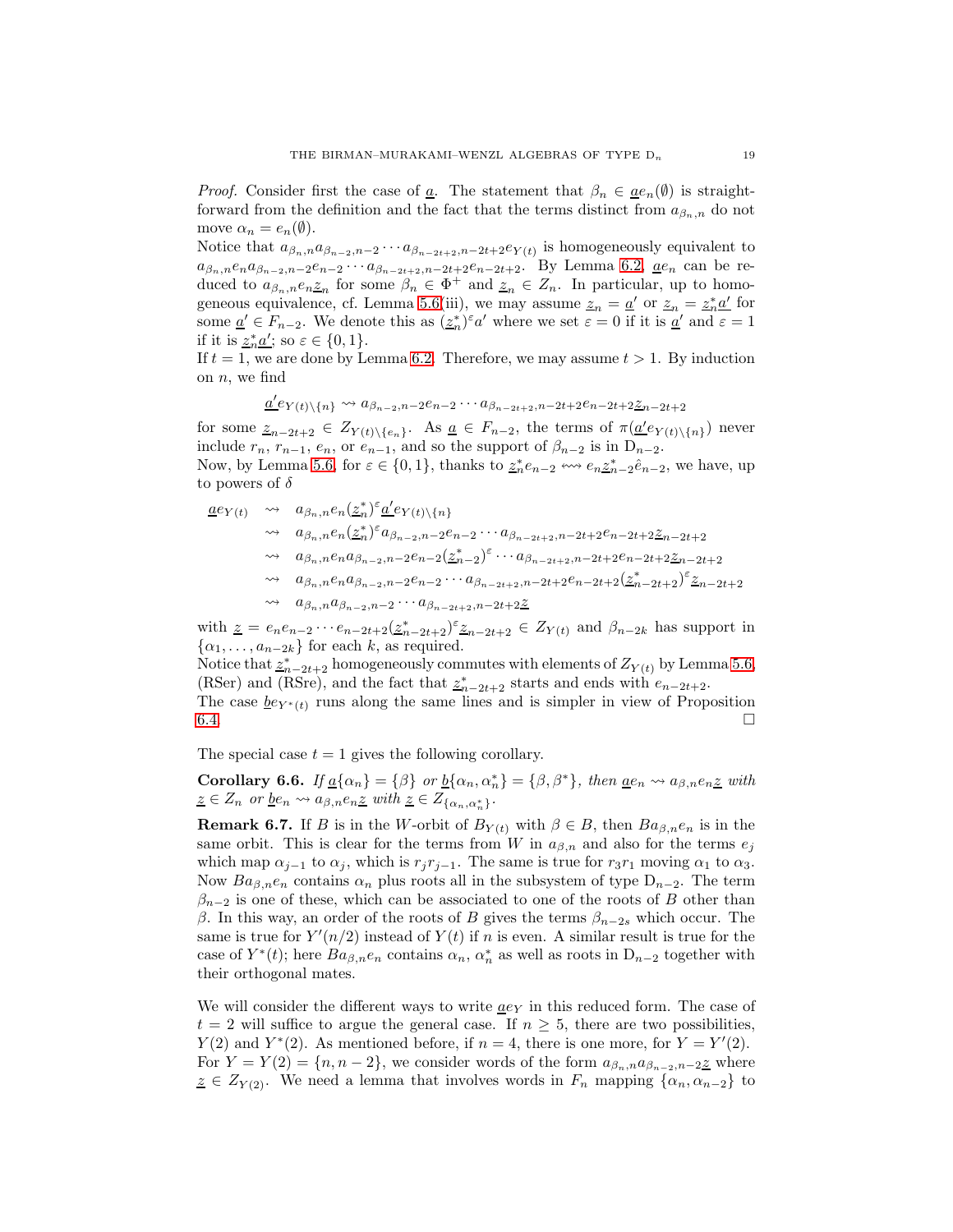$\{\beta, \gamma\}$  in A and the ways to reduce them. Similarly for  $Y = Y^*(2)$  we consider words mapping  $\{\alpha_n, \alpha_n^*, \alpha_{n-2}, \alpha_{n-2}^*\}$  to  $\{\beta, \beta^*, \gamma, \gamma^*\}.$ 

<span id="page-19-1"></span>**Lemma 6.8.** Suppose that  $\underline{a} \in F_n$  satisfies  $\underline{a}\{\alpha_n, \alpha_{n-2}\} = \{\beta, \gamma\}$  and  $\underline{b} \in F_n$ satisfies  $\underline{b}\{\alpha_n,\alpha^*_n,\alpha_{n-2},\alpha^*_{n-2}\} = \{\beta,\beta^*,\gamma,\gamma^*\}$ . Then of the two possible reductions of  $\underline{a}e_{Y(2)}$  and  $\underline{b}e_{Y^*(2)}$  as in Lemma [6.5,](#page-17-2) at least one can be reduced to the other, that is, for some  $\underline{z} \in Z_{Y(2)}$  or  $\underline{z} \in Z_{Y^*(2)}$ , respectively, we have

$$
either \qquad a_{\beta,n}a_{\beta_{n-2},n-2}e_ne_{n-2} \rightsquigarrow a_{\gamma,n}a_{\gamma_{n-2},n-2}e_ne_{n-2} \underline{\mathcal{Z}}
$$
  
or 
$$
a_{\gamma,n}a_{\gamma_{n-2},n-2}e_ne_{n-2} \rightsquigarrow a_{\beta,n}a_{\beta_{n-2},n-2}e_ne_{n-2} \underline{\mathcal{Z}}.
$$

For  $n = 4$  and  $\{\beta, \gamma\} \in WB_{Y'(2)}$ , the same statement holds with  $Y'(2)$  instead of  $Y(2)$  and  $\{\alpha_4, \alpha_1\}$  instead of  $\{\alpha_4, \alpha_2\}.$ 

*Proof.* We deal with  $\underline{a}$  first. Suppose first that either  $\beta$  or  $\gamma$  has n in its support. Without loss of generality, we assume  $n \in \text{Supp}(\beta)$ . Then  $\pi(a_{\beta,n}) \in W$  as n is in the support of  $\beta$ . By (HNeee),

$$
\begin{array}{cccc} a_{\beta,n}e_na_{\beta_{n-2},n-2}e_{n-2} & \stackrel{\scriptstyle\leftrightarrow\leftrightarrow}{} & a_{\beta,n}a_{\beta_{n-2},n-2}e_{n-2}e_n \\ & \stackrel{\scriptstyle\leftrightarrow\leftrightarrow}{} & a_{\beta,n}a_{\beta_{n-2},n-2}e_{n-2}e_{n-1}e_{n-2}e_n \\ & \stackrel{\scriptstyle\leftrightarrow\leftrightarrow}{} & a_{\beta,n}a_{\beta_{n-2},n}e_{n-2}e_{n-1}e_ne_{n-2} \\ & \stackrel{\scriptstyle\leftrightarrow\leftrightarrow}{} & a_{\beta,n}a_{\beta_{n-2},n}e_ne_{n-2} \end{array}
$$

As  $\pi(\alpha_{\beta,n})$  is in the Weyl group,  $a_{\beta,n}\{\beta_{n-2}\}\$ is a single root. As  $a_{\beta,n}a_{\beta_{n-2},n-2}\leq \{\alpha_n,\alpha_{n-2}\}$  ${\beta, \gamma}$  we also have  $\underline{z}\{\alpha_n, \alpha_{n-2}\} = \{\alpha_n, \alpha_{n-2}\}.$  Now  $a_{\beta_{n-2}, n-2}\{\alpha_{n-2}, \alpha_n\} =$  $\{\beta_{n-2}, \alpha_n\}$  and  $a_{\beta,n}\{\beta_{n-2}, \alpha_n\} = \{\gamma, \beta\}$ . This means  $a_{\beta,n}\{\beta_{n-2}\} = \{\gamma\}$ . Also  $a_{\beta_{n-2},n}\{\alpha_n\} = \{\beta_{n-2}\}\$ and so  $a_{\beta,n}a_{\beta_{n-2},n}\{\alpha_n\} = \{\gamma\}.$ Now Corollary [6.6](#page-18-0) and Lemma [5.6](#page-12-0) give

$$
a_{\beta,n}a_{\beta_{n-2},n}e_ne_{n-2} \rightsquigarrow a_{\gamma,n}e_n\underline{z}'e_{n-2} \rightsquigarrow a_{\gamma,n}e_na_{\gamma_{n-2},n-2}e_{n-2}\underline{z}
$$

for some  $\underline{z} \in Z_{Y(2)}$  and  $\underline{z}' \in Z_n$ . In particular the lemma holds in this case. Suppose then that n is in the support of neither  $\beta$  nor  $\gamma$ . We argue by induction on *n*. The two reductions of <u>a</u> $e_n e_{n-2}$  are  $a_{\beta,n-1}e_{n-1}e_n a_{\beta_{n-2},n-2}e_{n-2}$  and  $a_{\gamma,n-1}e_{n-1}e_na_{\gamma_{n-2},n-2}e_{n-2}$  up to right multiples by elements of  $Z_{Y(2)}$ . We know both  $\beta_{n-2}$  and  $\gamma_{n-2}$  do not have n or  $n-1$  in their support. We will argue that neither has  $n-2$  in the support either. Then  $a_{\beta_{n-2},n-2}e_{n-2} \rightarrow$ 

 $a_{\beta_{n-2},n-3}e_{n-3}e_{n-2}$  and similarly for  $a_{\gamma_{n-2},n-2}e_{n-2}$ .

Notice  $\{\beta, \gamma\}_{a_{\beta,n-1}} = \{\gamma', \alpha_{n-1}\}\$ and  $\{\beta, \gamma\}_{a_{\beta,n-1}e_n} = \{\beta_{n-2}, \alpha_n\}$ . Now  $\gamma'$  is a root lying in the subsystem of type  $\gamma' \in D_{n-1}$  and so does not have n in its support. Moreover,  $(\alpha_{n-1}, \gamma') = 0$  and  $\gamma' \neq \alpha_{n-1}^*$  as  $\{\beta, \gamma\}$  is in the W-orbit of  $B_{Y(2)}$ . This means  $\gamma'$  does not have  $n-2$  in its support either or  $(\gamma', \alpha_{n-2}) = -1$ , in which case, by definition,  $\gamma' = \beta_{n-2}$  and this root does not have  $n-2$  in its support as claimed.

The two reductions of  $\underline{a}e_ne_{n-2}$  are now  $a_{\beta,n-1}e_{n-1}e_na_{\beta_{n-2},n-3}e_{n-3}e_{n-2}$  and  $a_{\gamma,n-1}e_{n-1}e_na_{\gamma_{n-2},n-3}e_{n-3}e_{n-2}$  up to right multiples by elements of  $Z_{Y(2)}$ . Now both  $a_{\beta,n-1}e_{n-1}a_{\beta_{n-2},n-3}e_{n-3}$  and  $a_{\gamma,n-1}e_{n-1}a_{\gamma_{n-2},n-3}e_{n-3}$  belong to  $F_{n-1}$ . By induction on  $n$ , one can be reduced to the other—up to a right factor from  $Z_{\{\alpha_{n-1},\alpha_{n-3}\}}$ , say

<span id="page-19-0"></span>
$$
(2) \qquad a_{\beta,n-1}e_{n-1}a_{\beta_{n-2},n-3}e_{n-3} \quad \leadsto \quad a_{\gamma,n-1}e_{n-1}a_{\gamma_{n-2},n-3}e_{n-3}\underline{z}'
$$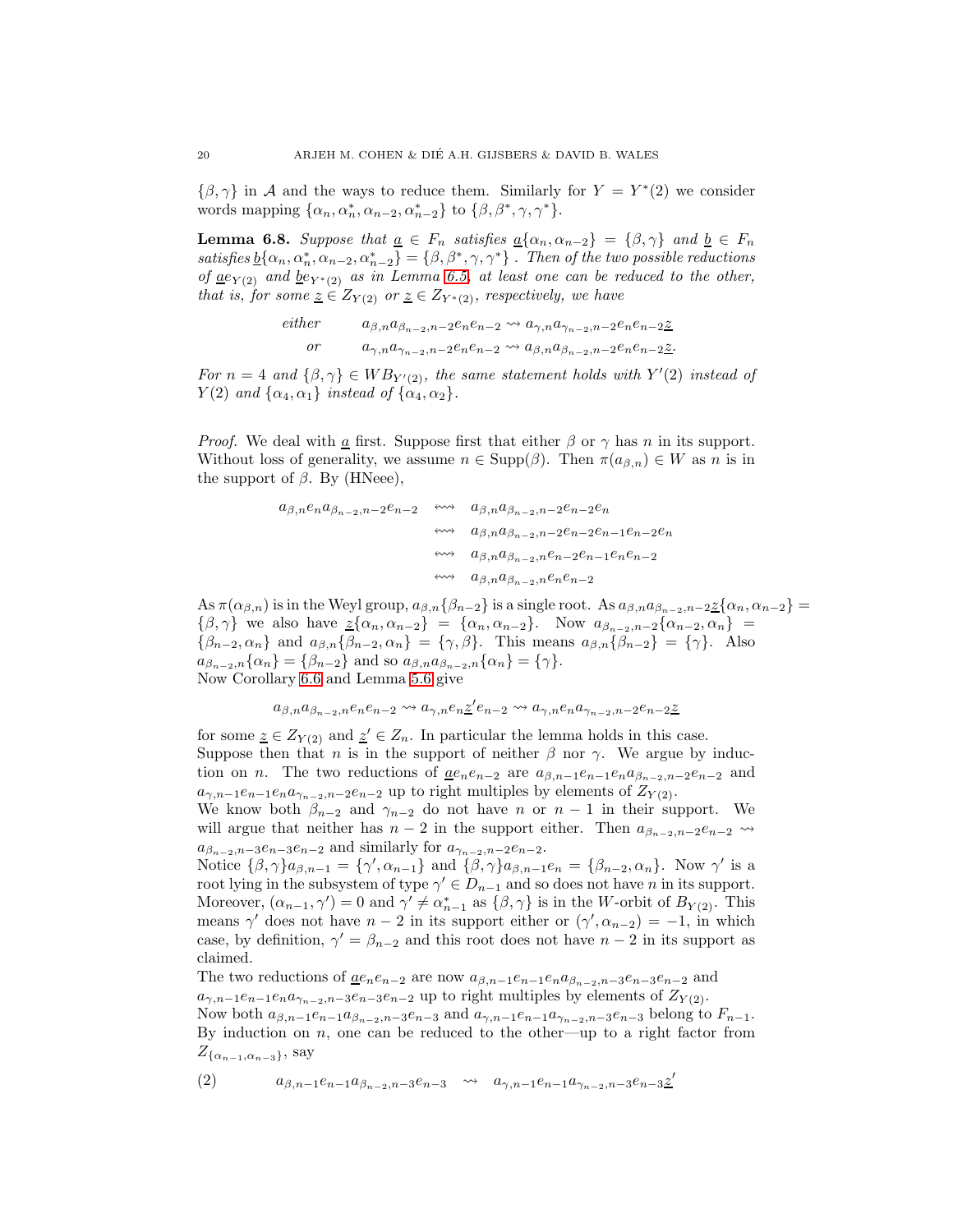for  $\underline{z}' \in Z_{\{\alpha_{n-1}, \alpha_{n-3}\}}$ . Due to (HNeee) and the definition of  $Z_{n-1}$  we have  $\underline{z}_{n-1}^* e_{n-2} \leftrightarrow$  $e_{n-1}\underline{z}_{n-2}^*$ . Terms in  $\underline{z}'$  generated by  $e_i$  or  $r_i$  with  $i < n-3$  are in  $Z_{Y(2)}$ . If there is  $z_{n-3}^*$ , then, using Lemma [5.6\(](#page-12-0)iv), we can replace it with  $z_{n-1}^*$ . If  $z'$  is a product of generators with index less than  $n-4$  we have  $\underline{z}'e_ne_{n-2} \leftrightarrow e_ne_{n-2}\underline{z}'$  with  $\underline{z}' \in Z_{Y(2)}$ . In case  $\underline{z}' = \underline{z}_{n-1}^*$ , we find  $\underline{z}_{n-1}^* e_n e_{n-2} \rightsquigarrow \underline{z}_{n-1}^* e_{n-2} e_n \rightsquigarrow e_{n-1} \underline{z}_{n-2}^* e_{n-2} e_n \delta^{-1} \rightsquigarrow$  $e_{n-1}e_{n-2}e_n\delta^{-1}\underline{z}_{n-2}^*$ , as  $e_{n-2}$   $\rightarrow$   $e_{n-2}^2\delta^{-1}$ .

Now multiplication by  $e_ne_{n-2}$  on both sides of the reduction [\(2\)](#page-19-0) and application of Lemma  $5.6(iv)$  gives

$$
a_{\beta,n}e_na_{\beta_{n-2},n-2}e_{n-2} \longrightarrow a_{\gamma,n-1}e_{n-1}a_{\gamma_{n-2},n-3}e_{n-3}\underline{z}'e_{n-2}e_n
$$
  

$$
\longrightarrow a_{\gamma,n-1}e_{n-1}a_{\gamma_{n-2},n-3}e_{n-3}e_{n-2}e_{n}\underline{z}
$$
  

$$
\longrightarrow a_{\gamma,n}a_{\gamma_{n-2},n-2}\underline{z}
$$

for  $\underline{z} \in Z_n$ , as required. Here,  $\underline{z}$  is the same as  $\underline{z}'$  unless  $\underline{z}'$  has a factor  $\underline{z}_{n-1}^*$  or  $z_{n-3}^*$ , in which case we can take it to be  $z_{n-1}^*$  by Lemma [5.6.](#page-12-0) In the case with  $z_{n-1}^*$ occurring, the extra  $e_{n-1}$  commutes to the left. If  $\underline{z}' = \underline{z}'' \underline{z}_{n-1}^*$ , then  $\underline{z}$  reduces to  $z^{\prime\prime}$  $\overline{z}_{n-2}^*$ .

Next we deal with  $\underline{b}$ . In this case again, using Proposition [6.4,](#page-17-1) we can proceed as above. The words  $be_{Y*(2)}$  can be taken to belong to the subalgebra Q of type  $A_{n-1}$ and so the reduction is simpler. Notice here  $\{\beta, \beta^*, \gamma, \gamma^*\}$  $a_{\beta,n}e_n = \{\gamma', \gamma'^*, \alpha_n, \alpha_n^*\}$ with support of  $\gamma'$  in D<sub>n−2</sub>.

This case, for just two roots, extends to admissible sets of arbitrary size by the next lemma.

<span id="page-20-1"></span>**Lemma 6.9.** Let  $\underline{a}$  be a word in  $F_n$  and choose  $Y \in \mathcal{Y}$  such that  $\underline{a}(\emptyset) \in WB_Y$ . Let  $t \in \{0, \ldots, \lfloor n/2 \rfloor\}$  be such that  $Y \in \{Y(t), Y'(t), Y^*(t)\}.$  Then there are positive roots  $\beta_{n-2k}$  for  $k = 0, \ldots, t-1$  such that  $\beta_{n-2k}$  has support in  $D_{n-2k}$  for each k and  $\underline{a} \hat{e}_Y$  can be reduced to an element of  $\underline{a}'Z_Y$  where

$$
\underline{a}' = a_{\beta_n, n} a_{\beta_{n-2}, n-2} \cdots a_{\beta_{n-2t+2}, n-2t+2}
$$

and every word reduced from  $a\hat{e}_Y$  as in Lemma [6.5](#page-17-2) can also be reduced to a word in  $\underline{a}'Z_Y$ .

*Proof.* Set  $B = \underline{a}B_Y$ . By Lemma [6.5](#page-17-2) there is a unique reduction up to right multiplication by elements of  $Z<sub>Y</sub>$  for each ordering of the elements of B. We use Lemma [6.8](#page-19-1) to see that the order of, say the first two, does not matter, in the sense that one reduction can be reduced to another. Continuing this way with  $\alpha_{n-2}$  and  $\alpha_{n-4}$ , we see that the words as in Lemma [6.5](#page-17-2) for all orders of the roots of B can be reduced to a particular one. This proves the lemma.

<span id="page-20-2"></span>**Notation 6.10.** The lemma allows us to define  $a_{B,n}$ , for  $B \in WB<sub>Y</sub>$ , as the unique word  $\underline{a}'e_Y \in F_n$  up to homogeneous equivalence and powers of  $\delta$  determined by Lemma [6.9](#page-20-1) with  $B = \underline{a}'B_Y = \underline{a}'(\emptyset)$ . When  $t = 0$ , we take  $a_{B,n}$  to be the identity of the Brauer algebra.

The sets  $U_Y$  were introduced in Proposition [5.8](#page-14-0)[\(iii\)](#page-14-1).

<span id="page-20-0"></span>**Theorem 6.11.** Each  $\underline{a} \in F_n$  can be reduced to a word of the form  $a_{B,n} \underline{z} a_{B',n}^{\text{op}} \delta^k$ where k is an integer, B,  $B' \in WB_Y$ , and  $\underline{z} \in U_Y$  for some  $Y \in \mathcal{Y}$ .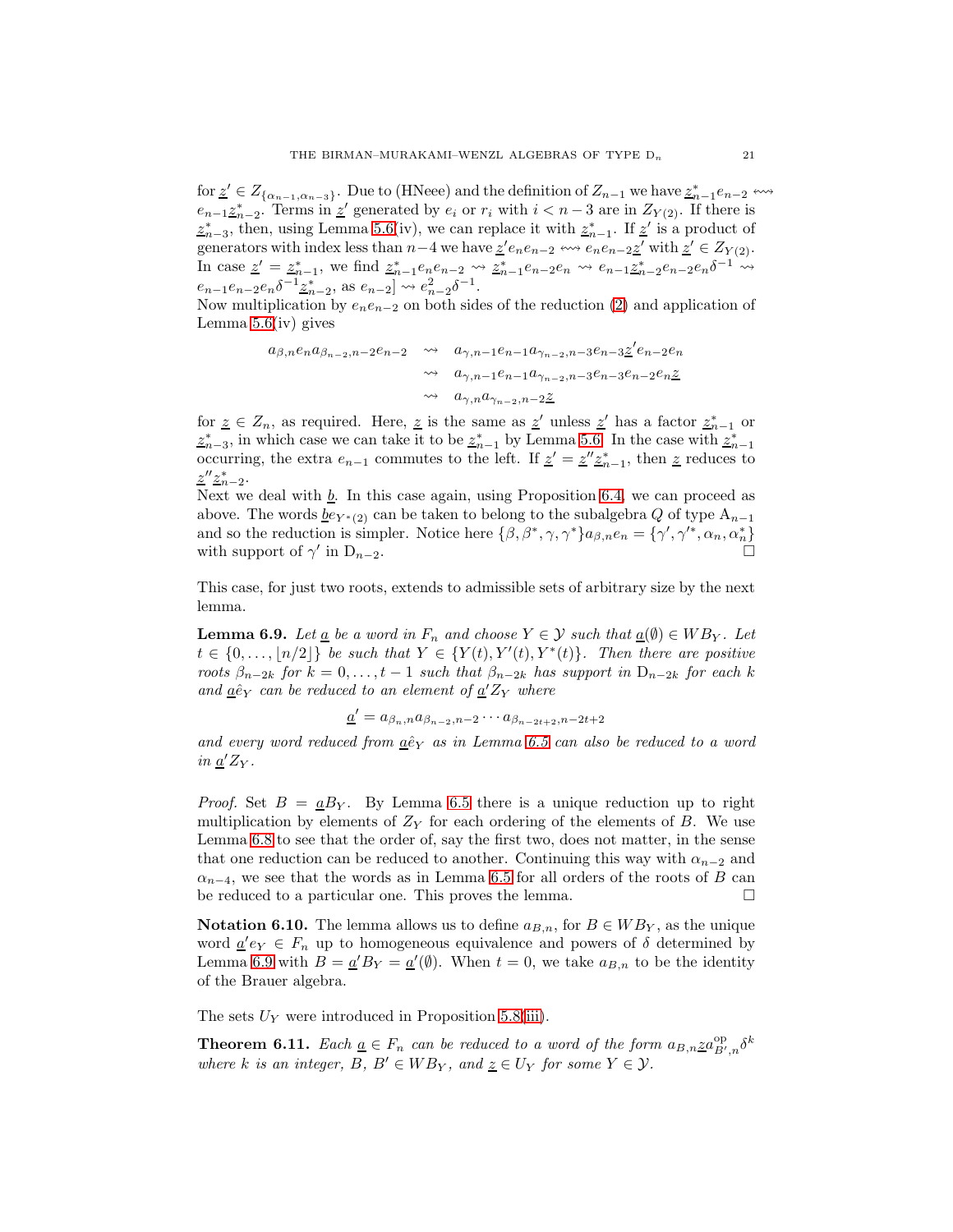*Proof.* Put  $B = \underline{a}(\emptyset)$  and  $B' = \underline{a}^{\text{op}}(\emptyset)$ . It follows from Lemma [6.5](#page-17-2) that the two sets belong to the same W-orbit inside  $A$ , namely the one containing  $B_Y$ . It suffices to prove the statement of the theorem for  $Z_Y$  instead of  $U_Y$  because  $\underline{a}(\emptyset) = B$  and, by Proposition [4.5,](#page-8-2) the presence of  $e_Y e_i$  in  $\underline{z}$  for some i non-adjacent to all members of Y in M would imply that  $a_{B,n}\underline{z}a_{B',n}^{op}(\emptyset)$  contains  $a_{B,n}(B_Y \cup {\alpha_i})$ , a set of size greater than |B|; however  $\underline{a}(\emptyset) = B$  has size |B|, a contradiction.

Consider the case  $Y = Y(t)$  and suppose  $B \in WB_{Y(t)}$ . If  $B = \emptyset$ , then  $\underline{a}$  does not contain any occurrences of  $e_i$  as  $e_i(\emptyset)$  contains  $\alpha_i$  (cf. the last assertion of Proposition [4.5\)](#page-8-2). This means that  $\underline{a}$  is a product of  $r_i$  and the Matsumoto–Tits rewrite rules for W suffice for the validity of the theorem in this case, with  $t = 0$ and  $Y = Y(0) = \emptyset$ .

Therefore, we may assume that  $B \neq \emptyset$ , so there is an index i such that  $e_i$  occurs in  $\underline{a}$ . If  $i \neq n$ , then by homogeneous equivalence, we can replace  $e_i$  by  $e_{i,n}e_{n-1,i}$ . Thus  $\underline{a} = \underline{be}_n \underline{c}$  for certain  $\underline{b}$ ,  $\underline{c} \in F_n$ . By Lemma [6.9](#page-20-1) applied to both  $\underline{b}$  and  $\underline{c}^{\text{op}}$ , we can reduce <u>a</u> to  $a_{\beta,n} \underline{z}_n a_{\beta',n}^{\text{op}}$  for some  $\beta \in B, \beta' \in B'$  and  $\underline{z}_n \in Z_n$ . Then, by an argument as in the proof of Lemma [6.5,](#page-17-2)  $z_n = e_n \underline{a}'(\underline{z}_n^*)^{\varepsilon}$  with  $\underline{a}' \in F_{n-2}$  and  $\varepsilon \in \{0,1\}$ . This deals with the case where  $t = 1$ .

Suppose  $t > 1$ . By induction on n, the word  $\underline{a}'$  reduces to  $a_{D,n-2}\underline{z}'a_{D',n-2}^{op}$  for some  $\underline{z}' \in Z_{X''}$ , where  $X'' = {\alpha_{n-2}, \ldots, \alpha_{n-2t+2}}$  and D and D' are admissible sets in the root system of type  $D_{n-2}$  with support in  $\{1,\ldots,n-2\}$ . Due to Lemma [5.6](#page-12-0)  $(ii), (iv),$ 

$$
e_ne_{n-2}\underline{z}_n^* \iff e_ne_n\underline{z}_{n-2}^* \iff \delta e_n\underline{z}_{n-2}^* \iff e_ne_{n-2}\underline{z}_{n-2}^*.
$$

By induction on t, this gives  $e_{Y(t)}\underline{z}_n^* \iff e_{Y(t)}\underline{z}_{n-2t+2}^*$ , which is the same as  $e_n e_{X''} \stackrel{\sim}{\sim} e_n e_{X''} \stackrel{\sim}{\sim} \frac{1}{2}e_{n-2t+2}$ . So, by Lemmas [6.9](#page-20-1) and [5.6](#page-12-0) parts (iii) and (iv),

$$
\underline{a} \quad \leadsto \quad a_{\beta,n} \underline{z}_n a_{\beta',n}^{\text{op}} \longleftrightarrow \quad a_{\beta,n} e_n \underline{a'} (\underline{z}_n^*)^{\varepsilon} a_{\beta',n}^{\text{op}} \longleftrightarrow \quad a_{\beta,n} e_n a_{D,n-2} \underline{z'} a_{D',n-2}^{\text{op}} (\underline{z}_n^*)^{\varepsilon} a_{\beta',n}^{\text{op}} \\
\leadsto \quad a_{\beta,n} a_{D,n-2} e_n \underline{z'} (\underline{z}_n^*)^{\varepsilon} a_{D',n-2}^{\text{op}} a_{\beta',n}^{\text{op}} \\
\leadsto \quad a_{\beta,n} a_{D,n-2} e_n \underline{z'} (\underline{z}_n^* - 2t + 2)^{\varepsilon} a_{D',n-2}^{\text{op}} a_{\beta',n}^{\text{op}} \leftrightarrow a_{B,n} z a_{B',n}^{\text{op}} \\
\leadsto \quad a_{\beta,n} a_{D,n-2} e_n \underline{z'} (\underline{z}_n^* - 2t + 2)^{\varepsilon} a_{D',n-2}^{\text{op}} a_{\beta',n}^{\text{op}} \leftrightarrow a_{B,n} z a_{B',n}^{\text{op}}
$$

for some  $\underline{z} \in Z_{Y(t)}$ . This handles the case  $Y = Y(t)$ . If  $B \in WB_{Y'(n/2)}$ , the same arguments apply. Finally, if  $B \in WB_{Y^*(t)}$ , then, due to Proposition [6.4,](#page-17-1) the same arguments apply to  $Q$  with the root system of type  $A_{n-1}$  having support in  $\{2, \ldots, n\}.$ 

The following corollary extends Lemma [5.5](#page-11-0) to the the Brauer monoid.

<span id="page-21-0"></span>**Corollary 6.12.** For each  $\underline{a} \in F_n$ , all reduced elements of  $F_n$  reducible from  $\underline{a}$  are homogeneously equivalent to an element of the form  $a_{B,n}\underline{z}a_{B',n}^{\text{op}}\delta^k$  with B and B' in  $WB_Y$  for some  $Y \in \mathcal{Y}$  and  $z \in U_Y$ . Here the elements B and B' are uniquely determined by  $B = \underline{a}(\emptyset)$  and  $B' = \underline{a}^{\text{op}}(\emptyset)$ , respectively.

Proof. The form is immediate from the theorem. Uniqueness up to homogeneous equivalence follows from Lemma [6.9](#page-20-1) for  $a_{B,n}$  and  $a_{B',n}$  and from the Matsumoto-Tits' rewrite rules for  $\underline{z} \in U_Y$ , as stated in Proposition [5.8.](#page-14-0)

As a consequence of Corollary [6.12,](#page-21-0) all reduced words that are reductions from  $a \in F_n$  in  $Br(D_n)$  are homogeneously equivalent.

The proof of Corollary [6.12](#page-21-0) has implications for the ordinary Brauer algebra of type  $A_{n-1}$  which we can take to be generated by  $r_i$ ,  $e_i$  for  $2 \le i \le n$ . Here there are no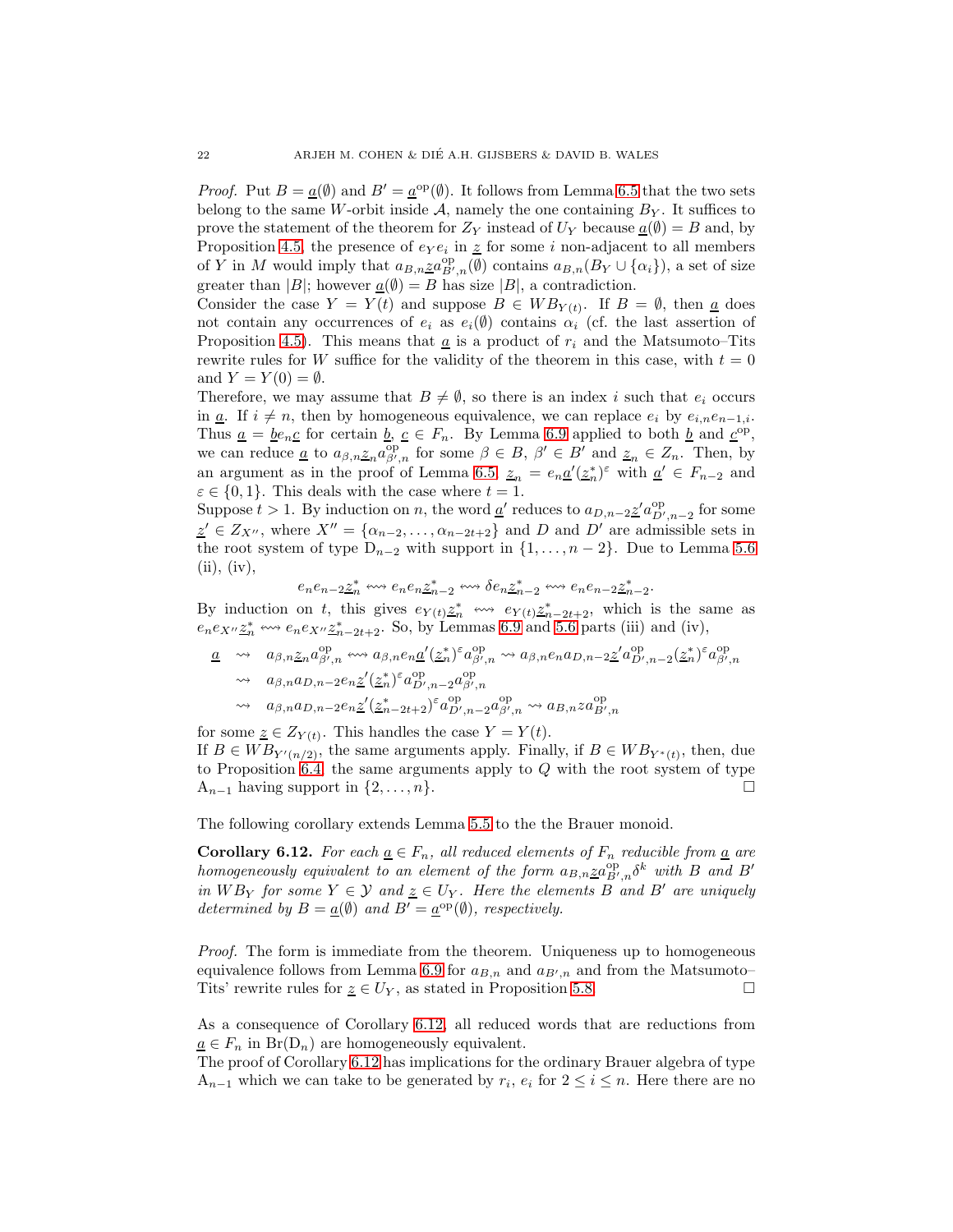$r_i^*$ , and  $U_{Y(t)}$  consists of the reduced words on  $\underline{s}_i$  for  $2 \leq i \leq n-2t$ , while W is generated by the  $r_i$  for  $2 \leq i \leq n$  and is isomorphic to the symmetric group of n points.

<span id="page-22-2"></span>**Corollary 6.13.** Let  $\text{Br}(\mathbf{A}_{n-1})$  be the Brauer algebra of type  $\mathbf{A}_{n-1}$ . Let  $\pi$  be the map from  $F_{n-1}$  to  $Br(A_{n-1})$  taking  $r_i$  or  $e_i$  to the element in  $Br(A_{n-1})$  with the same label. For each  $\underline{a} \in F_{n-1}$ , all reduced words in  $F_n$  reducible from  $\underline{a}$  are homogeneously equivalent to an element of the form  $a_{B,n-1} \underline{z} a_{B',n-1}^{\text{op}} \delta^k$  with B and B' in  $WB_{Y(t)}$  for some  $t \in \{0, 1, \ldots, \lfloor \frac{n-1}{2} \rfloor \}$  and  $\underline{z} \in U_{Y(t)}$ . Here the elements B and B' are uniquely determined by  $B = \underline{a}(\emptyset)$  and  $B' = \underline{a}^{\text{op}}(\emptyset)$ , respectively. Also,  $U_{Y(t)}$  is the Weyl group of type  $A_{n-1-2t}$ .

<span id="page-22-0"></span>We chose the index  $n-1$  here so there will be no confusion between these coefficients and the ones in Corollary [6.12.](#page-21-0)

7. Proof of Theorem [1.1](#page-1-0) and Corollary [1.3](#page-1-1)

In this section we prove Theorem [1.1](#page-1-0) and Corollary [1.3.](#page-1-1)

**Proof of Theorem [1.1.](#page-1-0)** By Lemma [3.8,](#page-6-1) the rank of  $B(D_n)$  is at least dim $(Br(D_n))$ , which by [\[4,](#page-30-8) Theorem 1.1] equals  $(2^{n} + 1)n!! - (2^{n-1} + 1)n!$ .

Now let T be the set of elements  $a_{B,n} \underline{z} a_{B',n}^{\text{op}}$  in  $F_n$  as in Corollary [6.12.](#page-21-0) Then the elements of T correspond to triples  $(B, B', \underline{z})$  where B and B' are in the W-orbit in A containing  $B_Y$  for some  $Y \in \mathcal{Y}$  and  $z \in U_Y$ . Now T is a finite set and, by Corollary [6.12,](#page-21-0) every  $\underline{a} \in F_n$  reduces to an element of T up to a power of  $\delta$ .

For the remainder of the proof of the first statement of Theorem [1.1,](#page-1-0) we note that, by [\[4,](#page-30-8) Proposition 4.9 and the proof of Theorem 1.1],  $(\pi(t))_{t\in T}$  is a basis of Br(D<sub>n</sub>). Now Proposition [3.9](#page-6-2) applies, so  $(\rho(t))_{t\in T}$  is a basis of B(D<sub>n</sub>). This shows that  $B(D_n)$  is free of rank as claimed in Theorem [1.1.](#page-1-0)

To show that  $B(D_n)$  tensored over  $\mathbb{Q}(l, \delta)$  is semisimple we use the surjective equivariant map  $\mu : B(D_n) \otimes_R \mathbb{Q}(\delta)[l^{\pm 1}] \to Br(D_n)$  over  $\mathbb{Q}(\delta)$ ; cf. Definitions [3.3.](#page-4-0) We know its image  $Br(D_n)$  is semisimple by [\[4,](#page-30-8) Corollary 5.6] and so has no nilpotent left ideals. Suppose  $B(D_n) \otimes_R \mathbb{Q}(\delta, l)$  has a nontrivial nilpotent ideal. Take a nonzero element of it expressed in the basis we have found. Multiply the element by a suitable polynomial in l so that all coefficients are in  $\mathbb{Q}(\delta)[l^{\pm 1}]$ . As in the proof of Lemma [3.8,](#page-6-1) rescale the coefficients by a power of  $l-1$  so that all coefficients remain in  $\mathbb{Q}(\delta)[l^{\pm 1}]$  but some coefficient  $\lambda_s$  lies outside  $(l-1)\mathbb{Q}(\delta)[l^{\pm 1}]$ . The result is a nonzero nilpotent element in  $B(D_n) \otimes \mathbb{Q}(\delta)[l^{\pm 1}]$  with  $\mu(\lambda_s) \neq 0$ , so its image under  $\pi$  is a nonzero nilpotent element of  $Br(D_n)$ . Furthermore, any multiple is nilpotent both in  $B(D_n) \otimes \mathbb{Q}(\delta, l)$  and in  $Br(D_n)$  and so generates a nontrivial nilpotent ideal of  $Br(D_n)$ , a contradiction. This completes the proof of Theorem [1.1.](#page-1-0)

Although we did not need the statement for the proof of the main theorem, it may be worthy of mention that, by Proposition [3.9,](#page-6-2) each word in  $T$  as above is reduced. We will need the elements  $\rho(a_{B,n})$  for the words  $a_{B,n}$  in  $F_n$  introduced in Notation [6.10.](#page-20-2) These words were defined up to homogeneous equivalence. Since different elements from the homogeneous class of  $a_{B,n}$  may give different elements in  $B(D_n)$ , see Remark [5.4,](#page-11-1) we need to select a particular element in each class.

<span id="page-22-1"></span>**Notation 7.1.** Let  $Y \in \mathcal{Y}$ . For each  $B \in WB_Y$ , we take  $a_{B,n}$  to be a specific word in  $F_n$  from its homogeneous equivalence class in  $F_n$  and write  $b_{B,n} = \rho(a_{B,n})$  for its image in  $B(D_n)$  under  $\rho$ .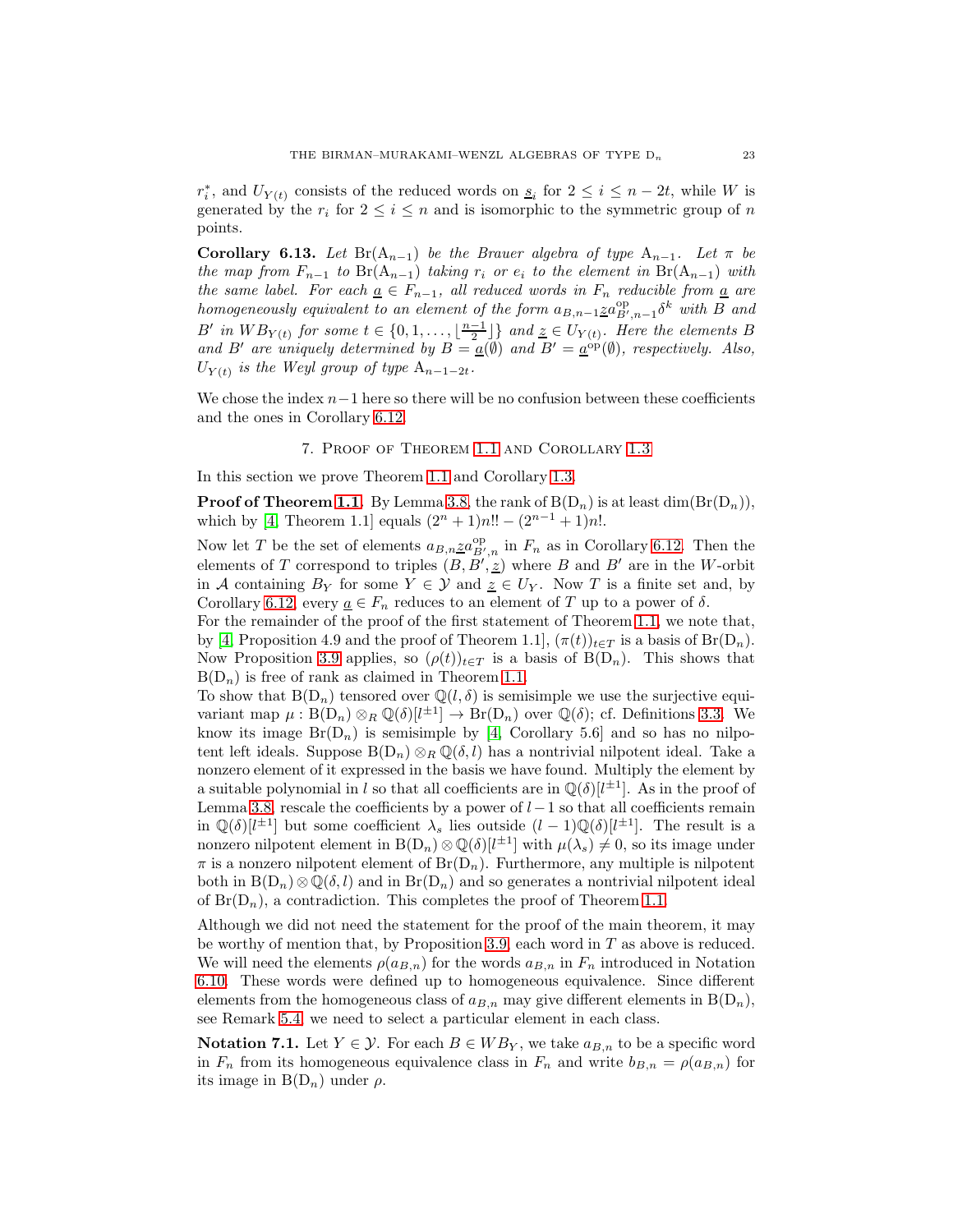<span id="page-23-2"></span>**Corollary 7.2.** For  $n \geq 4$ , the elements  $b_{B,n}\rho(\underline{z})b_{B',n}$  for  $(B, B', \underline{z}) \in \bigcup_{Y \in \mathcal{Y}} WB_Y \times$  $WB_Y \times U_Y$  are a basis of  $B(D_n)$ .

<span id="page-23-1"></span>**Remark 7.3.** Let  $\Theta'$  be the ideal of  $B(D_n)$  generated by  $e_1e_2$ . We can also choose a basis of  $\Theta'$  of the form  $b_{B,n-1}\rho(z)b_{B',n-1}$  where the  $b_{B,n-1}$  are chosen as in Notation [7.1](#page-22-1) using Corollary [6.13](#page-22-2) for Br $(A_{n-1})$ .

Remark 7.4. A consequence of Theorem [1.1](#page-1-0) is that natural subalgebras generated by  $\{g_i, e_i \mid i \in K\}$  for K a set of nodes of M have the usual desired subalgebra structure, that is, are naturally isomorphic to the BMW algebra whose type is the restriction of M to K. In particular, the subalgebra generated by  $\{g_i, e_i \mid 2 \leq i \leq n\}$ is the full  $B(A_{n-1})$  rather than a proper homomorphic image. The same applies to the algebra generated by all  $g_i$ ,  $e_i$  for  $i \leq n-1$  which is  $B(D_{n-1})$  and not a proper image.

**Proof of Corollary [1.3.](#page-1-1)** The generalized Temperley–Lieb algebra of type  $D_n$ has been studied in [\[11,](#page-30-1) [15,](#page-31-3) [18\]](#page-31-5). The elements  $e_i$  either in  $B(D_n)$  or in  $Br(D_n)$ commute for  $i \nsim j$  by (HCee). For  $i \nsim j$ , we have  $e_i e_j e_i = e_i$  by (HNeee). Also,  $e_i^2 = \delta e_i$  by (HSee). The free algebra on  $e_1, \ldots, e_n$  with this presentation over  $\mathbb{Z}[\delta^{\pm 1}]$  is called the (generalized) Temperley-Lieb algebra of type  $D_n$  over  $\mathbb{Z}[\delta^{\pm 1}]$ ; we will denote it by  $\mathbf{TL}(D_n)$ . The subalgebra generated by  $e_1, \ldots, e_n$  in  $Br(D_n)$  is a homomorphic image of  $\mathbf{TL}(D_n)$ ; the subalgebra of  $B(D_n)$  generated by these elements is a homomorphic image of  $TL(D_n) \otimes_{\mathbb{Z}[\delta^{\pm 1}]} R$ . The words in  $F_n$  corresponding to generators for these subalgebras consist solely of the symbols  $e_1, \ldots, e_n, \delta$  and so are of height 0.

In [\[18,](#page-31-5) Theorem 4.2 and Lemma 6.5], a description of a generating set for the Temperley–Lieb algebra is given in terms of decorated diagrams with some restric-tions. In [\[7\]](#page-30-6) diagrams such as these were introduced for the full algebra  $Br(D_n)$ . In particular, in [\[7,](#page-30-6) Theorem 1.1] it is shown there is an isomorphism,  $\nu$ , from  $Br(D_n)$  to the span of the diagrams as a basis over  $Z[\delta, \delta^{-1}]$ . In [\[18,](#page-31-5) Lemmas 6.5] and 6.6] it is shown that the specific images  $\nu(e_i)$  generate the full Temperley–Lieb algebra and so the  $e_i$  in  $\text{Br}_n(D_n)$  generate the full Temperley–Lieb algebra. The actual multiplication of  $\nu(e_i)$  with  $\nu(e_i)$  in [\[7,](#page-30-6) Section 4] has a coefficient  $\xi$  which sometimes appears. However, by results in [\[7\]](#page-30-6) the coefficient  $\xi$  does not appear for words of height 0 and so does not appear here.

Now apply Proposition [3.8](#page-6-1) to see that the algebra generated by  $\rho(e_i)$  is the full Temperley–Lieb algebra over R.

This completes the proof of Corollary [1.3.](#page-1-1) It follows from this that the subalgebra of  $Br(D_n)$  generated by  $e_i$   $(j \geq 2)$  is isomorphic to the Temperley–Lieb algebra of type  $A_{n-1}$ .

In [\[8\]](#page-30-7), it is shown that the Temperley–Lieb monomials are the terms  $a_{B,n}$  for B of height 0, where the concept of height 0 for B is given in Section [9.](#page-29-0)

<span id="page-23-0"></span>**Remark 7.5.** By use of  $\mu$  and the Tits Deformation Theorem, see [\[3,](#page-30-10) IV.2, exercise 26] or [\[25,](#page-31-14) Lemma 85], it can be shown that the irreducible degrees associated to  $B(D_n)$  are the same as for  $Br(D_n)$ . This can also be shown by use of Theorem [6.11](#page-20-0) for representations with  $\Theta'$  in the kernel as in [\[4\]](#page-30-8) and for the others from the connection of  $\Theta'$  to  $B(A_{n-1})$  as in the proof of Theorem [1.1.](#page-1-0)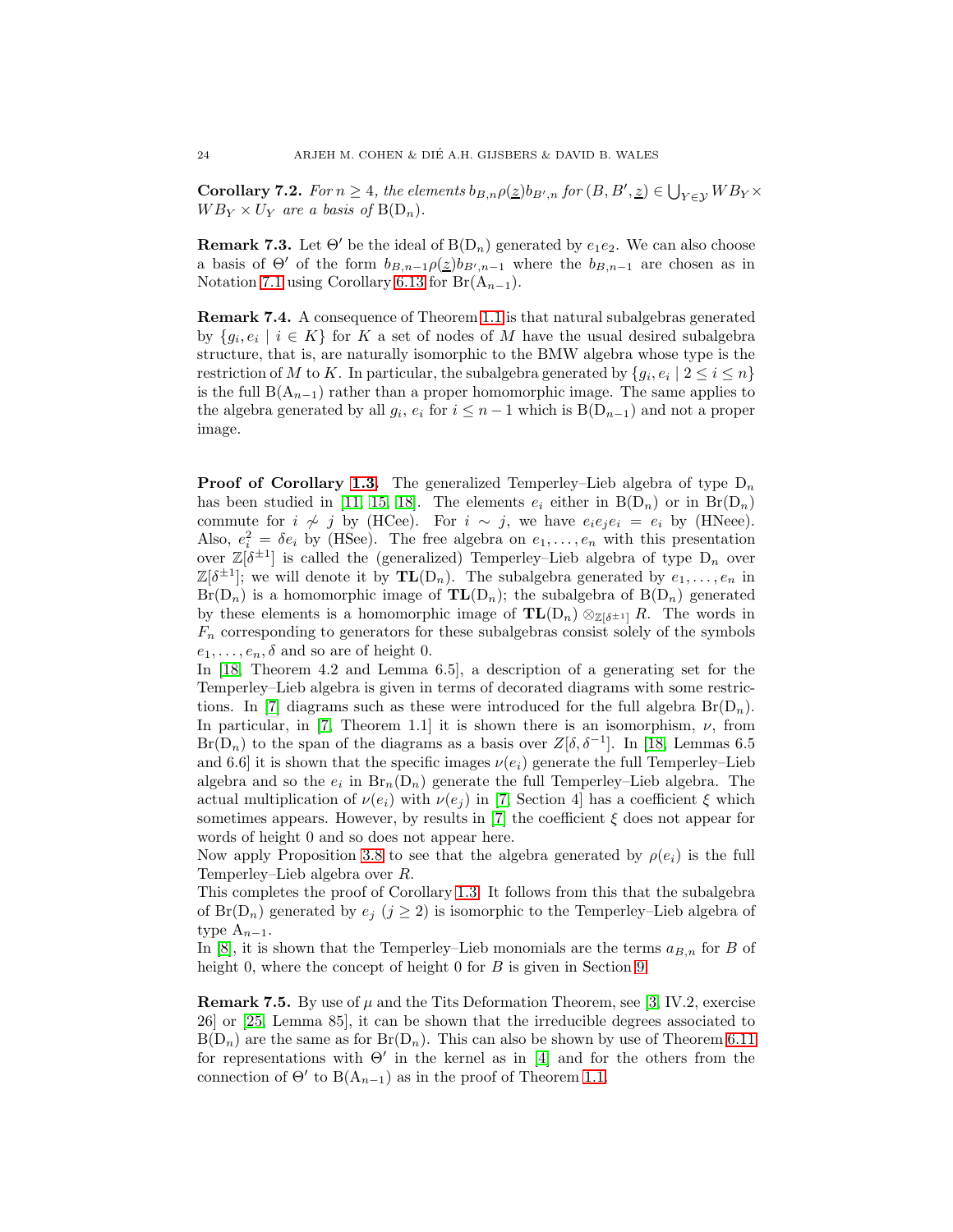#### 8. Cellularity

<span id="page-24-0"></span>Let  $S$  be a commutative algebra over  $R$ . In this section we prove Theorem [1.2,](#page-1-2) which states that  $B(D_n) \otimes_R S$  is cellular in the sense of Graham–Lehrer [\[16,](#page-31-8) Definition 1.1] if  $S$  contains an inverse to 2. We recall the definition from [\[16\]](#page-31-8).

**Definition 8.1.** An associative algebra A over a commutative ring S is cellular if there is a quadruple  $(\Lambda, T, C, *)$  satisfying the following three conditions.

(C1)  $\Lambda$  is a finite partially ordered set. Associated to each  $\lambda \in \Lambda$ , there is a finite set  $T(\lambda)$ . Also, C is an injective map

$$
C: \quad \coprod_{\lambda \in \Lambda} T(\lambda) \times T(\lambda) \to A
$$

whose image is an S-basis of A.

- (C2) The map  $* : A \to A$  is an S-linear anti-involution such that  $C(x, y)^* =$  $C(y, x)$  whenever  $x, y \in T(\lambda)$  for some  $\lambda \in \Lambda$ .
- (C3) If  $\lambda \in \Lambda$  and  $x, y \in T(\lambda)$ , then, for any element  $a \in A$ ,

$$
aC(x,y) \equiv \sum_{u \in T(\lambda)} r_a(u,x)C(u,y) \mod A_{< \lambda},
$$

where  $r_a(u, x) \in S$  is independent of y and where  $A_{\leq \lambda}$  is the S-submodule of A spanned by  $\{C(x', y') \mid x', y' \in T(\mu) \text{ for } \mu < \lambda\}.$ 

Such a quadruple  $(\Lambda, T, C, *)$  is called a *cell datum* for A.

Now let S be an integral domain containing R as a subring with  $2^{-1} \in S$ . We introduce a quadruple  $(\Lambda, T, C, *)$  and prove that it is a cell datum for  $A = B(D_n) \otimes_R S$ . The map  $*$  on A will be the opposition map  $\cdot^{\rm op}$  of Notation [3.6.](#page-6-3) Before describing the other three components of the quadruple  $(\Lambda, T, C, *)$ , we will relate the subalgebras of  $A$  generated by monomials corresponding to the elements of  $U_Y$ , defined in Proposition [5.8\(](#page-14-0)iii), to Hecke algebras. For this purpose we need a version of Proposition [5.8](#page-14-0) that applies to A rather than  $BrM(D_n)$ . This requires a version of Lemma [5.6](#page-12-0) for  $B(D_n)$  rather than  $F_n/\leftrightarrow\to$ , with  $\leftrightarrow$  replaced by equality in  $B(D_n)$ . Here, as in Remark [7.3,](#page-23-1) we let  $\Theta'$  be the ideal of  $B(D_n)$  generated by  $e_1e_2$ .

<span id="page-24-1"></span>**Lemma 8.2.** For  $n \geq 3$ , the monomials  $\hat{z}_n^* = \rho(\underline{z}_n^*)$  in  $B(D_n)$  satisfy the following equations, where  $g_n^* = \rho(r_n^*)$ . Here we are considering  $e_i$  and  $g_i$  to be in  $B(D_n)$ , namely  $g_i = \rho(r_i)$  and  $e_i = \rho(e_i)$  where  $r_i \in F_n$  and the  $e_i$  within the parentheses is also in  $F_n$ .

(*i*)  $g_n^* e_n = \hat{z}_n^* = e_n g_n^*.$ (*ii*)  $\hat{z}_n^* = e_{n,3}g_2e_1e_{3,n}.$ (iii) For  $n \geq 4$  and  $i \in \{1, ..., n-2\}$ ,  $e_i \hat{z}_n^* = \hat{z}_i^* e_n = e_n \hat{z}_i^*$  and  $g_i \hat{z}_n^* = \hat{z}_n^* g_i$ . (iv)  $\hat{z}_n^* e_{n-2} = e_n \hat{z}_{n-2}^*$  and  $e_n \hat{z}_n^* = \hat{z}_n^* e_n = \delta \hat{z}_n^*$ . (v)  $(\hat{z}_n^*)^2 \in \delta e_n - m \delta \hat{z}_n^* + \Theta'.$ 

For n equal to  $1$  or  $2$ , both  $(i)$  and  $(v)$  hold.

Proof. Many of the proofs are the same as for Lemma [5.6.](#page-12-0) Differences occur when the relations are not monomial as extra terms occur with coefficients divisible by m.

 $(i)$ . The proof is similar to the one of Lemma [5.6\(](#page-12-0)i); note that the relations (RNrre) for  $B(D_n)$  are also binomial.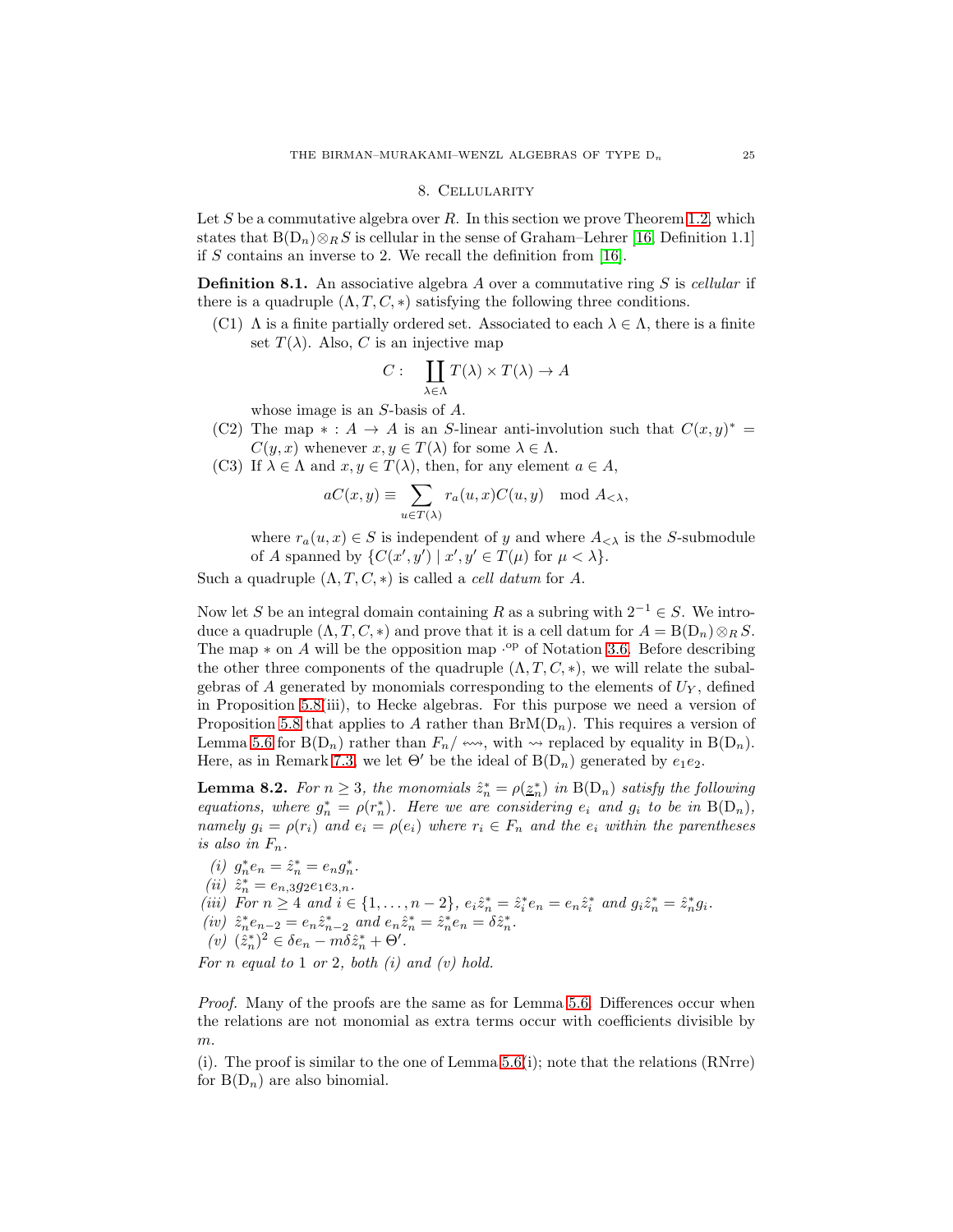(ii). Again, the only relation used in the proof of Lemma  $5.6(i)$  is (HTeere), which is binomial for  $B(D_n)$ .

(iii). Let  $i \in \{2, ..., n-2\}$ . The relation  $e_i \hat{z}_n^* = e_n \hat{z}_i^*$  can be derived from the definition of  $e_{k,n}$ , and the binomial relations (HCee) and (HNeee), as in the proof of Lemma [5.6.](#page-12-0)

The proof of  $g_i\hat{z}_n^* = \hat{z}_n^*g_i$  is a bit more involved. By (HCer), (RNrre), (RSrr) and (RNerr),

$$
g_i \hat{z}_n^* = e_{n,i+2} g_i e_{i+1,2} g_1 e_{3,n} = e_{n,i+2} g_i^2 g_{i+1} e_{i,2} g_1 e_{3,n}
$$
  
\n
$$
= e_{n,i+2} g_{i+1} e_{i,2} g_1 e_{3,n} - m e_{n,i+2} g_i g_{i+1} e_{i,2} g_1 e_{3,n}
$$
  
\n
$$
+ m l^{-1} e_{n,i+2} e_i g_{i+1} e_{i,2} g_1 e_{3,n}
$$
  
\n
$$
= e_{n,i+2} e_{i+1} g_{i+2}^{-1} e_{i,2} g_1 e_{3,n} - m e_{n,2} g_1 e_{3,n} + m e_{n,i+2} e_{i,2} g_1 e_{3,n}
$$
  
\n
$$
= e_{n,i+1} g_{i+2}^{-1} e_{i,2} g_1 e_{3,n} - m \hat{z}_n^* + m e_{i,2} g_1 e_{n,i+2} e_{3,n}
$$
  
\n
$$
= e_{n,2} g_{i+2}^{-1} g_1 e_{3,n} - m \hat{z}_n^* + m \hat{z}_i^* e_n.
$$
  
\n
$$
= e_{n,2} g_{i+2}^{-1} g_1 e_{3,n} - m \hat{z}_n^* + m \hat{z}_i^* e_n.
$$

Since each of the three summands is invariant under opposition, (observe that  $(\hat{z}_n^*)^{\mathrm{op}} = \hat{z}_n^*$  follows from (i)), so is  $g_i \hat{z}_n^*$ . This shows  $g_i \hat{z}_n^* = (g_i \hat{z}_n^*)^{\mathrm{op}} = (\hat{z}_n^*)^{\mathrm{op}} g_i =$  $\hat{z}_n^* g_i.$ 

The case  $i = 1$  is notationally different but can be done the same way as  $i = 2$ .

(iv). By (iii) with  $i = n - 2$  we have  $e_{n-2} \hat{z}_n^* = \hat{z}_{n-2}^* e_n = e_n \hat{z}_{n-2}^*$ . Taking images under  $\cdot^{\text{op}}$  and using opposition invariance of  $\hat{z}_n^*$ , we find  $\hat{z}_n^* e_{n-2} = (e_{n-2}\hat{z}_n^*)^{\text{op}}$  $(\hat{z}_{n-2}^* e_n)^{\text{op}} = e_n \hat{z}_{n-2}^*$ , as required for the first equation. The second chain of equations is a direct consequence of (RSee).

$$
(v).
$$

For  $n \geq 3$ , by (HSee), (HCer), (HNeee), and (RSrr),

$$
( \hat{z}_{n}^{*} )^{2} = e_{n,3}g_{1}e_{2}e_{3,n}e_{n,3}g_{1}e_{2}e_{3,n} = e_{n,3}g_{1}e_{2}e_{3}g_{1}e_{2}e_{3,n} \delta
$$
  
\n
$$
= \delta e_{n,3}g_{1}e_{2}e_{3}e_{2}g_{1}e_{3,n} = \delta e_{n,3}g_{1}e_{2}g_{1}e_{3,n} = \delta e_{n,3}g_{1}^{2}e_{2}e_{3,n}
$$
  
\n
$$
= \delta e_{n,3}(1 - mg_{1} + ml^{-1}e_{1})e_{2,n}
$$
  
\n
$$
= \delta e_{n,3}e_{2,n} - \delta me_{n,3}g_{1}e_{2,n} + \delta ml^{-1}e_{n,3}e_{1}e_{2}e_{3,n}
$$
  
\n
$$
\in \delta e_{n} - \delta m \hat{z}_{n}^{*} + \Theta'.
$$

The cases  $n = 1$  and  $n = 2$  are easily proved.

**Definition 8.3.** For  $t \in \{0, \ldots, \lfloor n/2 \rfloor\}$ , we write  $J_{t+1}$  to denote the ideal of A generated by  $\Theta'$ ,  $e_{Y(t')}$  for all  $t' > t$ , and  $e_{Y'(n/2)}$  if n is even and  $n > 2t$ . In particular,  $J_1$  is the ideal generated by all  $e_i$  and, for n even with  $t = n/2$ , the ideal  $J_{t+1}$  coincides with  $\Theta'$ .

Recall the words  $\underline{s}_i$   $(0 \le i \le n-2t)$  and  $\hat{e}_{Y(t)} = e_{Y(t)} \delta^{-t}$  given in Notation [5.7.](#page-13-0)

<span id="page-25-0"></span>**Proposition 8.4.** Let  $t \in \{0, \ldots, \lfloor n/2 \rfloor\}$ . The monomials  $\hat{s}_i = \rho(\underline{s}_i)$ , for i a node of  $M_{Y(t)}$ , satisfy the following relations.

(i) The element  $\rho(\hat{e}_{Y(t)})$  acts as an identity element on the  $\hat{s}_i$ , that is,  $\rho(\hat{e}_{Y(t)})\hat{s}_i =$  $\hat{s}_i$  and  $\hat{s}_i \rho(\hat{e}_{Y(t)}) = \hat{s}_i$ , while  $\rho(\hat{e}_{Y(t)})^2 = \rho(\hat{e}_{Y(t)})$ . Moreover, the  $\hat{s}_i$  satisfy the braid relations (HCrr) and (HNrrr) of Table [1](#page-3-0) with  $g_i$  replaced by  $\hat{s_i}$  and 1 by  $\rho(\hat{e}_{Y(t)})$ .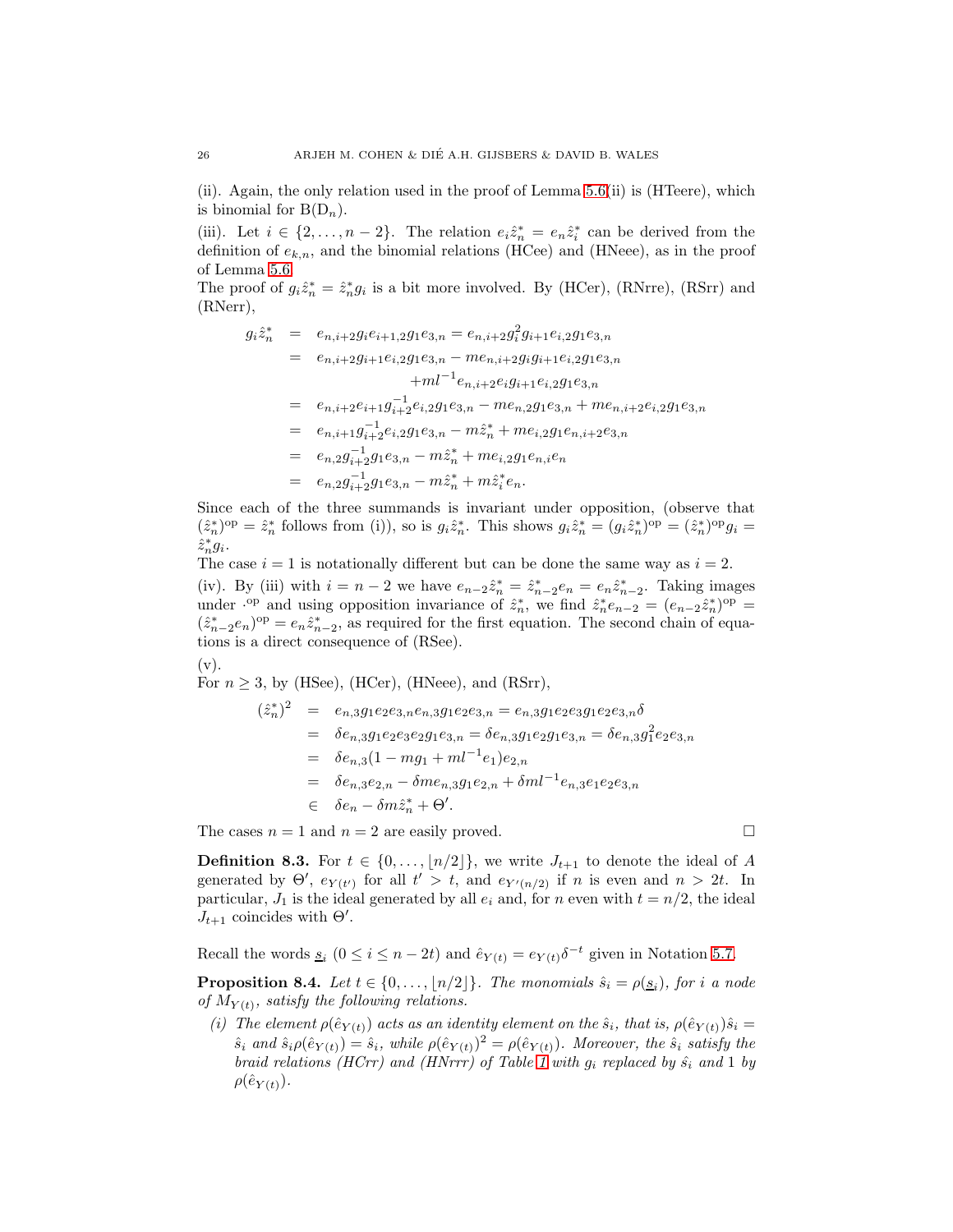(ii) Each monomial  $\hat{s}_i$  satisfies the quadratic Hecke algebra relation modulo the ideal  $J_{t+1}$ , that is,  $\hat{s}_i^2 + m\hat{s}_i - \rho(\hat{e}_{Y(t)}) \in J_{t+1}$ .

If n is even and  $t = n/2$ , the corresponding statement holds for  $Y'(n/2)$  replacing  $Y(n/2)$ .

*Proof.* Here again  $q_i$  and  $e_i$  are considered in  $B(D_n)$ .

(i). The relations involving  $\rho(\hat{e}_{Y(t)})$  are easily derived from Lemma [8.2.](#page-24-1) Note the resemblance with the proof of Proposition [5.8.](#page-14-0)

Use of (RSrr), (HCrr), and (HNrrr) gives the relations not involving  $\hat{s}_0$ . It remains to verify the commuting of  $\hat{s}_0$  with  $\hat{s}_i$  for  $i \in \{1, \ldots, n-2t\}$ . By Lemma [8.2\(](#page-24-1)iii)  $g_i \hat{z}_n^* = \hat{z}_n^* g_i$ . This gives

$$
\hat{s}_0 \hat{s}_i = z_n^* \delta^{-1} \hat{e}_{Y(t)} g_i \hat{e}_{Y(t)} = z_n^* g_i \delta^{-1} \hat{e}_{Y(t)} = g_i \hat{e}_{Y(t)} z_n^* \delta^{-1} \hat{e}_{Y(t)} = \hat{s}_i \hat{s}_0.
$$

(ii). For  $i \in \{1, ..., n-2t\}$ , we have  $\hat{s}_i^2 = g_i \hat{e}_{Y(t)} g_i \hat{e}_{Y(t)} = g_i^2 \hat{e}_{Y(t)} = (1 - mg_i +$  $ml^{-1}e_i)\hat{e}_{Y(t)} = \hat{e}_{Y(t)} - m\hat{s}_i + ml^{-1}e_{Y(t)\cup\{i\}}\delta^{-1-t}$ . Here  $e_{Y(t)\cup\{i\}}$  is in  $J_{t+1}$ , so  $\hat{s}_i^2 + m\hat{s}_i - \hat{e}_{Y(t)} \in J_{t+1}.$ 

As for  $\hat{s}_0^2$ , by Lemma [8.2\(](#page-24-1)iv),  $\hat{z}_n^* e_{Y(t)} = e_{Y(t)} \hat{z}_{n-2t+2}^*$  and  $e_{Y(t)} \hat{z}_n^* = \hat{z}_{n-2t+2}^* e_{Y(t)}$ , so, by Lemma [8.2\(](#page-24-1)iii),(iv),(v), and in view of  $\Theta' \subseteq J_{t+1}$ , we have

$$
\hat{s}_0^2 = \hat{z}_n^* e_{Y(t)} \hat{z}_n^* e_{Y(t)} \delta^{-2t-2} = \hat{z}_n^* e_{Y(t)} e_{Y(t)} \hat{z}_n^* e_{Y(t)} \delta^{-3t-2}
$$
\n
$$
= e_{Y(t)} (\hat{z}_{n-2t+2}^*)^2 e_{Y(t)}^2 \delta^{-3t-2}
$$
\n
$$
\in e_{Y(t)} (e_{n-2t+2} - m \hat{z}_{n-2t+2}^*) e_{Y(t)} \delta^{-2t-1} + J_{t+1}
$$
\n
$$
= e_{Y(t)} e_{n-2t+2} e_{Y(t)} \delta^{-2t-1} - m e_{Y(t)} \hat{z}_{n-2t+2}^* e_{Y(t)} \delta^{-2t-1} + J_{t+1}
$$
\n
$$
= \rho(\hat{e}_{Y(t)}) - m \hat{z}_n^* e_{Y(t)} e_{Y(t)} \delta^{-2t-1} + J_{t+1}
$$
\n
$$
= \rho(\hat{e}_{Y(t)}) - m \hat{z}_n^* e_{Y(t)} \delta^{-t-1} + J_{t+1}
$$
\n
$$
= \rho(\hat{e}_{Y(t)}) - m \hat{s}_0 + J_{t+1}.
$$

We will next exploit the elements  $b_{B,n}$  of Notation [7.1.](#page-22-1) Recall from Proposition [5.8\(](#page-14-0)iii) the definition of  $U_{Y(t)}$ .

**Notation 8.5.** Let  $H_Y$  be the linear span of  $\rho(U_Y)$ .

<span id="page-26-0"></span>Corollary 8.6. For  $t \in \{0, \ldots, \lfloor n/2 \rfloor\}$ , the linear subspace  $H_{Y(t)}$  of A satisfies the following properties.

- (i) The linear subspace  $H_{Y(t)} + J_{t+1}$  is a subalgebra of A whose quotient algebra mod  $J_{t+1}$  is isomorphic to the Hecke algebra of type  $M_{Y(t)}$ . Moreover,  $\rho(U_{Y(t)})$ is a basis of  $H_{Y(t)}$ .
- (ii) For each  $i \in \{1, \ldots, n\}$  and  $B \in WB_{Y(t)}$ , we have  $g_i b_{B,n} e_{Y(t)} \in b_{r_i B,n} H_{Y(t)} +$  $J_{t+1}$  and  $e_i b_{B,n} e_{Y(t)} \in b_{B'',n} H_{Y(t)} + J_{t+1}$  for some  $B'' \in W B_{Y(t)}$ .
- <span id="page-26-1"></span>(iii) The linear subspace  $H_{Y(t)}$  is invariant under opposition.

If n is even, the similarly defined linear span  $H_{Y'(n/2)}$  equals  $S \hat{\epsilon}_{Y'(n/2)}$  and satisfies the same properties.

 $\Box$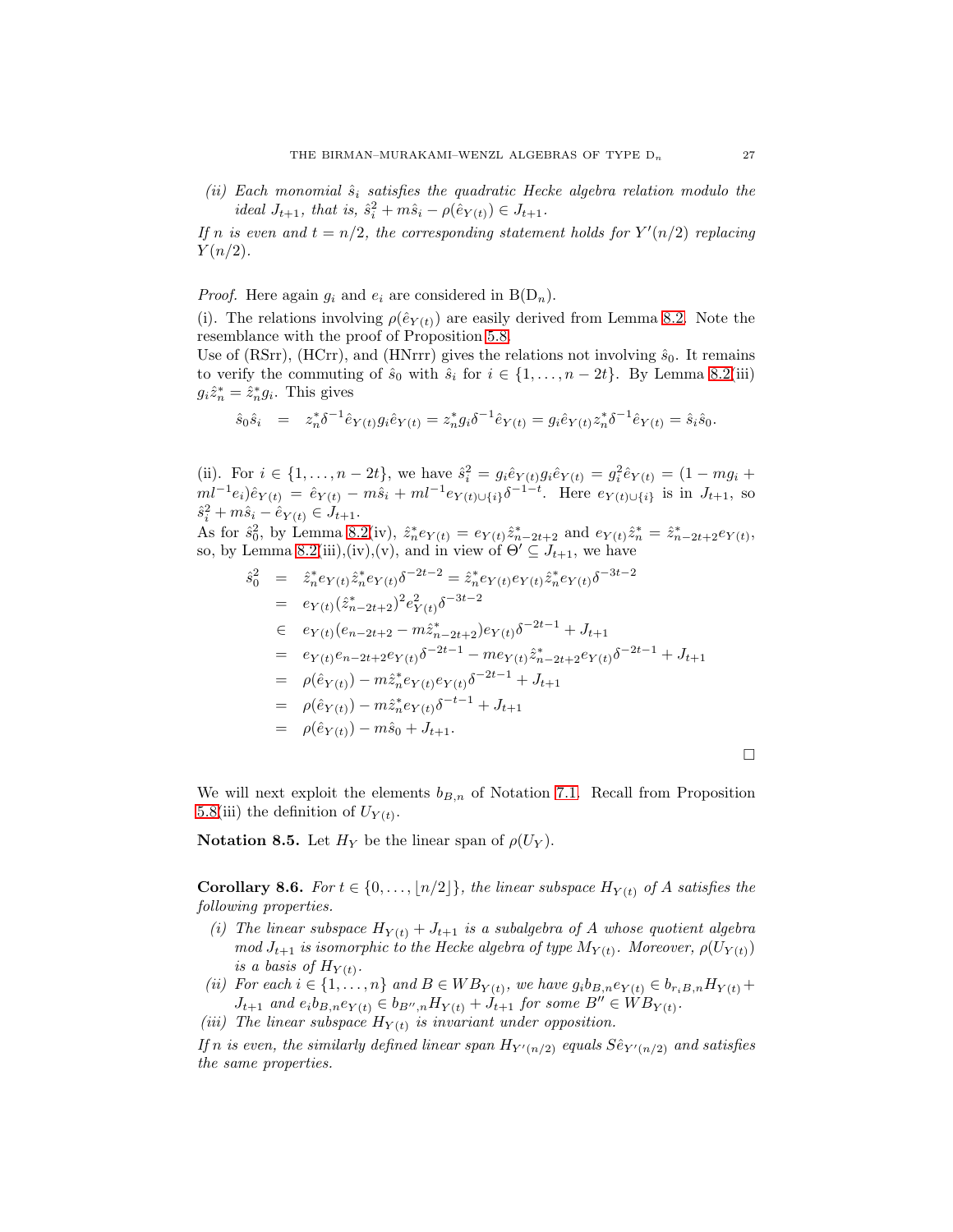*Proof.* If  $\underline{a} \in U_{Y(t)}$  is a minimal expression in the  $\underline{s}_i$  of the element  $\pi(\underline{a}) \in$  $W(M_{Y(t)})$ , then, as a consequence of Lemma [5.5](#page-11-0) and the relations established in Proposition [8.4\(](#page-25-0)i),  $\rho(\underline{a})$  depends only on  $\pi(\underline{a})$  and not on the choice of the minimal expression.

(i). By the above and Proposition [8.4\(](#page-25-0)ii), the spanning set  $\rho(U_{Y(t)})$  of  $H_{Y(t)}$  has size at most  $|W(M_{Y(t)})|$ . Due to Corollary [7.2](#page-23-2) there is no collapse, so the spanning set has size equal to  $|W(M_{Y(t)})|$  and is a basis of  $H_{Y(t)}$ . By Proposition [8.4,](#page-25-0) the linear subspace  $H_{Y(t)} + J_{t+1}$  is closed under multiplication and satisfies the Hecke algebra defining relations mod  $J_{t+1}$  on the generators  $\hat{s}_i$  ( $0 \leq i \leq n-2t$ ). In particular,  $(H_{Y(t)} + J_{t+1})/J_{t+1}$  is a quotient of the Hecke algebra of type  $M_{Y(t)}$ . But, its rank is equal to  $|W(M_{Y(t)})|$ , which is the Hecke algebra dimension, and so  $(H_{Y(t)} + J_{t+1})/J_{t+1}$  is isomorphic to the Hecke algebra of type  $M_{Y(t)}$ .

(ii). In view of Corollary [7.2](#page-23-2) and Proposition [4.5,](#page-8-2)  $b_{B,n}H_{Y,t}b_{B',n} + J_{t+1}$  is the linear span of  $J_{t+1}$  and all monomials x in B(D<sub>n</sub>) such that  $\mu(x)(\emptyset) = B$  and  $\mu(x)$ <sup>op</sup>( $\emptyset$ ) = B'. But  $x = g_i b_{B,n} e_{Y,t}$  satisfies  $\mu(x)$ ( $\emptyset$ ) =  $r_i B$  and  $\mu(x)$ <sup>op</sup>( $\emptyset$ ) =  $Y(t)$ , so  $g_i b_{B,n} e_{Y,t} \in b_{r_i B,n} H_{Y,t} + J_{t+1}.$ 

Similarly,  $\mu(e_i b_{B,n} e_{Y(t)})(\emptyset) = \mu(e_i b_{B,n}) B_{Y(t)} = e_i B$  always contains a member B'', say, of WB, and  $\mu(e_i b_{B,n} e_{Y(t)})^{\text{op}}(\emptyset) = e_{Y(t)} (\pi(a_{B,n}))^{\text{op}} {\{\alpha_i\}}$  contains  $B_{Y(t)}$ , so  $e_i b_{B,n} e_{Y(t)} \in b_{B'',n} H_{Y(t)} + J_{t+1}$ . Here if  $\alpha_i \perp B$  the expression is in  $J_{t+1}$ .

(iii). It is readily verified that each  $\hat{s}_i$  is fixed under opposition. As the opposite of a minimal expression in the  $\hat{s}_i$  is again a minimal expression,  $\rho(U_{Y(t)})$  is invariant under opposition. Hence, so is  $H_{Y(t)}$ . .

We now give the cell datum for  $A = B(D_n)<sub>R</sub> \otimes S$ . View  $A_{n-1}$  as the subdiagram of  $D_n$  on the nodes  $2, \ldots, n$ . As an algebra over S, the ideal  $\Theta'$  of A generated by  $e_1e_2$ is isomorphic to the ideal of B( $A_{n-1}$ ) ⊗R S generated by  $e_2$ ; see Proposition [6.4.](#page-17-1) The ideal generated by  $e_2$  is a cellular algebra as  $B(A_{n-1})$  is cellular by [\[28,](#page-31-9) Theorem 3.11] and it inherits the cellular structure from that of  $B(A_{n-1})$ . In fact, it corresponds to the ideals with cell datum associated with partitions of  $n - 2t$  for  $1 \le t \le \frac{n}{2}$ .

Let  $(\Lambda_{\theta}, T_{\theta}, C_{\theta}, *_{\theta})$  be the cell datum for  $\Theta'$ . It is clear from [\[28,](#page-31-9) Theorem 3.11] that  $*_\theta$  coincides with the restriction to  $\Theta'$  of the map ·<sup>op</sup>. Moreover, the elements  $g_1 - g_2$  and  $e_1 - e_2$  are in the kernel of the action of A on  $\Theta'$  by left multiplication, as well as by right multiplication.

For  $0 \leq t \leq |n/2|$  we let  $(\Lambda_t, T_t, C_t, *_t)$  be the cell datum for the Hecke algebra  $H_{Y(t)}$  mod  $J_{t+1}$  of type  $M_{Y(t)}$  (see Corollary [8.6\(](#page-26-0)i)) with  $*_t$  the restriction to  $H_{Y(t)}$  of  $\cdot^{op}$ . If  $n = 2t$ , there is another copy needed which we denote  $(\Lambda'_{n/2}, T'_{n/2}, C'_{n/2}, *'_{n/2})$ ; it corresponds to the admissible set  $Y'(n/2)$ . By [\[14\]](#page-31-10), these cell data are known to exist if  $\frac{1}{2} \in S$ . We take the values of  $C_t$  to be in  $H_{Y(t)}$ .

The poset  $\Lambda$  is the disjoint union of  $\Lambda_{\theta}$  together with the posets  $\Lambda_t$  of the cell data for the various Hecke algebras  $H_{Y(t)}$  mod  $J_{t+1}$ , as well as  $\Lambda'_{n/2}$  if n is even. We make  $\Lambda$  into a poset as follows. For a fixed t or  $\theta$  it is already a poset, and we keep the same partial order. Furthermore, any element of  $\Lambda_t$  is greater than any element of  $\Lambda_s$  if  $t < s$ . In particular the elements of  $\Lambda_0$  are greater than the elements of  $\Lambda_t$  for any  $t \geq 1$ . Moreover, if n is even, any element of  $\Lambda'_{n/2}$  is smaller than any element of  $\Lambda_t$  for  $t < n/2$ . Finally, we decree that any element of  $\Lambda_\theta$  is smaller than any element of  $\Lambda_t$   $(0 \le t \le n/2)$  or  $\Lambda'_{n/2}$ .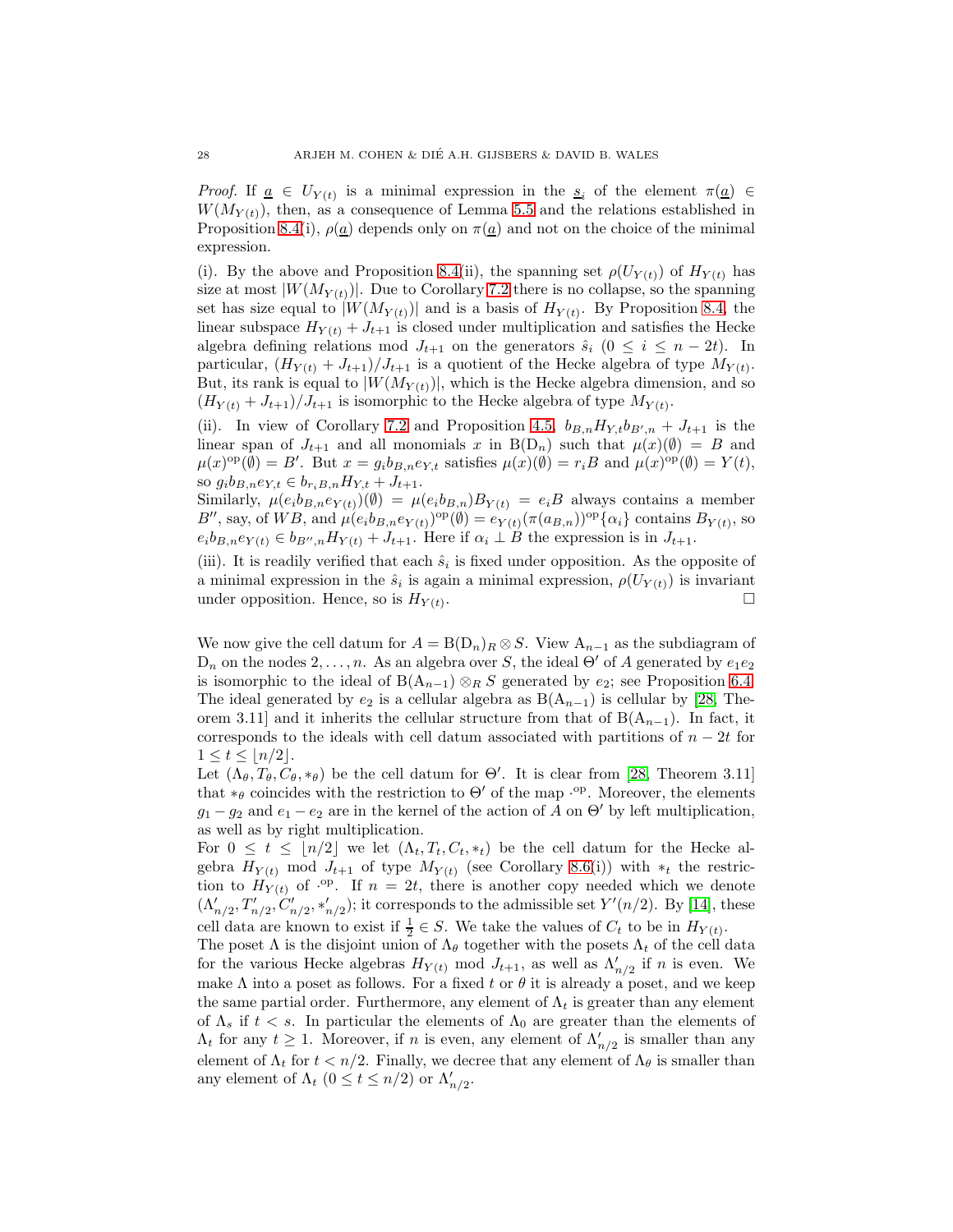Let  $t \in \{0, \ldots, \lfloor n/2 \rfloor\}$ . For  $\lambda \in \Lambda_t$ , we set  $T(\lambda) = W B_{Y(t)} \times T_t(\lambda)$  and, if n is even, for  $\lambda \in \Lambda'_{n/2}$ , we set  $T(\lambda) = W B_{Y'(n/2)} \times T'_{n/2}(\lambda)$ . For  $\lambda \in \Lambda_{\theta}$ , we set  $T(\lambda) = T_{\theta}(\lambda)$ . This determines T.

We define C as follows. For  $t \in \{0, \ldots, \lfloor n/2 \rfloor\}, \lambda \in \Lambda_t$ , and  $(B, x), (B', y) \in T(\lambda)$ , we have

$$
C((B, x), (B', y)) = b_{B,n} C_t(x, y) b_{B', n}^{\text{op}}.
$$

Similarly on  $\Lambda'_{n/2} \times \Lambda'_{n/2}$ . For  $\lambda \in \Lambda_{\theta}$ , the map C on  $T(\lambda) \times T(\lambda)$  is just  $C_{\theta}$ .

Since we have already defined ∗ by the opposition map, this concludes the definition of  $(\Lambda, T, C, *)$ . We next verify the conditions  $(C1)$ ,  $(C2)$ ,  $(C3)$ .

(C1). The map C has been chosen so that its image is an S-basis of  $\Theta'$  (the image of  $(C_{\theta})$ , joint with the set of elements  $b_{B,n}C_t(x,y)b_{B',n}^{\text{op}}$  for  $B, B' \in WB_{Y(t)}$  and  $C_t(x, y)$ running through a basis of  $H_{Y(t)}$ , and  $b_{B,n}C'_{n/2}(x,y)b_{B',n}^{\text{op}}$  for  $B, B' \in WB_{Y'(n/2)}$ and  $C'_{n/2}(x, y)$  running through a basis of  $H_{Y'(n/2)}$ . By Corollary [7.2,](#page-23-2) this implies that the image of C is a basis of A. Injectivity of C follows from injectivity of  $C_{\theta}$ ,  $C_t$  ( $0 \le t \le n/2$ ),  $C'_{n/2}$  if n is even, and Theorem [1.1,](#page-1-0) which guarantees that no collapses of dimensions of the individual parts occur.

(C2). Clearly,  $*$  is an S-linear anti-involution. Let  $t \in \{0, \ldots, \lfloor n/2 \rfloor\}, \lambda \in \Lambda_t$ , and  $(B, x), (B', y) \in T(\lambda)$ . Then  $(b_{B,n}C_t(x, y)b_{B', n}^{op})^{\text{op}} = b_{B', n}C_t(x, y)^{\text{op}}b_{B, n}^{\text{op}},$  so, in order to establish  $(C((B, x), (B', y)))^* = C((B', y), (B, x))$ , it suffices to verify that  $C_t(x,y)$ <sup>op</sup> coincides with  $C_t(y,x)$ . Now  $*_t$  on  $H_Y(t)$  mod  $J_{t+1}$  coincides with opposition, so modulo  $J_{t+1}$  we have  $C_t(x,y)$ <sup>op</sup> =  $C_t(x,y)^{*_t} = C_t(y,x)$  by the cellularity of  $(\Lambda_t, T_t, C_t, *_t)$ . On the other hand, as  $H_{Y(t)}$  is invariant under opposition, see Corollary [8.6\(](#page-26-0)[iii\)](#page-26-1), and contains the values of  $C_t$ , it contains  $C_t(x,y)^\text{op} - C_t(y,x)$ , so  $C_t(x,y)$ <sup>op</sup> –  $C_t(y,x) \in H_{Y(t)} \cap J_{t+1} = \{0\}$ , whence  $C_t(x,y)$ <sup>op</sup> =  $C_t(y,x)$ , as required.

The case of  $\lambda \in \Lambda'_{n/2}$  for n even is similar. If  $\lambda \in \Lambda_{\theta}$  and  $x, y \in T(\lambda)$ , then  $C(x, y)^* = C(y, x)$  is immediate from the cellularity of  $(\Lambda_{\theta}, T_{\theta}, C_{\theta}, *_{\theta}).$ 

(C3). Let  $\lambda \in \Lambda_t$  and  $(B, x), (B', y) \in T(\lambda)$ . Fix  $i \in \{1, ..., n\}$ . It clearly suffices to prove the formulas for a running over the generators  $g_i$  and  $e_i$  of  $B(D_n)$ .

By choice of  $C_t$ , we have  $C_t(x,y) \in H_{Y(t)}$ , and, see Proposition [8.4\(](#page-25-0)i),  $C_t(x,y)$  =  $\rho(\hat{e}_{Y(t)})C_t(x,y)$ . According to Corollary [8.6\(](#page-26-0)ii), there is  $z_{B,i} \in H_{Y(t)}$ , depending only on B and i, such that  $g_i b_{B,n} \rho(\hat{e}_{Y(t)}) \in b_{g_i B,n} z_{B,i} + J_{t+1}$ . As  $(\Lambda_t, T_t, C_t, *_t)$ is a cell datum for  $H_{Y(t)}$  mod  $J_{t+1}$ , for each  $u \in T_t(\lambda)$ , there are  $\nu_i(u, B, x) \in S$ , independent of  $B'$  and  $y$ , such that

$$
z_{B,i}C_t(x,y) \in \sum_{u \in T_t(\lambda)} \nu_i(u, B, x)C_t(u, y) + (H_{Y(t)})_{< \lambda} + J_{t+1}.
$$

Since both  $(H_Y(t))_{\leq \lambda}$  and  $J_{t+1}$  are contained in  $A_{\leq \lambda}$ , we find

$$
g_i C((B, x), (B', y)) = g_i b_{B,n} \rho(\hat{e}_{Y(t)}) C_t(x, y) b_{B',n}^{\text{op}}
$$
  
\n
$$
\in b_{r_i B,n} z_{B,i} C_t(x, y) b_{B',n}^{\text{op}} + A_{< \lambda}
$$
  
\n
$$
= \sum_{u \in T_t(\lambda)} \nu_i(u, B, x) b_{r_i B,n} C_t(u, y) b_{B',n}^{\text{op}} + A_{< \lambda}
$$
  
\n
$$
= \sum_{u \in T_t(\lambda)} \nu_i(u, B, x) C((r_i B, u), (B', y)) + A_{< \lambda},
$$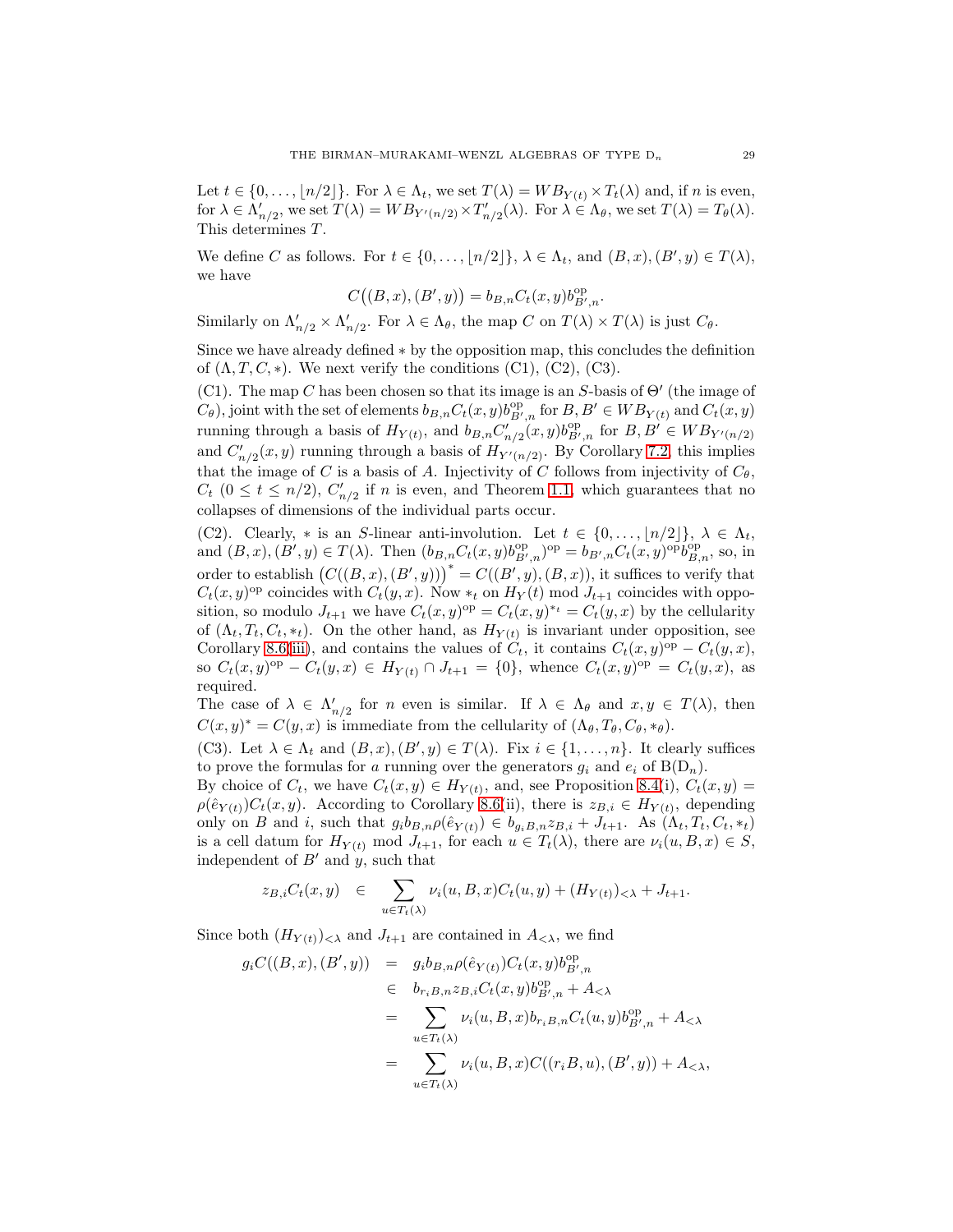as required.

Rewriting (RSrr) to  $e_i = lm^{-1}(g_i^2 + mg_i - 1)$ , we see that, if  $m^{-1} \in S$ , the proper behavior of the cell data under left multiplication by  $e_i$  is taken care of by the above formulae for  $g_i$ . A proof in full generality can be given that is similar to the above proof for  $g_i$  using Corollary [8.6\(](#page-26-0)ii).

For  $\lambda \in \Lambda_{\theta}$ , the formulas are straight from those for  $\Theta'$  as  $g_1 a = g_2 a$  and  $e_1 a = e_2 a$ for each  $a \in \Theta'$ .

This establishes that  $(\Lambda, T, C, *)$  is a cell datum for A and so completes the proof of Theorem [1.2.](#page-1-2)

Alternatively, the information we have provided shows  $B(D_n)$  is an iterated inflation of Hecke algebras of type  $D_n$ ,  $D_{n-2t}$ , and  $A_{n-1-2s}$  for  $s, t \geq 1$  and so are cellular by [\[19\]](#page-31-15).

#### 9. Discussion

<span id="page-29-0"></span>The following consequence of Corollary [6.12](#page-21-0) will be of use in [\[8\]](#page-30-7). It involves the products  $A_{B,n} = a_{B,n} \hat{e}_Y$  where  $B \in WB_Y$ .

**Theorem 9.1.** Let  $Y \in \mathcal{Y}$ . For each  $B \in WB$  there is, up to homogeneous equivalence and powers of  $\delta$ , a unique word  $A_{B,n}$  in  $F_n\hat{e}_Y$  satisfying the following three properties for each node i of  $D_n$ .

- (i)  $r_i A_{B,n} \rightsquigarrow A_{r_i B,n} h$  for some  $h \in U_Y$ . Furthermore, if  $r_i B > B$ , then h is the *identity*  $\hat{e}_Y$  of  $U_Y$ .
- (ii) If  $|e_iB| = |B|$ , then  $e_iA_{B,n} \leadsto A_{e_iB,n}$  for some  $h \in \delta^{\mathbb{Z}}U_Y$  and  $\text{ht}(e_iB) \le$  $ht(B).$
- (iii) If  $|e_iB| > |B|$ , then  $e_iA_{B,n}$  reduces to an element of  $BrM(D_n)e_UBrM(D_n)$  for some set of nodes U strictly containing Y .

In  $[6,$  Proposition 3.1 it is shown that there is a natural order on each W-orbit in  $\mathcal{A}$ , and in fact,  $[6,$  Corollary 3.6, each such orbit has a unique maximal element under this order. The ordering is also involved in a notion of height for elements of A, denoted ht(B) for  $B \in \mathcal{A}$ , which satisfies  $h(B) < h(C)$  whenever B and C are in the same W-orbit in A and satisfy  $B < C$ . Moreover, if  $r_i B > B$ , then  $\text{ht}(r_iB) = \text{ht}(B) + 1$ . There are certain minimal elements  $Y \in \mathcal{A}$  (such as the sets  $B_Y$  for  $Y \in \mathcal{Y}$  described above). Then  $ht(B)$  will the distance to the maximal element in the Hasse diagram of the part of the poset  $WB = WB<sub>Y</sub>$ . In particular,  $\text{ht}(B_Y) = 0$ . The word  $A_{B,n}$  has height  $\text{ht}(B)$  and moves  $\emptyset$  to B in the left action:  $A_{B,n}(\emptyset) = B.$ 

The words  $A_{B,n}$  are as given by Notation [6.10](#page-20-2) using Lemma [6.9](#page-20-1) and involve an ordering of the roots of B. Height considerations as above give an algorithm for choosing a representative for  $A_{B,n}$ . To begin, pick  $\beta_n$  to be a root of smallest height in B. Then  $\beta_{n-2}$  should be a root of smallest height in  $a_{\beta_n,n}e_nB \setminus \{a_n\}$  in case  $B \in WB_{Y(t)}$ . Continue at each step picking the next root  $\beta_{n-2s}$  as one of smallest height from the roots remaining. Similarly for other  $Y \in \mathcal{Y}$ .

An alternative proof of the results of this paper, using the methods of  $|8|$  is possible. The proof in that paper deals with the case  $M = \mathbb{E}_n$  ( $n = 6, 7, 8$ ) and involves a search of a finite number of finite posets. The search can be avoided in the case  $M = D_n$  by using the specific structure of the root system and induction on n. In [\[8\]](#page-30-7), the definition of  $A_{B,n}$  (which is denoted  $a_B$  there) is given by the following algorithm which need not be the same as the one above.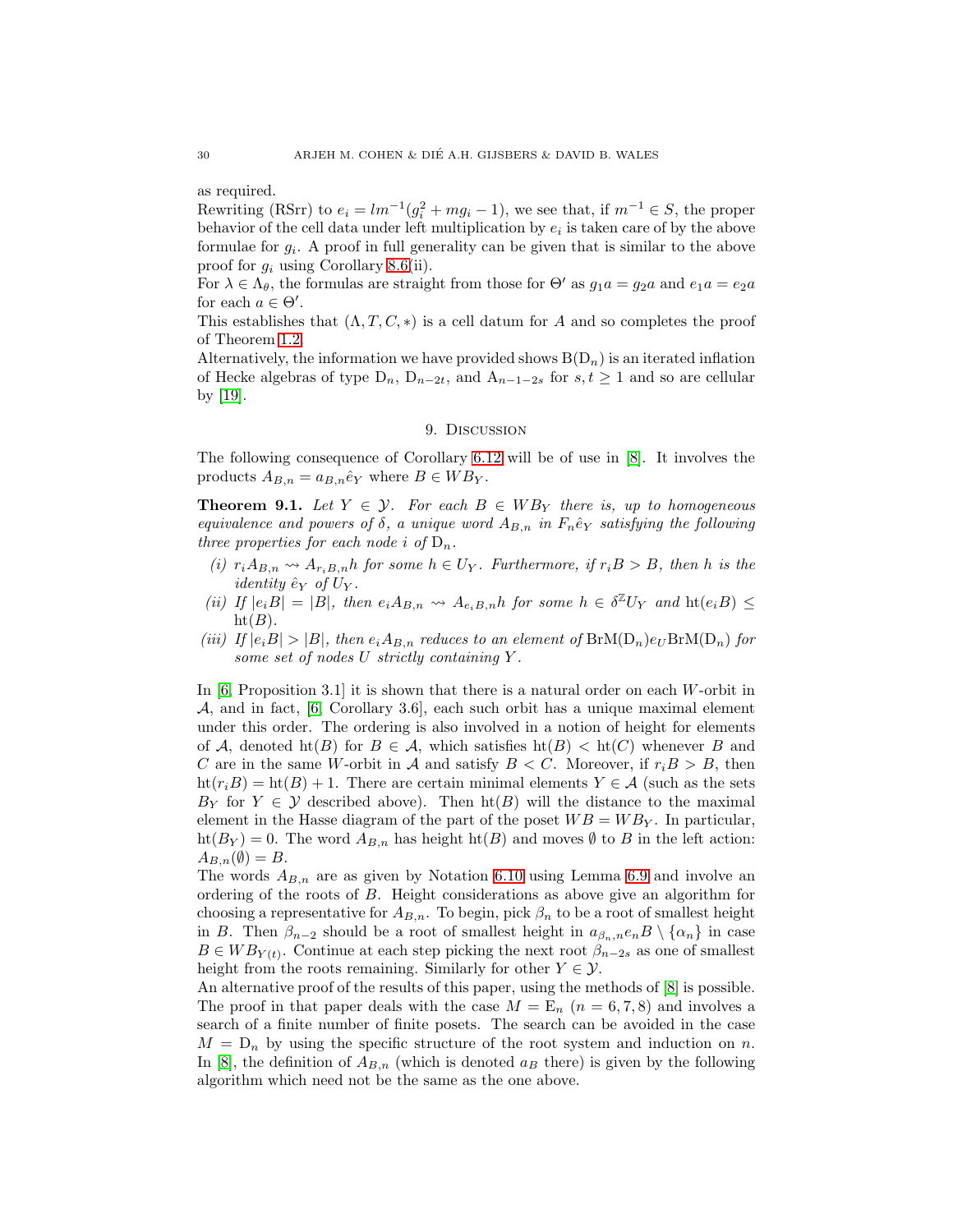**Algorithm 9.2.** Given  $B \in \mathcal{A}$ , determine a word  $A_{B,n}$  of minimal height with  $A_{B,n}(\emptyset) = B.$ 

- (i) If the number of simple nodes in B is t, then  $A_{B,n}$  is a product of  $e_i$  which moves these simple nodes to  $Y$  as described in [\[8\]](#page-30-7).
- (ii) If  $r_k B < B$  for some node k, then  $A_{B,n} = r_k A_{r_k B,n}$ .
- (iii) Otherwise, there are adjacent nodes j, k with  $\alpha_j \in B$ ; then  $A_{B,n} = e_j A_{e_k B,n}$ where  $A_{e_kB,n}$  has been defined inductively. Here  $e_kB = r_jr_kB$ ,  $e_je_kB = B$ , and  $\text{ht}(e_kB) = \text{ht}(B)$ .

The main result of this paper concerns an upper bound for the BMW algebra, given by a presentation. A lower bound, as can be seen in the proof of the main theorem, is in [\[4\]](#page-30-8). In particular, the current results finish the proof of the main theorem in the paper [\[7\]](#page-30-6) on the tangle algebra  $KT(D_n)$ , which gives a topological depiction of  $B(D_n)$ .

On the level of the Brauer algebra, for a monomial a, the admissible set  $B = a(\emptyset)$ determines the connections of the horizontal strands at the top in the following way: if  $\varepsilon_i - \varepsilon_j$  belongs to B, then there is a horizontal strand from top node i to top node j that does not go around the pole. If  $\varepsilon_i + \varepsilon_j$  belongs to B, then there is a horizontal strand from top node  $i$  to top node  $j$  that goes around the pole. If  $\varepsilon_i - \varepsilon_j$  and  $\varepsilon_i + \varepsilon_j$  both belong to B, then  $\Theta$ , the pair of loops going around the pole as defined in [\[7\]](#page-30-6), belongs to the tangle. In addition, the paper [\[7\]](#page-30-6) gives an alternative proof of the lower bound on the rank of  $B(D_n)$ .

Furthermore, the ideal  $\Theta'$  in  $B(D_n)$  has a nice interpretation in the tangle algebra  $KT(D_n)$ , where they are ordinary tangles with no loops around the pole and with coefficient Θ, as described in [\[7\]](#page-30-6). Here there must be at least one horizontal strand at the top and one at the bottom. These tangles span the ideal corresponding to  $\mu^{-1}(Q)$ , for Q as in Proposition [6.4.](#page-17-1) This ideal is easily seen to be the ideal in  $B(A_{n-1})$  identified in Section [7.](#page-22-0)

#### **REFERENCES**

- <span id="page-30-5"></span><span id="page-30-0"></span>[1] S. Bigelow, Braid groups are linear, Journal of the American Mathematical Society, 14 (2001) 471–486.
- [2] J. S. Birman and H. Wenzl, Braids, link polynomials and a new algebra, Trans. AMS, 313 (1989) 249–273.
- <span id="page-30-10"></span><span id="page-30-8"></span>[3] N. Bourbaki, Groupes et algèbres de Lie, Chap. 4, 5, et 6, Hermann, Paris 1968.
- [4] A. M. Cohen, D. Frenk, and D. B. Wales, *Brauer algebras of simply laced type*, Israel Journal of Mathematics, 173 (2009) 335–365.
- <span id="page-30-4"></span>[5] A. M. Cohen, D. A. H. Gijsbers, and D. B. Wales, BMW algebras of simply laced type, J. Algebra, 286 (2005) 107–153.
- <span id="page-30-9"></span>[6] A. M. Cohen, D. A. H. Gijsbers, and D. B. Wales, A poset connected to Artin monoids of simply laced type, J. Comb. Theory  $(A)$ , 113 (2006) 1646–1666.
- <span id="page-30-6"></span>[7] A. M. Cohen, D. A. H. Gijsbers, and D. B. Wales, Tangle and Brauer diagram algebras of type  $D_n$ , J. Knot Theory and its Ramifications, 18 (2009) 447–483.
- <span id="page-30-7"></span>[8] A. M. Cohen and D. B. Wales, The Birman–Murakami–Wenzl algebras of type  $E_n$ , \protect\vrule width0pt\protect\href{http://arxiv.org/abs/1101.3544}{arXiv:1101.3544}.
- <span id="page-30-2"></span>[9] A. M. Cohen and D. B. Wales, Linearity of Artin groups of finite type, Israel Journal of Mathematics, 131 (2002) 101–123.
- <span id="page-30-3"></span><span id="page-30-1"></span>[10] F. Digne, On the linearity of Artin braid groups, J. Algebra, 268 (2003) 39–57.
- [11] C. K. Fan, Structure of a Hecke algebra quotient, J. Amer. Math. Soc., 10 (1997) 139-167.
- [12] The GAP Group (2002), GAP-Groups, Algorithms and Programming, Aachen, St Andrews, available at [http://www-gap.dcs.st-and.ac.uk/gap.](http://www-gap.dcs.st-and.ac.uk/gap)